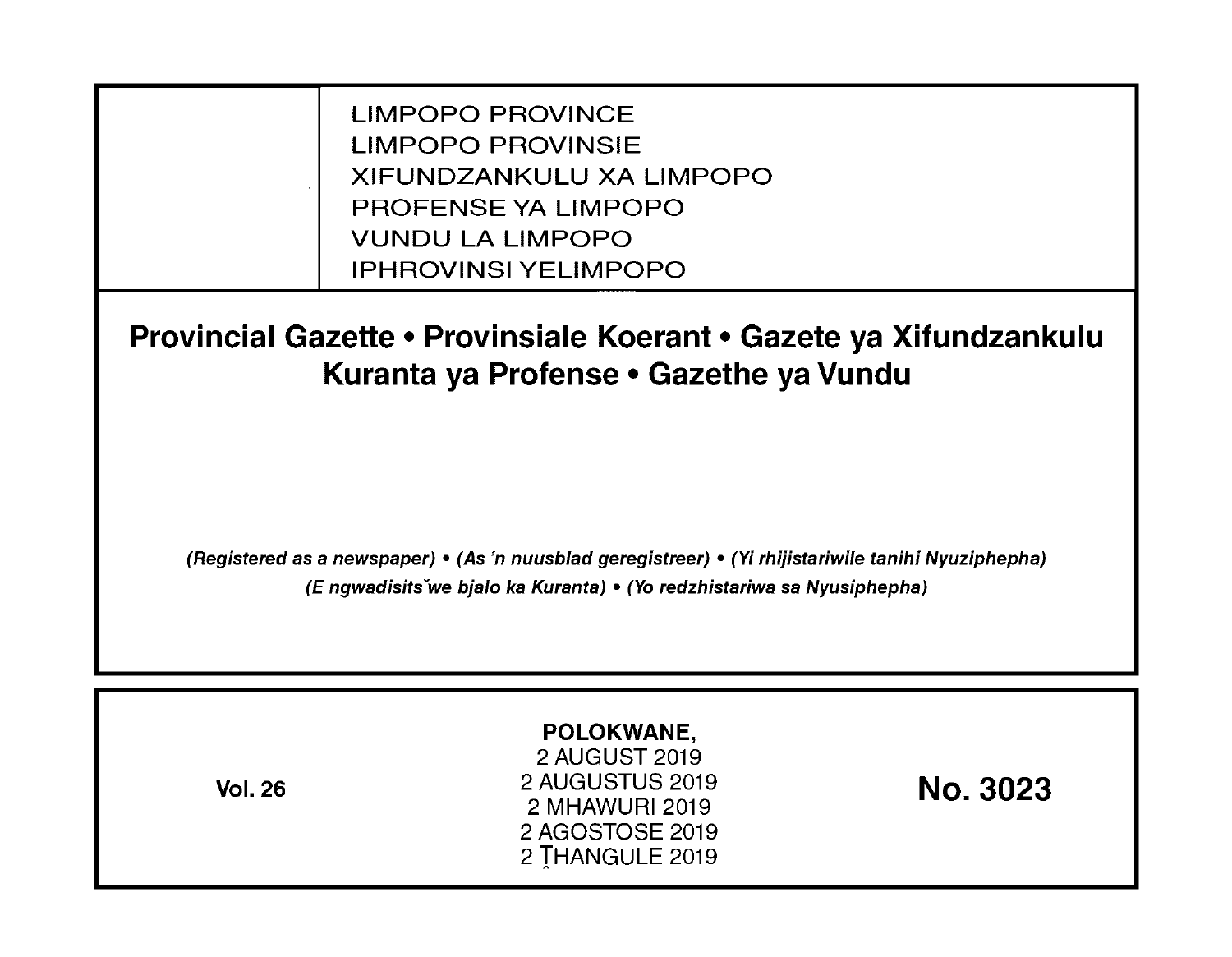$\Box$ 

 $\overline{\phantom{a}}$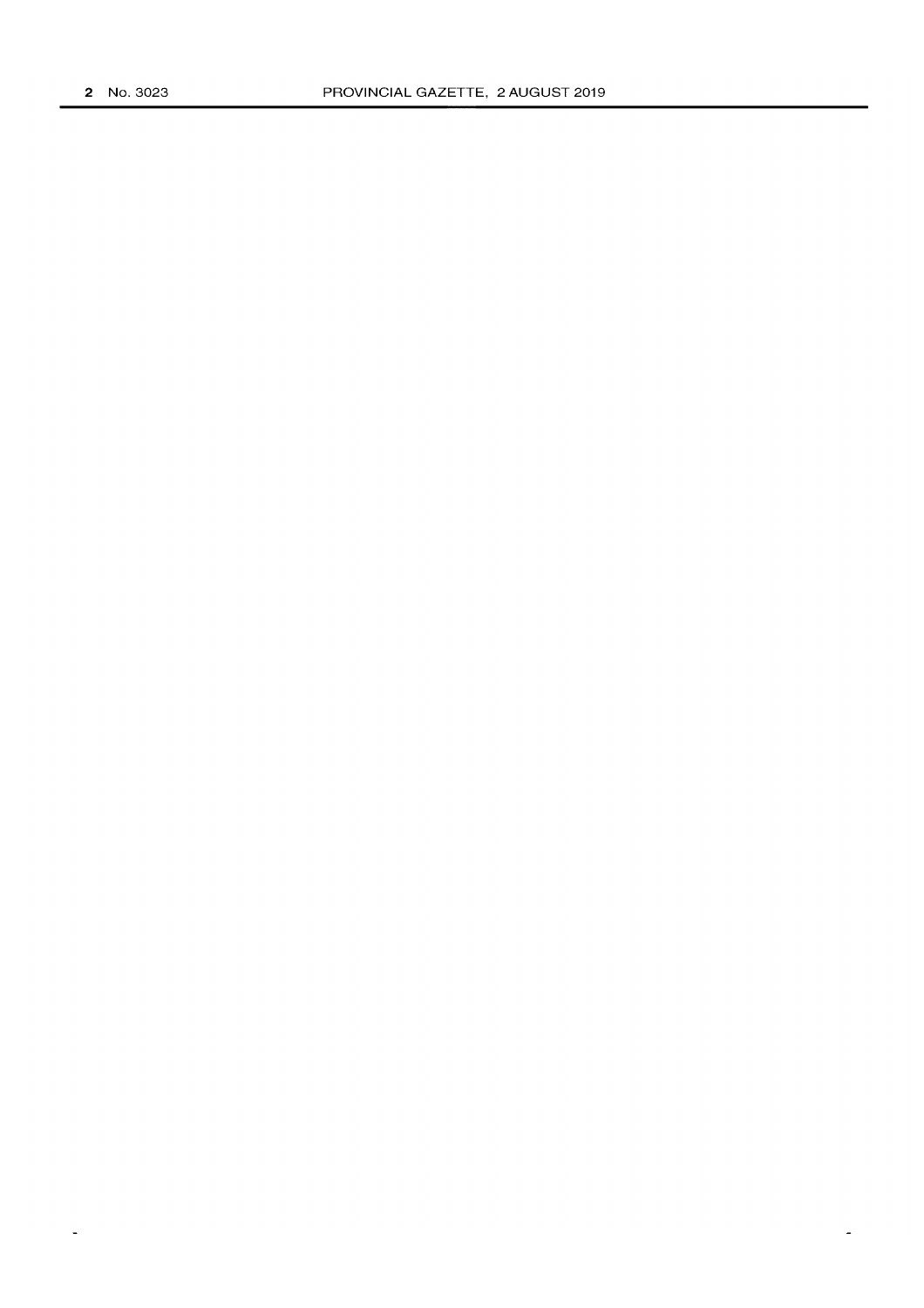### **CONTENTS**

|     |                                                                                                           | Gazette | Page |
|-----|-----------------------------------------------------------------------------------------------------------|---------|------|
|     |                                                                                                           | No.     | No.  |
|     | <b>GENERAL NOTICES • ALGEMENE KENNISGEWINGS</b>                                                           |         |      |
| 85  | Makhado Local Municipality Spatial Planning, Land Development and Land Use Management By-law, 2016:       | 3023    | 13   |
| 86  | Elias Motsoaledi Local Municipality Spatial Planning and Land Use Management By-Law, 2016: Erf 1801,      | 3023    | 14   |
| 86  | Elias Motsoaledi Plaaslike Munisipaliteit, Verordening op Ruimtelike Beplanning en Grondgebruikbestuur,   | 3023    | 15   |
|     | <b>PROCLAMATION • PROKLAMASIE</b>                                                                         |         |      |
| 128 | Town Planning and Townships Ordinance, 1086 (Ordinance 15 of 1986): Erf 226, Steelpoort X2                | 3023    | 16   |
|     | <b>PROVINCIAL NOTICES . PROVINSIALE KENNISGEWINGS</b>                                                     |         |      |
| 109 |                                                                                                           | 3023    | 17   |
| 109 |                                                                                                           | 3023    | 18   |
| 110 | Polokwane Municipal Planning By-law, 2017: Erf 3846 and Portion 2 of Erf 3847, Seshego-B                  | 3023    | 19   |
| 112 |                                                                                                           | 3023    |      |
|     |                                                                                                           |         | 20   |
| 112 | Polokwane Munisipale Beplanningskema Wet, 2017: Gedeelte 1 van Erf 679, Pietersburg                       | 3023    | 20   |
| 114 | Limpopo Gambling Act (3/2013): Application for LPM Site Licence: Bell Andrew Martin, trading as Ko        | 3023    | 21   |
| 115 | Limpopo Gambling Board Act (3/2013), as amended: Application for a LPM Site Operator Licence: Various     | 3023    | 22   |
| 116 | Limpopo Gambling Board Act (3/2013): Application for LPM Site Licence: Mr Khuta Johannes Mathatho,        |         |      |
|     |                                                                                                           | 3023    | 24   |
| 117 | Limpopo Gambling Board Act (3/2013): Application for LPM Site Licence: Bettagaming Limpopo (Pty) Ltd,     | 3023    | 25   |
| 118 | Limpopo Gambling Board Act (3/2013): Application for LPM Site Licence: Weng Qingquang trading as          |         |      |
| 119 | Limpopo Gambling Board Act (3/2013): Application for LPM Site Licence: Limbets (Pty) Ltd trading as       | 3023    | 26   |
| 120 | Limpopo Gambling Board Act (3/2013): Application for LPM Site Licence: Sewela Florina Maitja trading as   | 3023    | 27   |
|     |                                                                                                           | 3023    | 28   |
| 121 | Limpopo Gambling Board Act (3/2013): Application for LPM Site Licence: Mmamore Liquor Restaurant cc,      | 3023    | 29   |
| 122 | Limpopo Gambling Act (3/2013): Application for LPM Site Licence: Matlou Aglivia Moremela trading as       | 3023    | 30   |
| 123 | Limpopo Gambling Board Act (3/2013): Application for LPM Site Licence: Letsoalo Mmamokgolo trading as     | 3023    | 31   |
| 124 | Limpopo Gambling Board Act (3/2013): Application for LPM Site Licence: Mahlodi Abigail Baker trading as   |         |      |
| 125 | Limpopo Gambling Board Act (3/2013): Application for LPM Site Licence: John Solani Mathebula trading as   | 3023    | 32   |
| 126 | Limpopo Gambling Board Act (3/2013): Application for LPM Site Licence: Brian Crozier, trading as Steeloop | 3023    | 33   |
|     |                                                                                                           | 3023    | 34   |
| 127 | Limpopo Gambling Board Act (3/2013): Application for LPM Site Licence: Bettagaming Limpopo (Pty) Ltd      | 3023    | 35   |
| 128 | Spatial Planning and Land Use Management Act (16/2013): Amendment Schemes 381 and 382                     | 3023    | 36   |
| 129 | Bela-Bela Municipal Spatial Planning and Land Use Management By-Law, 2017: Portion 1 of Erf 673,          |         |      |
| 129 | Bela-Bela Plaaslike Munisipaliteit van Ruimtelike Beplanning en Grondgebruik Bestuurswet, 2017: Gedeelte  | 3023    | 37   |
|     |                                                                                                           | 3023    | 37   |
|     | <b>LOCAL AUTHORITY NOTICES . PLAASLIKE OWERHEIDS KENNISGEWINGS</b>                                        |         |      |
| 106 | Polokwane Municipal Planning By-Law, 2017: Notice of amendment of a township establishment application:   |         |      |
| 106 | Polokwane Municipal Planning By-Law, 2017: Kennisgewing om wysiging van aansoek om dorpstigting:          | 3023    | 38   |
|     |                                                                                                           | 3023    | 39   |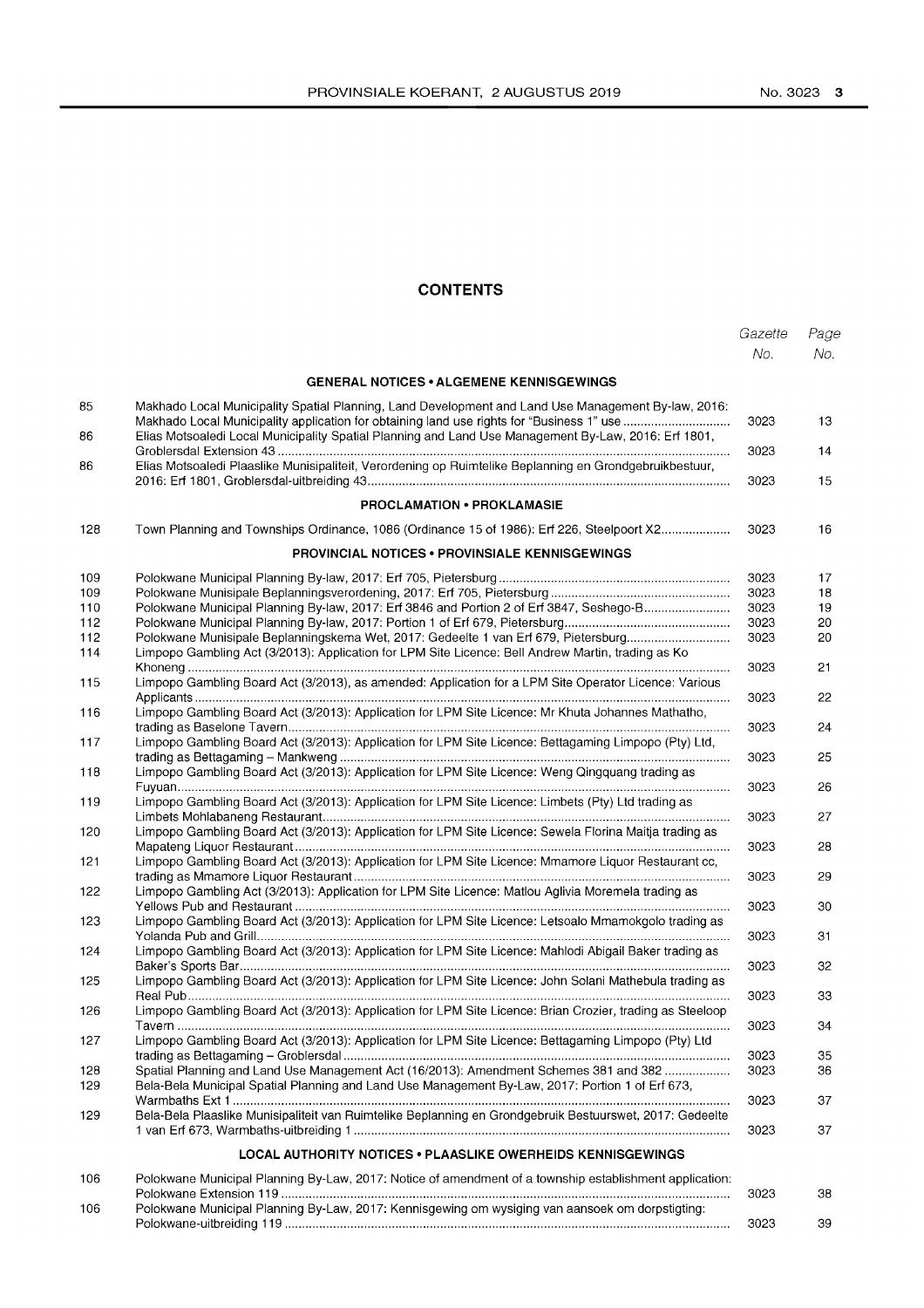#### 4 No. 3023 PROVINCIAL GAZETTE, 2 AUGUST 2019

| 107 |                                                                                         | 3023 | 40. |
|-----|-----------------------------------------------------------------------------------------|------|-----|
| 107 |                                                                                         | 3023 | 41  |
| 108 |                                                                                         | 3023 | 42. |
| 108 |                                                                                         | 3023 | 43. |
| 109 |                                                                                         | 3023 | 44  |
| 109 |                                                                                         | 3023 | 46. |
| 111 | Greater Giyani Spatial Planning and Land Use Management By-Law, 2017: Erf 247, Giyani-D | 3023 | 48. |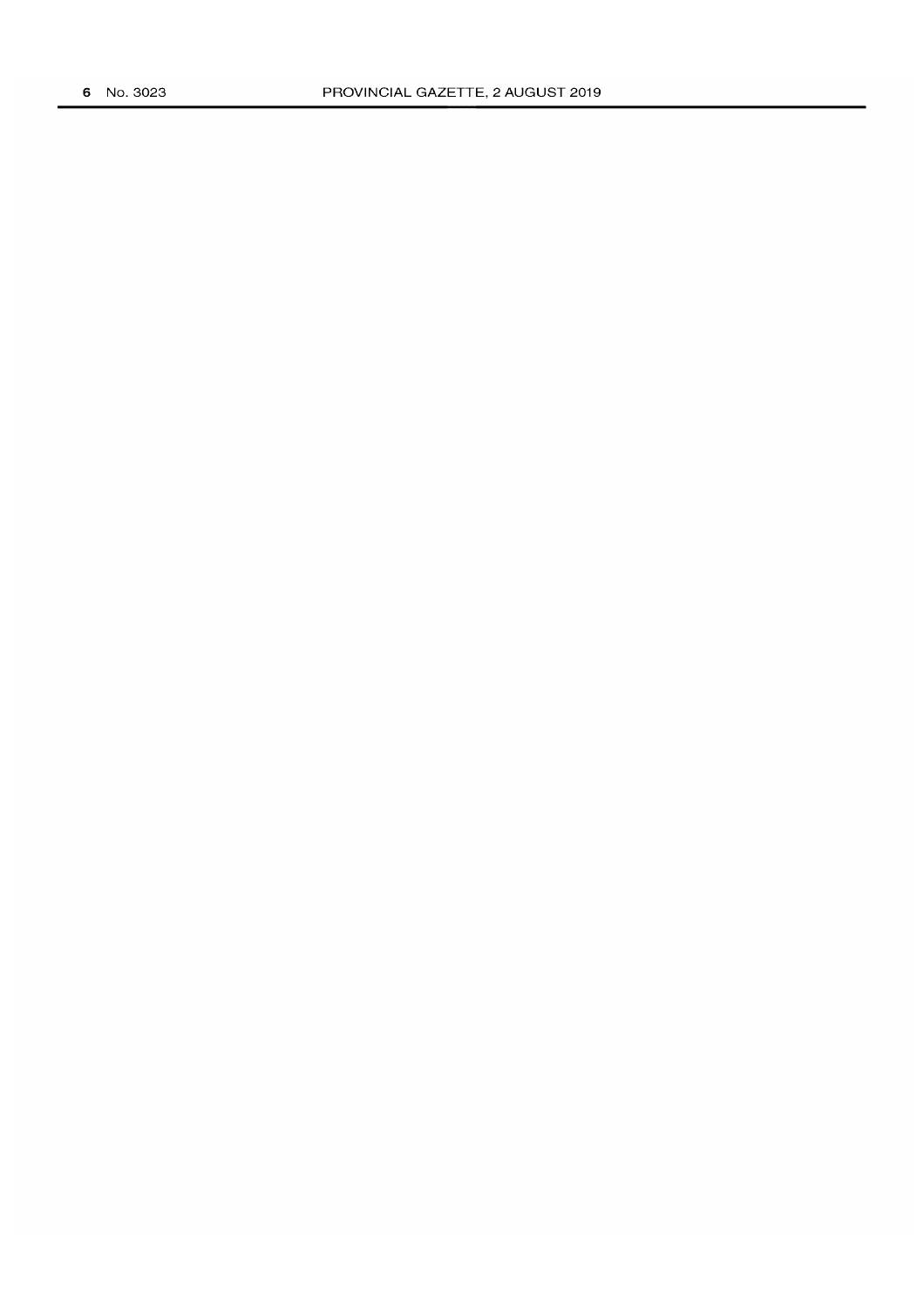$\ddot{\phantom{a}}$ 

 $\tilde{\phantom{a}}$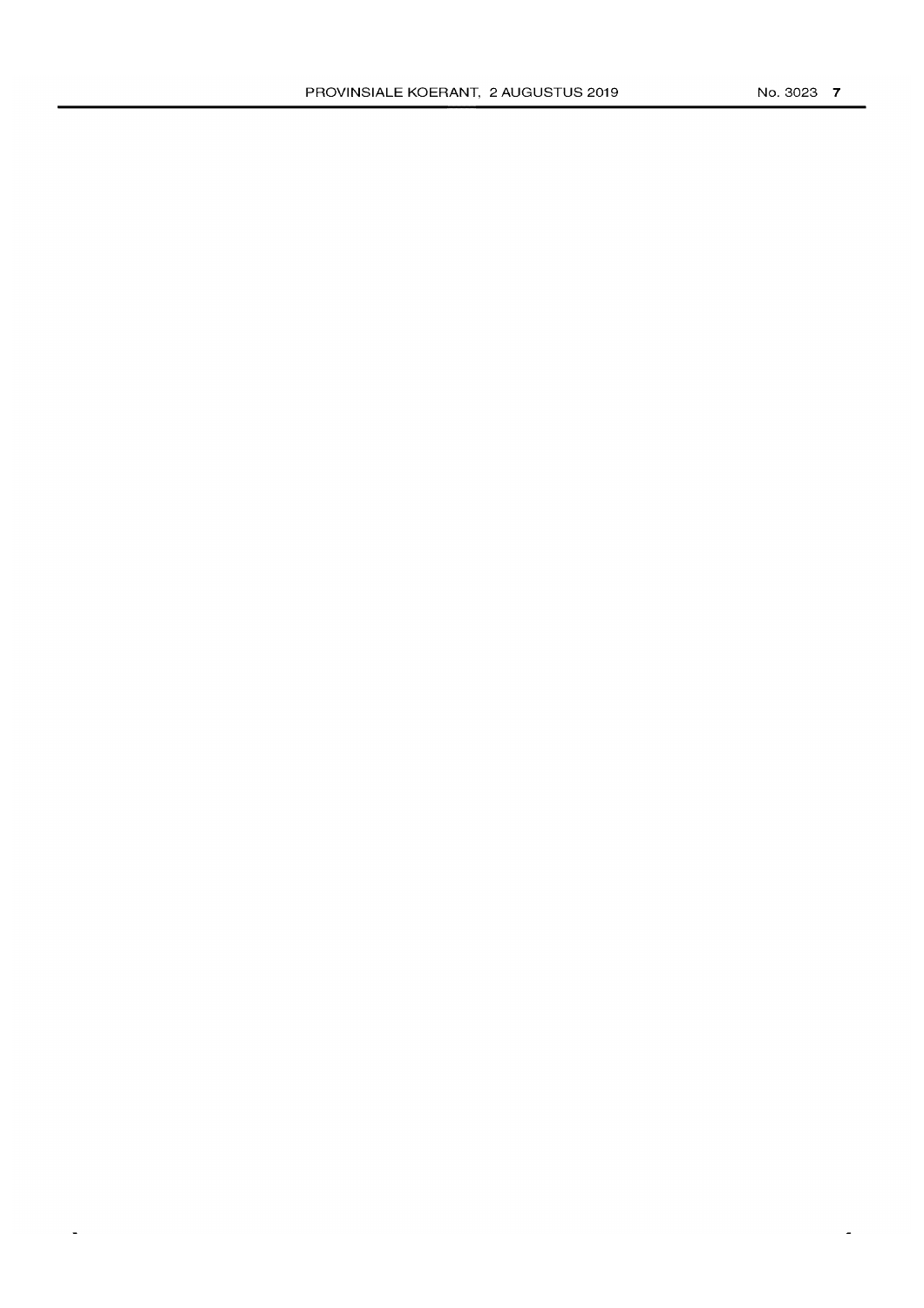$\Box$ 

 $\overline{\phantom{a}}$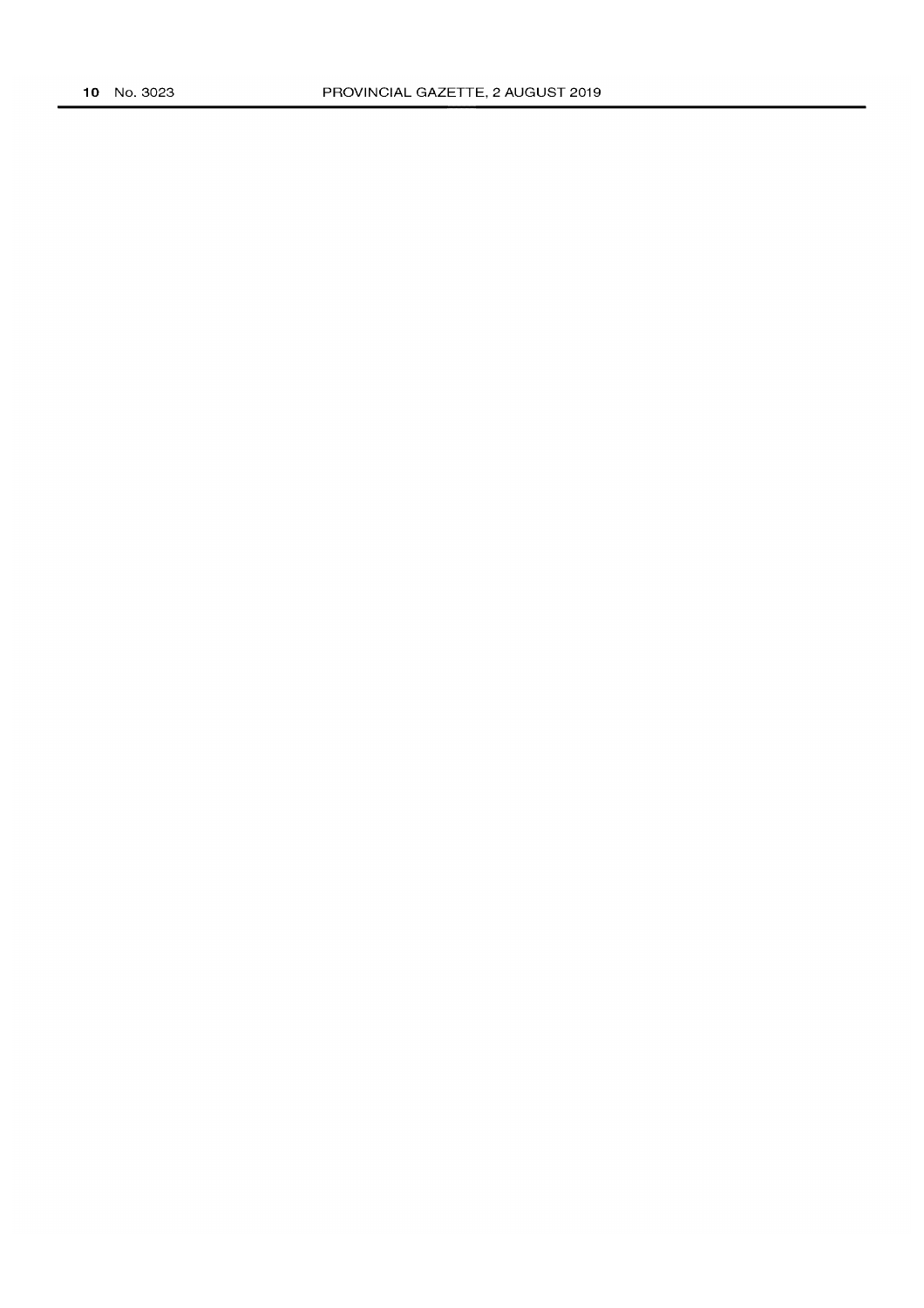$\hat{\mathcal{L}}$ 

 $\tilde{\phantom{a}}$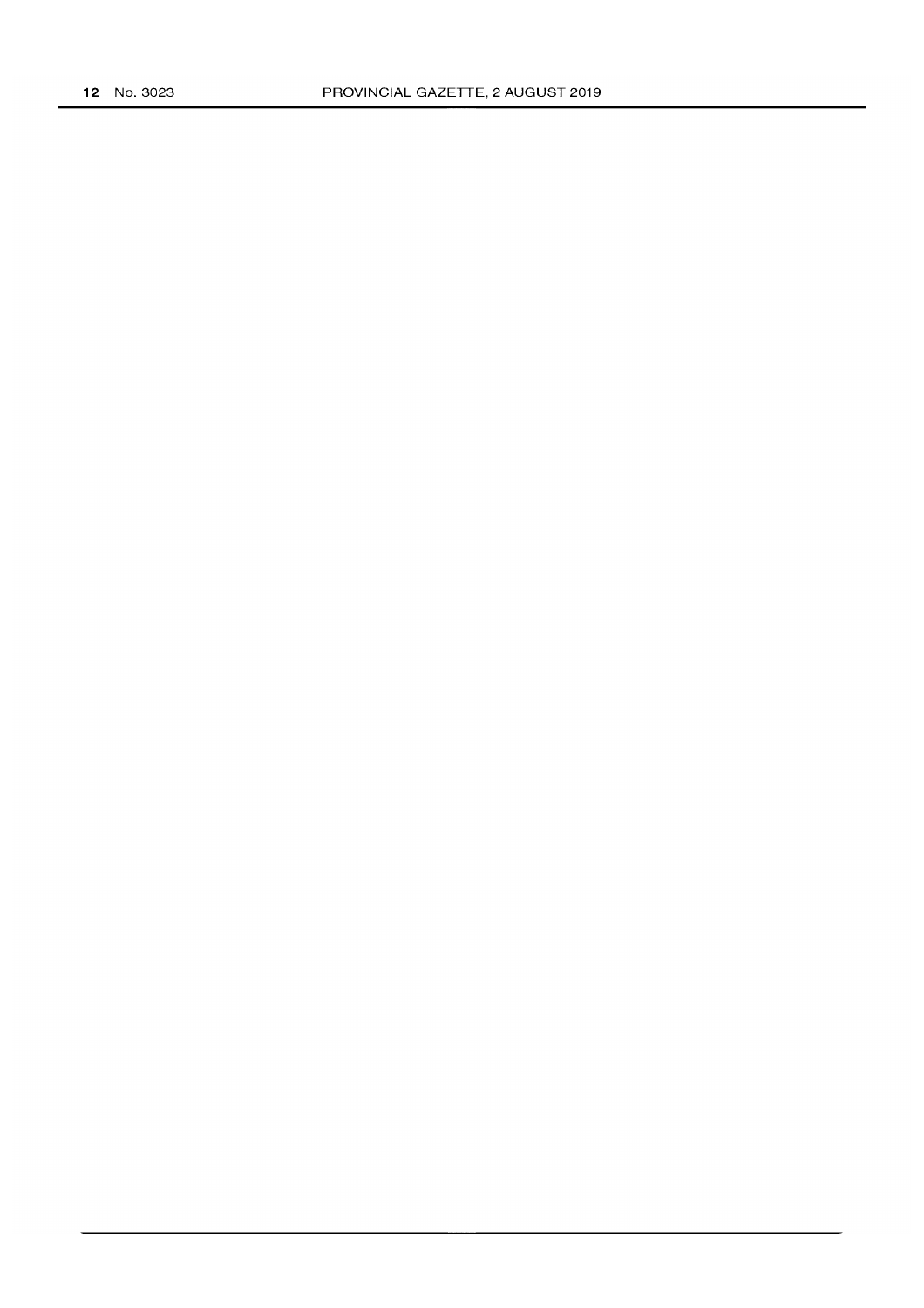# **GENERAL NOTICES • ALGEMENE KENNISGEWINGS**

### **NOTICE 85 OF 2019**

### **MAKHADO LOCAL MUNICIPLAITY APPLICATION FOR OBTAINING LAND USE RIGHTS**

#### **FOR "BUSINESS 1" USE.**

We Plantago Lanceolata Pty Ltd authorized agents of Mweusi Mali Maendelo PTY Ltd have lodged Simultaneous Subdivision and Rezoning application with special consent application for Filling Station use, in terms of (A). section 66 of the Makhado Local Municipality Spatial Planning, Land Development and Land Use Management By-law, 2016 and Makhado Land-Use Scheme, 2009 (B). Section 63 Read together with Section 85 of Makhado Municipality Spatial Planning, Land Development and Land Use Management By-Law, 2016 and Makhado Land-Use Scheme, 2009 (C.) clause 22 of Makhado Spatial Planning, Land Development and Land Use Management By-law, 2016 and Makhado Land-Use Scheme, 2009 for obtaining land use rights from "Agriculture" to" Business 1" for the purpose of Shopping Mall, Residential Buildings, Fitness Centre with open space, institution for Private Hospital and filling station on Portion of Remainder of the Goedeverwachting No. 19 LT.

Particulars of the application are available for inspection at the office of the Director, Municipal Secretariat, 1<sup>st</sup> floor, civic center, 83 Krogh Street, Louis Trichardt, 0920, Louis Trichardt, 0920 for a period of 30 days from the 2nd of August 2019 and any objection or representation pertaining to the land development application must be submitted in writing to the Municipal Manager, Local Municipality of Makhado, Private Bag X2596, Louis Trichardt, 0920 before the expiry of the 30 day period or to the offices of the Makhado Local Municipality during office hours from (08hOO to 16h30) Address of the applicant: Plantago Lanceolata (Pty) Ltd, CB Centre, 75 Durham Road, Clubview West, centurion, first floor,0157 Tel: (012441 7001), Fax: (086) 7755 791,

2-9

#### **MASIPALA WAPO WA MAKHADO NDIVHADZO NDIVHADZO YA KHUMBELO YA THENDELO YA U SHANDUKISA KUSHUMISELE KWA MAVU UYA KHA VHUBINDUDZI HA U THOMA**

Rine vha Plantago Lanceolata PTY Ltd ro imela Mweusi Mali Maendelo PTY Ltd ro ita khumbelo ya u shandukisa kushumisele kwa mavu na khethekanyo ya tshipida tsha mavu na thendelo ya u ita zwithu zwo khetheaho zwa fhethu ha u shela zwivhaswa (filling station) u ya nga khethekanyo ya khethekanyo ya (A)66 ya Makhado Spatial Planning, Land Development and Land Use Management By-Law, 2016 na Makhado Land-Use Scheme, 2009 (B) Khethekanyo ya (63) khathihi na khethekanyo ya 85 ya Masipala wa Makhado Spatial Planning, Land Development na Land Use Management By-law, 2016 na Makhado Land-Use Scheme, 2009 NA (C.) clause 22 ya Makhado Spatial Planning, Land Development na Land Use Management By-law, 2016 na Makhado Land-Use Scheme, 2009. ya u wana thendelo ya u shandukisa fhethu he havha hu ha vhulimi uya kha zwa mabindu a mavhengele tserekano, Vhudzulo, fhethu ha dzinyonyoloso na ha u awela tshitshavha na tshiimiswa tsha vhuongelo ha private (Private Hospital) na fhethu ha u shelwa zwivhaswa (filling station) kha tshipida tshosalaho tsha bulasi ya Goedeverwachting 19 LT.

Vhane vha takalela u vhala nga ha khumbelo iyi na manwalwa a yelanaho naayo, vha nga a wana ofisini ya minidzhere muhulwane: waku Dzudzanyele na Mvelaphanda, kha luta Iwa u thoma kha Masipala wa Makhado kha diresi ino 83 Krogh Street, Louis Trichardt, 0920, Limpopo Province Iwa tshifinga tshi edanaho maduvha a Furaru (30) u bva nga dzi 2 Thangule 2019. Vhane vha vha na mbilaelo malugana na iyi khumbelo vha nga nwalela Minidzhere wa Masipala wa Makhado kha diresi i tevhelaho: Private Bag X2596, Louis Trichardt, 0920, kana vha ise ofisini ya Mvelaphanda nga tshifhinga tsha mushumo vhukati ha iri ya 08hOO na 16h30. Mbilaelo dzi do tanganedziwa Iwa maduvha a Furaru (30) u bva ngadzi 2 Thangule 2019. Diresi ya dzhendedzi lire mulayoni malugana na iyi khumbelo ndi Plantago Lanceolata (Pty) Ltd, CB Centre, 75 Durham Road, Clubview West, centurion, first floor,0157 Tel: (012) 441 7001, Fax: (086) 7755 791,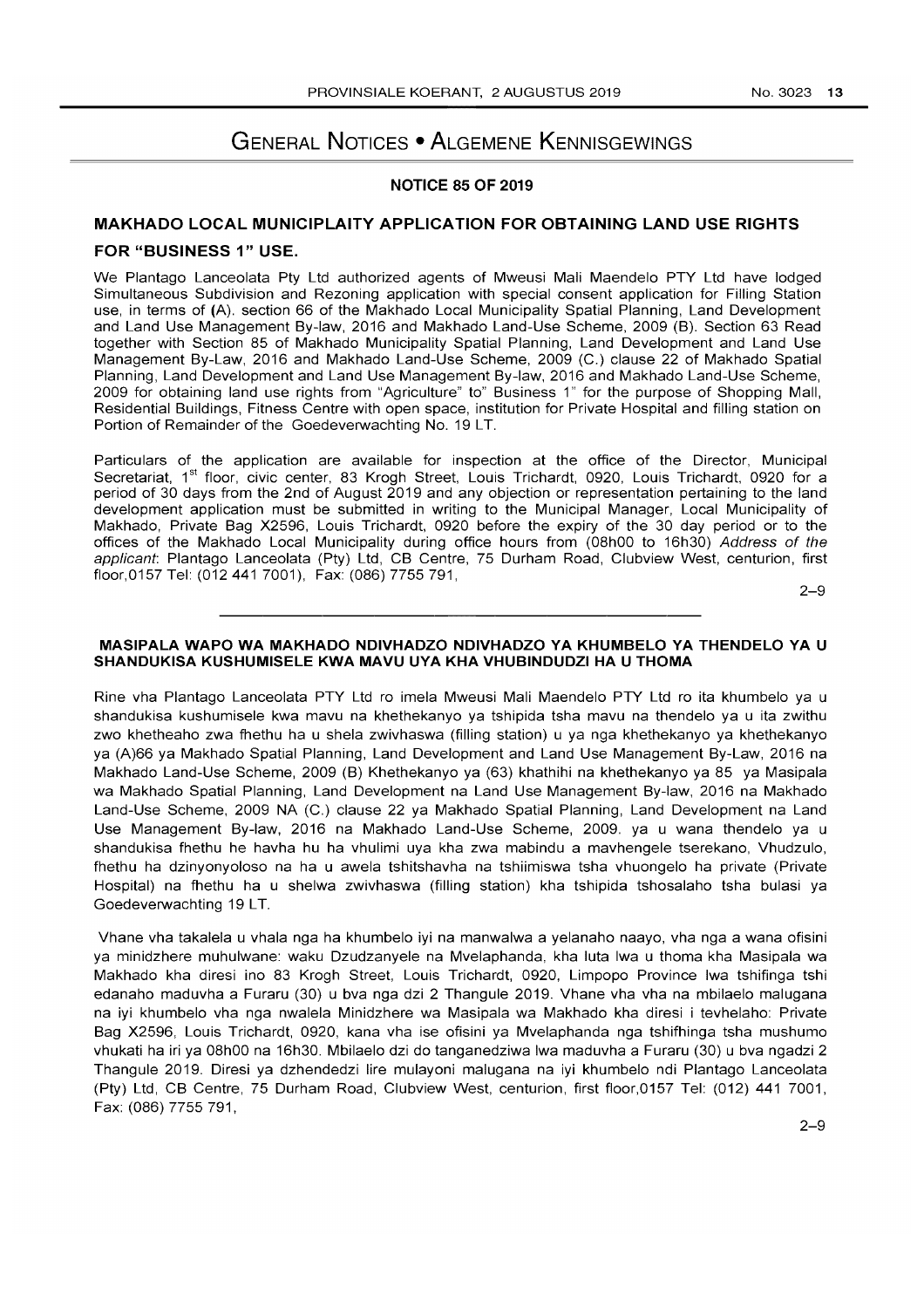#### **NOTICE 86 OF 2019**

#### **ELIAS MOTSOALEDI LOCAL MUNICIPALITY**

### **NOTICE OF APPLICATIONS FOR REZONING AND SUBDIVISION IN TERMS OF SECTIONS 62 AND 65 OF THE ELIAS MOTSOALEDI LOCAL MUNICIPALITY SPATIAL PLANNING AND LAND USE MANAGEMENT BY-LAW, 2016**

I, Hugo Benadie of The Practice Group (PTY) LTD, being the applicant in my capacity as the authorized agent acting for the owner of Erf 1801 Groblersdal Extension 43 (to be consolidated with Erf 1800 and to be known as Erf 1802 in future), hereby give notice in terms of Sections 91(3),91(4) and 92 of the Elias Motsoaledi Local Municipality Spatial Planning and Land Use Management By-Law 2016, that I have applied to the Elias Motsoaldi Local Municipality for authorization to subdivide part of the aforesaid property in terms of Section 65 of the Elias Motsoaledi Local Municipality Spatial Planning and Land Use Management By-Law 2016 and to simultaneously amend the Greater Groblersdal Town Planning Scheme, 2006, by rezoning the aforesaid subdivided part of such consolidated property in terms of Section 62 of the Elias Motsoaledi Local Municipality Spatial Planning and Land Use Management By-Law 2016.

The subject property is situated at the south-western quadrant of the intersection formed between Van Riebeeck Road in the north and Nywerheid Street in the east, a short distance east from the central business district of the urban area of Groblersdal. The subject property forms part of a township known as Groblersdal Extension 43 which currently accommodates a shopping centre of some 35 000m<sup>2</sup> in floor area including associated facilities.

The intent and purpose of the aforementioned rezoning application is to amend the current zoning of the portion of the property to be subdivided from "Business 1" to "Special" for a Filling Station and associated facilities including, a convenience shop and places of refreshment (including a drive-through restaurant).

The proposed subdivided part of the consolidated erf will measure approximately 3088m<sup>2</sup> in extent and is proposed to accommodate the aforementioned intended filling station and associated facilities (including a convenience shop of  $290m^2$  and a place of refreshment of  $150m^2$  in floor area).

Any objection(s) and/or comment(s), including grounds for such objection(s) and/or comment(s) with full contact details, without which the Municipality cannot correspond with the person or body submitting the objection(s) or comment(s), shall be lodged with, or made in writing to: The Acting Municipal Manager: Elias Motsoaledi Local Municipality, 2 Grobler Avenue, Groblersdal, 0470 or P. O. Box 48, Groblersdal, 0470 within a period of 30 days from Friday, 26 August 2019 until 2 September 2019. For enquiries, please contact the responsible municipal employee, Mr. Walter Phala, at 013 262 3056 or email at wphala@emlm.gov.za.

Any person who cannot write may, during office hours, attend at the address stated above where Mr. Walter Phala or any other available staff member of the Municipality will assist that person to transcribe that person's objections, comments or representations.

Full particulars and plans (if any) may be inspected during normal office hours at the Municipal Offices as set out above for a period of 30 days from the date of first publication of the notice in the Provincial Gazette and local newspapers.

Closing date for any objections/comments: 2 September 2019

Name and address of authorized agent: The Practice Group (Pty) Ltd, Cnr of Brooklyn Road and First Street, Menlo Park, Pretoria, 0081, or PO Box 35895, Menlo Park 0102, Tel: 012-3621741 Email address: hugo@practicegroup.co.za Date of first publication: 2 August 2019 Date of second publication: 9 August 2019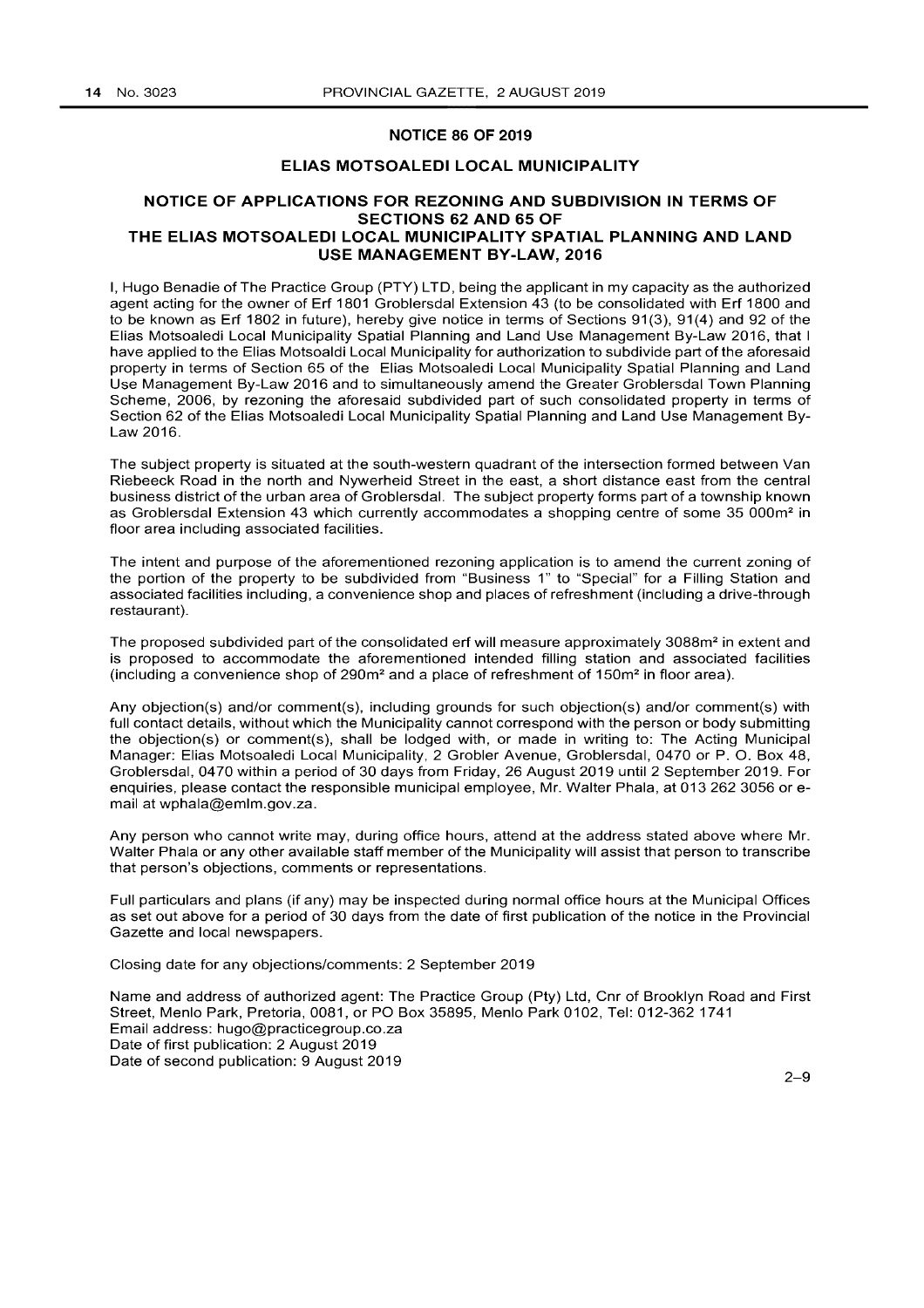#### **KENNISGEWING 86 VAN 2019**

#### **PLAASLIKE MUNISIPALITEIT ELIAS MOTSOALEDI**

#### **KENNISGEWING VAN AANSOEKE OM HERSONERING EN ONDERVERDELING INGEVOLGE ARTIKELS 62 EN 65 VAN DIE ELIAS MOTSOALEDI PLAASLIKE MUNISIPALITEIT VERORDENING OP RUIMTELIKE BEPLANNING EN GRONDGEBRUIKBESTUUR,2016**

Ek, Hugo Benadie van The Practice Group (Edms) Bpk, synde die applikant in my hoedanigheid as gemagtigde agent van die eienaar van van Erf 1801 Groblersdal Uitbreiding 43 (wat gekonsolideer moet word met Erf 1800 en in die toekoms bekend sal staan as Erf 1802), gee hiermee kennis in terme van Artikels 91(3), 91(4) en 92 van die Elias Motsoaledi Plaaslike Munisipaliteit, Verordening op Ruimtelike Beplanning en Grondgebruikbestuur 2016, dat ek by die Elias Motsoaldi Plaaslike Munisipaliteit aansoek gedoen het om magtiging om 'n dee I van die bogenoemde eiendom te onderverdeel ingevolge Artikel 65 van die Elias Motsoaledi Plaaslike Munisipaliteit Verordening op Ruimtelike Beplanning en Grondgebruiksbestuur 2016 en om die Groblersdal Stadsbeplanningskema, 2006, terselfdertyd te wysig, deur die bogenoemde onderverdeelde gedeelte van sodanige gekonsolideerde eiendom te hersoneer ingevolge Artikel 62 van die Elias Motsoaledi Plaaslike Munisipaliteit Verordening op Ruimtelike Beplanning en Grondgebruiksbestuur, 2016

Die eiendom is gelee aan die suid-westelike kwadrant van die kruising tussen Van Riebeeckweg in die noorde en Nywerheidstraat in die ooste, 'n kort afstand oos van die sentrale sakekern van die stedelike gebied Groblersdal. Die eiendom vorm deel van 'n dorp bekend as Groblersdal Uitbreiding 43, wat tans 'n winkelsentrum van ongeveer 35 000m<sup>2</sup> in vloeroppervlakte huisves, insluitend gepaardgaande fasiliteite.

Die intensie en bedoeling van bogenoemde hersoneringsaansoek is om die huidige sonering van die gedeelte van die eiendom wat onderverdeel moet word van "Besigheid 1" na "Spesiaal" vir 'n vulstasie en gepaardgaande geriewe, insluitend 'n geriefswinkel en verversingsplekke (insluitend 'n deurgang-restaurant) te hersoneer.

Die voorgestelde onderverdeelde gedeelte van die gekonsolideerde erf sal ongeveer 3088m<sup>2</sup> groot wees en word voorgestel om die bogenoemde beoogde vulstasie en gepaardgaande fasiliteite (insluitend 'n geriefswinkel van 290 $m^2$  en 'n verversingsplek van 150 $m^2$  in vloeroppervlakte) te akkommodeer.

Enige beswaar(e) en/of kommentaar(e) insluitend die grond van sodanige beswaar en/of kommentaar, met volle kontakbesonderhede, by gebreke waaraan die munisipaliteit nie met die persoon of instansie wat sodanige beswaar of kommentaar kan korrespondeer nie, moet binne 'n tydperk van 30 dae vanaf Vrydag, 2 Augustus 2019 tot 2 September 2019, skriftelik by die Waarnemende Munisipale Bestuurder: Elias Motsoaledi Plaaslike Munisipaliteit, Groblerlaan 2, Groblersdal, 0470 of Posbus 48, Groblersdal, 0470, ingedien of gerig word. Vir navrae, kontak die verantwoordelike munisipale werknemer, Mnr. Walter Phala, by 013 262 3056 of e-pos na wphala@emlm.gov.za.

Enige persoon wat nie kan skryf nie, kan gedurende kantoorure die bogenoemde adres bywoon waar Mnr. Walter Phala of enige ander personeellid van die Munisipaliteit daardie persoon sal help om die persoon se besware, kommentaar of vertoë af te skryf.

Volledige besonderhede en planne (as daar is) kan gedurende gewone kantoorure by die Munisipale Kantore, soos hierbo uiteengesit, besigtig word vir 'n periode van 30 dae vanaf die datum van eerste publikasie van die kennisgewing in die Provinsiale Koerant en plaaslike koerante.

Sluitingsdatum vir enige besware / kommentaar: 2 September 2019

Naam en adres van gemagtigde agent: The Practice Group (Edms) Bpk, Hoek van Brooklynweg en Eerstestraat, Menlo Park, Pretoria, 0081, of Posbus 35895, Menlopark, 0102, Tel: 012-3621741 Epos adres: hugo@practicegroup.co.za Datum van eerste publikasie : 2 Augustus 2019 Datum van tweede publikasie : 9 Augustus 2019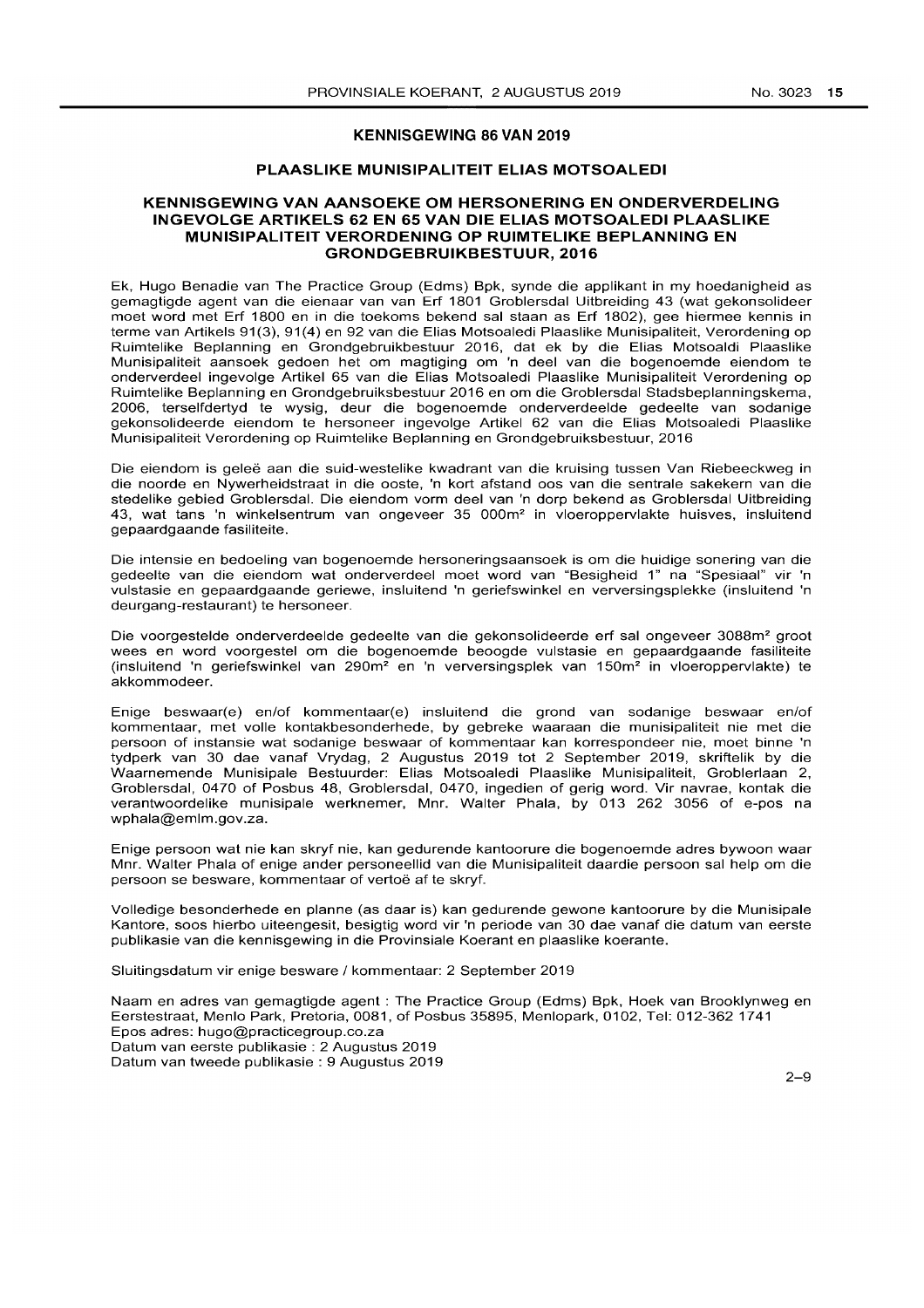# PROCLAMATION • PROKLAMASIE

### **PROCLAMATION 128 OF 2019**

### **FETAKGOMO TUBATSE LOCAL MUNICIPALITY NOTICE OF APPROVAL OF AMENDMENT SCHEME 145/2006**

The Fetakgomo Tubatse Local Municipality hereby declares, in terms of the provisions of Section 56(1)(b) of the Town Planning and Townships Ordinance, 1086 (Ordinance 15 of 1986), that it has approved an amendment scheme, being an amendment of the Tubatse Land Use Management Scheme, 2006, by the rezoning of Erf 226, Steelpoort X2 from "Residential 1" to Residential 2".

Map 3 and the scheme clauses of the amendment scheme are filed with the Municipal Manager, Fetakgomo Tubatse Local Municipality and are open for inspection at all reasonable times. The amendment is known as the Fetakgomo Tubatse Amendment Scheme 145/2006 and shall come into operation on date of publication of this notice.

# **RM MAGOOA**

#### **MUNICIPAL MANAGER (Acting)**  Civic Centre

| <b>PO Box 206</b>  |
|--------------------|
| <b>Burgersfort</b> |
| 1150               |
|                    |

Publication date: 2 August 2019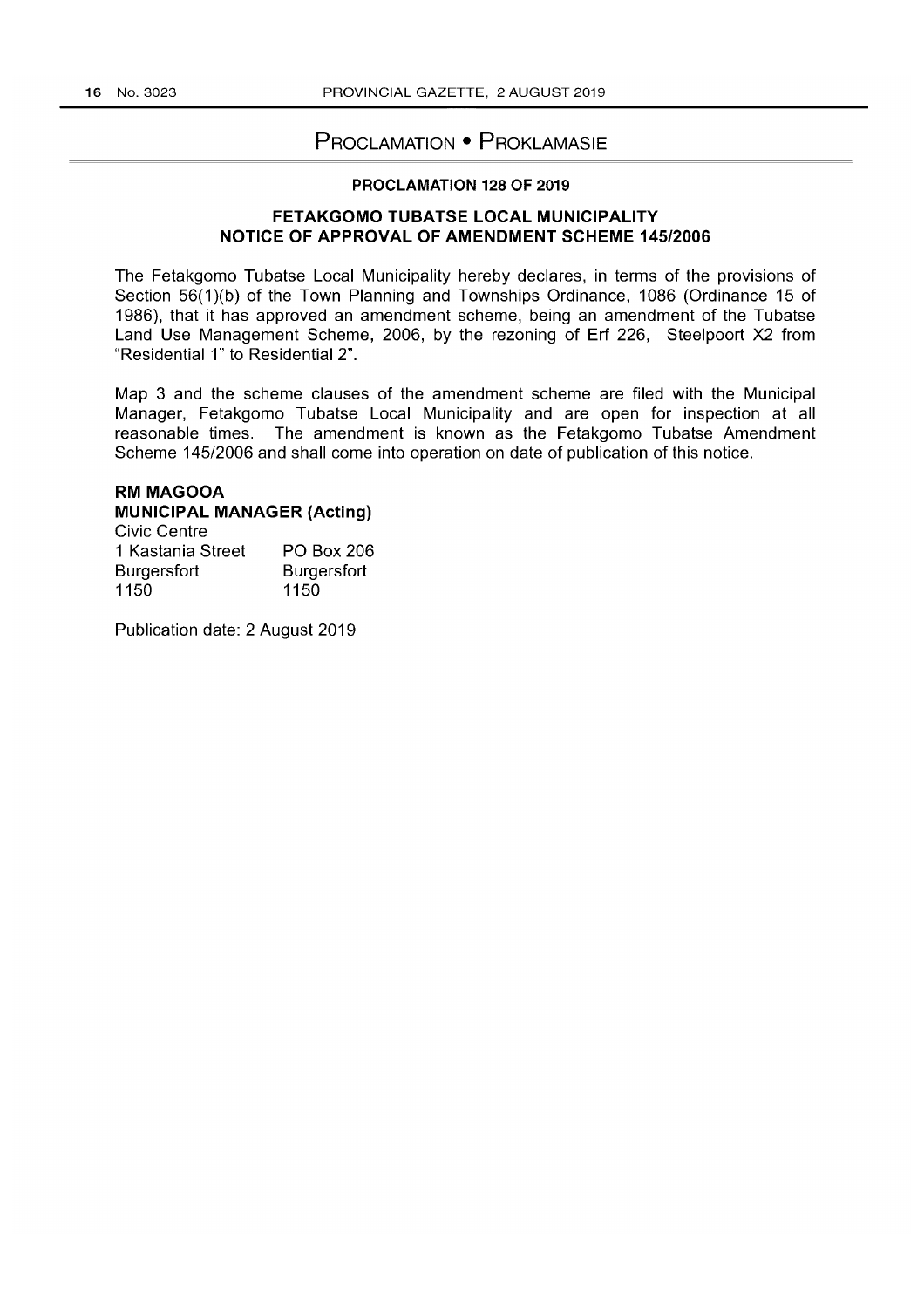# PROVINCIAL NOTICES • PROVINSIALE KENNISGEWINGS

### PROVINCIAL NOTICE 109 OF 2019

# NOTICE IN TERMS OF SECTION 95(1)(a) FOR A REZONING APPLICATION IN TERMS OF SECTION 61 OF THE POLOKWANE MUNICIPAL PLANNING BY-LAW, 2017, POLOKWANE LOCAL MUNICIPALITY A/S 160

I Julia Mmaphuti Nare of Nhlatse Planning Consultants, being the authorised agent of the owner of Erf 705 Pietersburg, hereby give notice in terms of section 95(1 )(a) of the Polokwane Municipal Planning By-law, 2017,that I have applied to Polokwane Municipality for the rezoning of Erf 705 Pietersburg, from "Residential 1" to "Residential 3".

Any objection(s) and/or comment(s), including the grounds for such objection(s) and/or comment(s) with full contact details, without which the Municipality cannot correspond with the person or body submitting the objection(s) and/or comment(s), shall be lodged with, or made in writing to: Manager: City Planning and Property Management, PO Box 111, Polokwane, 0700 for a period of 28 days from 26 July 2019.

Particulars of the application will lie for inspection during normal office hours at the Office of the Manager: City Planning and Property Management, second Floor West Wing Civic Centre, Landdros Mare Street Polokwane for a period of 28 days from the first date of publication of the notice.

Address of applicant (Physical as well as postal address): Nhlatse Planning Consultants, P.O. Box 4865, Polokwane, 0699. Tel.: 082 558 7739/015 297 8673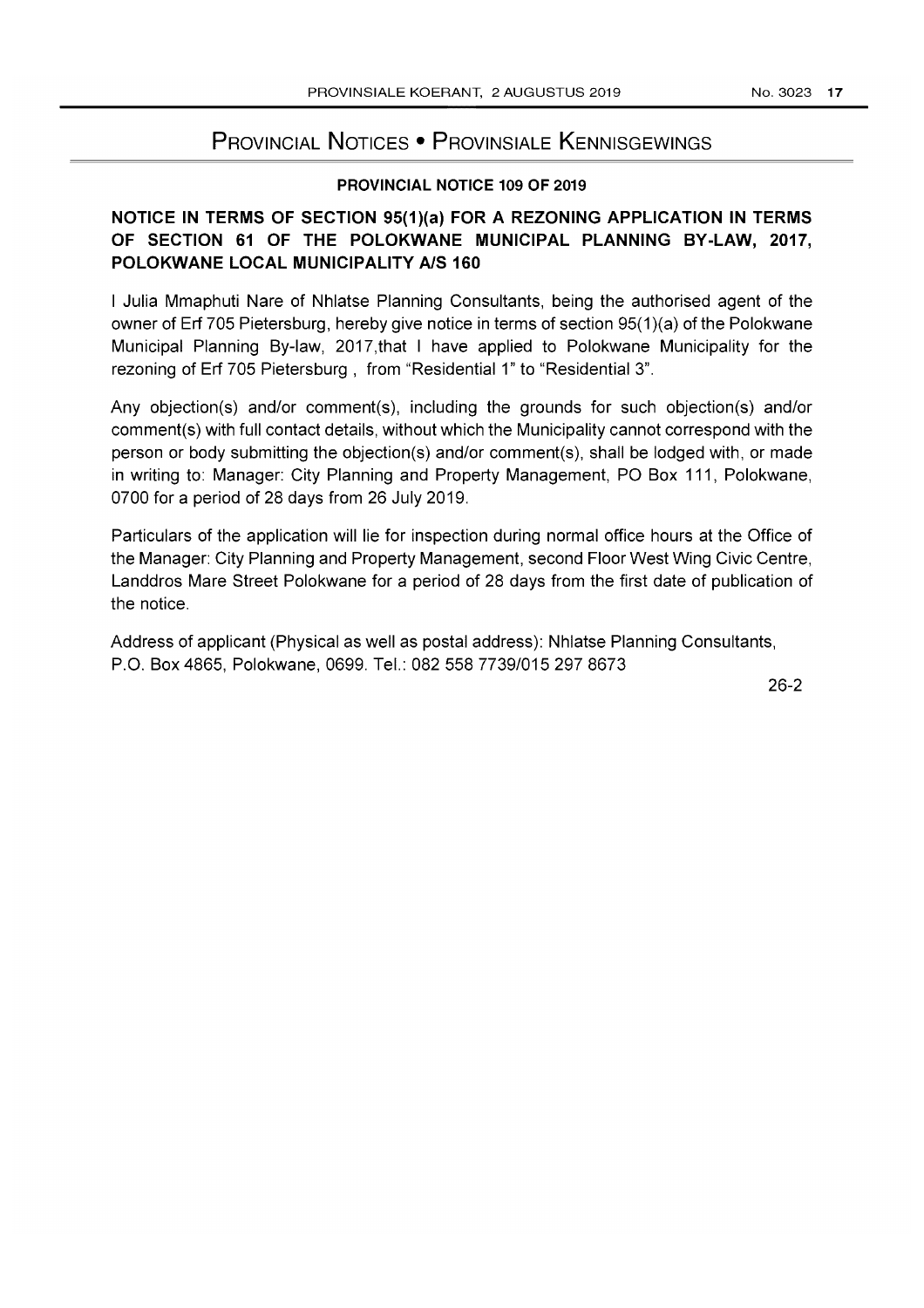#### **PROVINSIALE KENNISGEWING 109 VAN 2019**

KENNISGEWING INGEVOLGE ARTIKEL 95(1)(A) VIR 'N **AANSOEK INGEVOLGE ARTIKEL 61 VAN DIE POLOKWANE HERSONERING MUNISIPALE BEPLANNING-VERORDENING, 2017, POLOKWANE PLAASLIKE MUNISIPALITEIT S/A 160** 

Ek, Julia Mmaphuti Nare van Nhlatse Planning Consultants, synde die gemagtigde agent van die eienaar van **Erf** 705 Pietersburg Dorp, gee hiermee ingevolge artikel 95 (1) (a) van die Polokwane Munisipale Beplanningsverordening, 2017, kennis dat ek het by Polokwane Munisipaliteit aansoek gedoen om die wysiging van die toepaslike Dorpsbeplanningskema, deur die hersonering van die hierbo beskryf, **Erf** 705 Pietersburg vanaf "Residensieel 1" na "Residensieel 3".

Enige beswaar (e) en / of kommentaar (s), insluitende die gronde vir sodanige beswaar (e) en / of kommentaar (s) met volledige kontakbesonderhede, waarsonder die Munisipaliteit nie kan ooreenstem met die persoon of liggaam wat die beswaar indien nie ) en / of kommentaar (s) moet binne 28 dae vanaf 26 Julie 2019 skriftelik by of tot: Bestuurder: Stadsbeplanning en Eiendomsbestuur, Posbus 111, Polokwane, 0700, ingedien of gerig word.

Besonderhede van die aansoek Ie ter insae gedurende gewone kantoorure by die kantoor van die Bestuurder: Stedelike Beplanning en Eiendomsbestuur, tweede vloer Burgersentrum, Landdros Mare Straat Polokwane vir 'n tydperk van 28 dae vanaf 26 Julie 2019

Adres van aansoeker: Nhlatse Planning Consultants, Posbus 4865, Polokwane, 0699. Tel: 0825587739/0152978673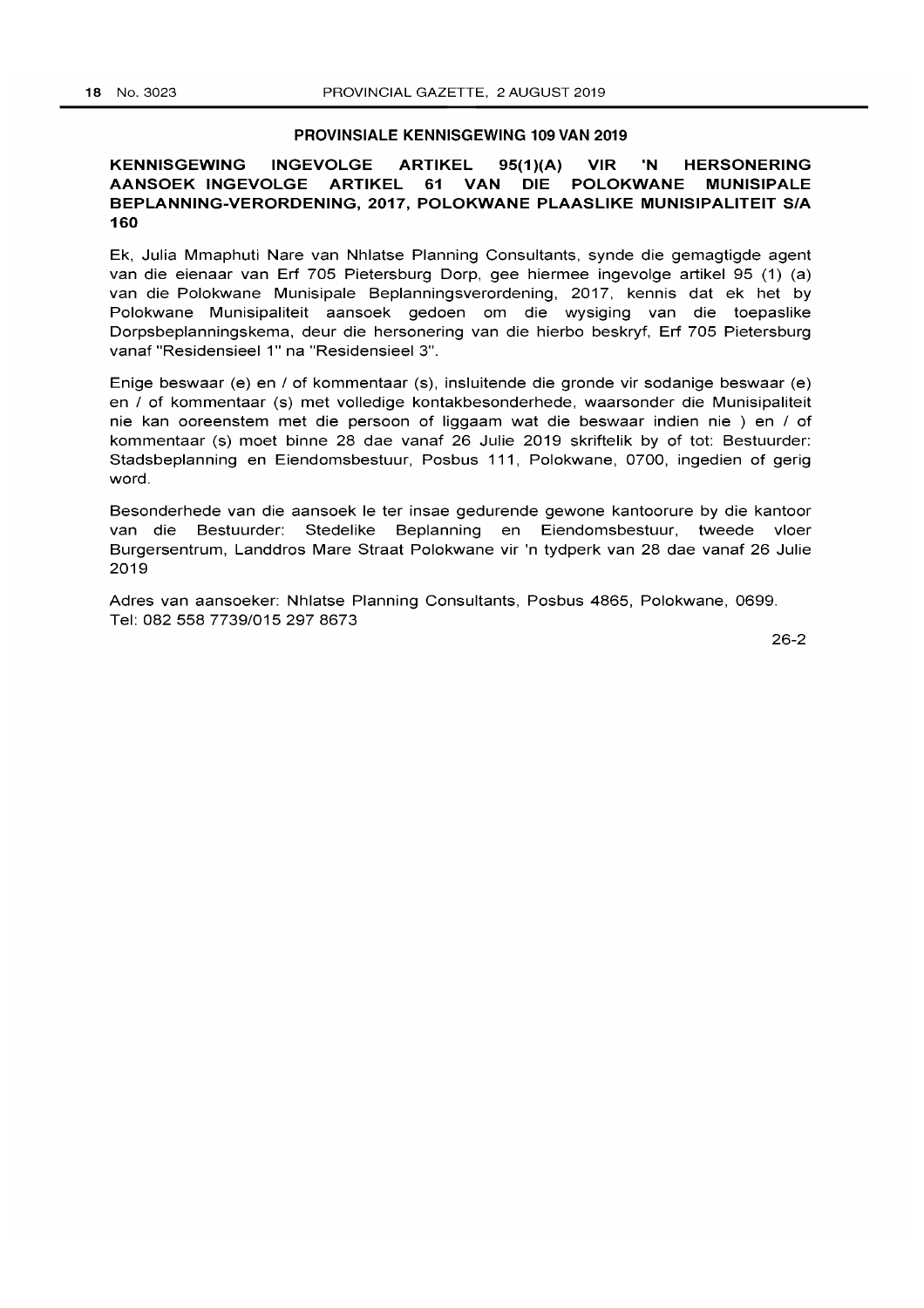#### **PROVINCIAL NOTICE 110 OF 2019**

#### **NOTICE OF APPLICATION FOR AMENDMENT OF TOWN PLANNING SCHEME IN TERMS OF SECTION (61) AND SIMULTENEOUSLY WITH SECTION (67) OF THE POLOKWANE MUNICIPAL PLANNING BY-LAW, 2017. AlS 158**

I Julia Mmaphuti Nare of Nhlatse Planning Consultants, being the authorised agent of the owner of Erf 3846 and Portion 2 of Erf 3847 Seshego-B hereby give notice in terms of section  $95(1)(a)$  of the Polokwane Municipal Planning By-law, 2017 that I/we have applied to Polokwane Municipality for the amendment of the Polokwane/Perskebult Town Planning Scheme 2016, for rezoning of Portion 2 of Erf 3847 from "Municipal" to "Institutional" for a Place of Public Worship, simultaneously with Consolidation of Erf 3846 Seshego B situated on corner of 45<sup>th</sup> Street and 47<sup>th</sup> Avenue Seshego B

Objections and/or comments represented in respect of the application must be lodged with or made by writing to the: Manager: City Planning and Property Management, PO Box 111, Polokwane, 0700 for a period of 28 days from 25 July 2019.

Particulars of the application will lie for inspection during normal office hours at the Office of the Manager: City Planning and Property Management, second Floor West Wing Civic Centre, Landdros Mare Street Polokwane for a period of 28 days from the first date of publication of the notice.

Address of applicant: Nhlatse Planning Consultants, P.O. Box 4865, Polokwane, 0699. Tel.: 082 558 7739/015 297 8673

### **TSEBIHO YA KGOPELO YA GO FETOLA "TOWN PLSNNING SCHEME" GOYA KA KAROLO YA (61) LE (67) YS POLOKWANE MUNICIPAL BY-LAWS, 2017. A/S 158**

Nna, Julia Mmaphuti Nare, bjalo ka moemedi yo a dumeletswego wa mong ditsha tsa 2 karolo 3847 Ie 3846 yeo ebego motsesetoropong wa Seshego-B, ke mo go fa tsebiso go ya ka Temana (95) (1) (A) Molao wa Masepala wa Polokwane 2017 gore ke dirile kgopelo go ya ka temana ya (61 Ie Temana 67 tsa Molao wa Mmasepala wa Polokwane, gore ke dirile dikgopelo go Mmasepala wa Polokwane malebana Ie gofetola Sekema sa Peakanyo ya Teropo ya Polokwane ya ngwaga 2016.

Maikemisetso a modirakgopelo tabeng ye ke go fetola peakanyo ya setsha sa 2 karolo 3847 gotloga go "Municipal" goya go "Institutional" go tumelelo ya tiriso ya setsha go somisetswa ka lefelo la Thapelo (kereke), le go kopaganya ditšha tšeo elego 3846 le 2 karolo 3847 Seshego-B.

Go ganwa gofe goba gofe le/goba (di)kakanyo dife goba dife, go akaretswa Ie mabaka a go ganwa le/goba (di)kakanyo tseo, gammogo Ie dintlha ka botlalo tsa kgokagano, ntle Ie ge Mmasepala 0 ka se kgone go ikopanya Ie motho goba sehlopha seo se tlisitsego go ganwa le/goba (di)kakanyo, di tla abja Ie, goba tsa tliswa ka mokgwa wa go ngwalela go: Molaodiphethisi wa Peakanyetso: Tlhabollo Ie Peakanyo ya Toropokgolo, ka poso - PO Box 111, Polokwane, 0700 goba tsa tliswa ka letsogo go Kantoro ya West Wing Civic Centre, Landdros Mare Street Polokwane go tioga ka la 25 July 2019

Dintlha ka botlalo le dipolane di ka lekolwa ka nako ya tlwaelo ya mošomo dikantorong tša Mmasepala go ya le ka fao go tšweleditšwego ka gona ka tlase, matšatšing a 28 go tloga ka la 25 July 2019.

Atrese ya moemedi: Nhlatse Planning Consultants,P.O. Box 4865, Polokwane, 0699. Nomoro ya mogala: 0825587739/0152978673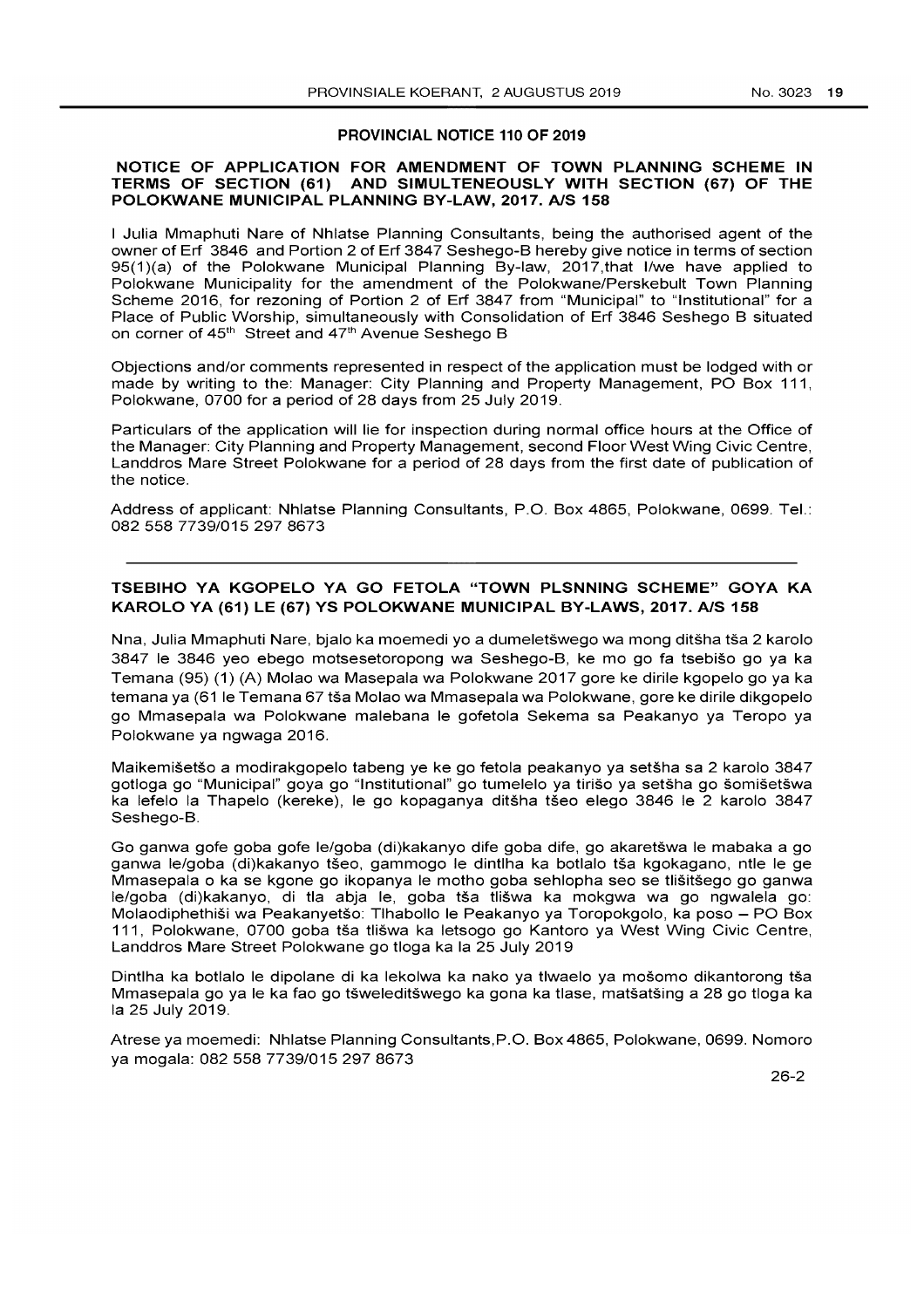### PROVINCIAL NOTICE 112 OF 2019

#### AMENDMENT OF POLOKWANEIPERSKEBULT TOWNPLANNING SCHEME, 2016 (AMENDMENT SCHEME 194)

We, Hannes Lerm and Associates being the authorized agent of the owners of Portion 1 of Erf 679. Pietersburg situated at No. 74A Dorp Street, hereby give notice in terms of section 95 (1)(a) of the Polokwane Municipal Planning By-law, 2017, that we have applied to the Polokwane Municipality for the amendment of the Polokwane/Perskebult Town Planning Scheme, 2016, by rezoning the abovementioned property from "Residential 1" to "Special" for Medical Consulting Rooms in terms of section 61 of the Polokwane Municipality Planning Bylaw, 2017.

Particulars of the application will lie for inspection during normal office hours at the office of the Town Planners, Second Floor, West Wing, Civic Centre, Landdros Maré Street, Polokwane for a period of 28 days from 26 July 2019 to 26 August 2019.

Objections to or representations in respect of the applications must be lodged with or made in writing within a period of 28 days from 26 July 2019 to 26 August 2019 to the Manager: Spatial Planning and Land Use Management at the above address or at P.O. Box 111, Polokwane, 0700.

#### Address of Agent: Hannes Lerm & Associates, P O Box 2231, Polokwane, 0700

26-2

#### PROVINSIALE KENNISGEWING 112 VAN 2019

### DIE WYSIGING VAN DIE POLOKWANEIPERSKEBULT DORPSBEPLANNINGSKEMA, 2016 (WYSIGINGSKEMA 194)

Ons, Hannes Lerm en Medewerkers, synde die gemagtigde agent van die eienaars van Gedeelte 1 van Erf 679, Pietersburg, gelee te Dorpstraat No. 74A, gee hiermee ingevolge artikel 95 (1) (a) van die Polokwane Munisipale Beplanningskema, Wet 2017, kennis dat ons by die Polokwane Munisipaliteit aansoek gedoen het om die wysiging van die Polokwane / Perskebult Dorpsbeplanningskema, 2016, deur die hersonering van bogenoemde eiendom vanaf "Residensieel 1" na "Spesiaal" vir Mediese spreekkamers ingevolge artikel 61 van die Polokwane Munisipaliteit se beplanningsverordening, 2017.

Besonderhede van die aansoek Ie ter insae gedurende gewone kantoorure by die kantoor van die Stadsbeplanners, Tweede Vloer, Wesvleuel, Burgersentrum, Landdros Marestraat, Polokwane, vir n tydperk van 28 dae vanaf 26 Julie 2019 tot 26 Augustus 2019.

Besware teen of vertoe ten opsigte van die aansoek moet binne n tydperk van 28 dae vanaf 26 Julie 2019 tot 26 Augustus 2019 by die Bestuurder: Ruimtelike Beplanning en Grondgebruiksbestuur, by bovermelde adres of by P.O., ingedien of gerig word. Box 111, Polokwane, 0700.

Adres van agent: Hannes Lerm & Associates, Posbus 2231, Polokwane, 0700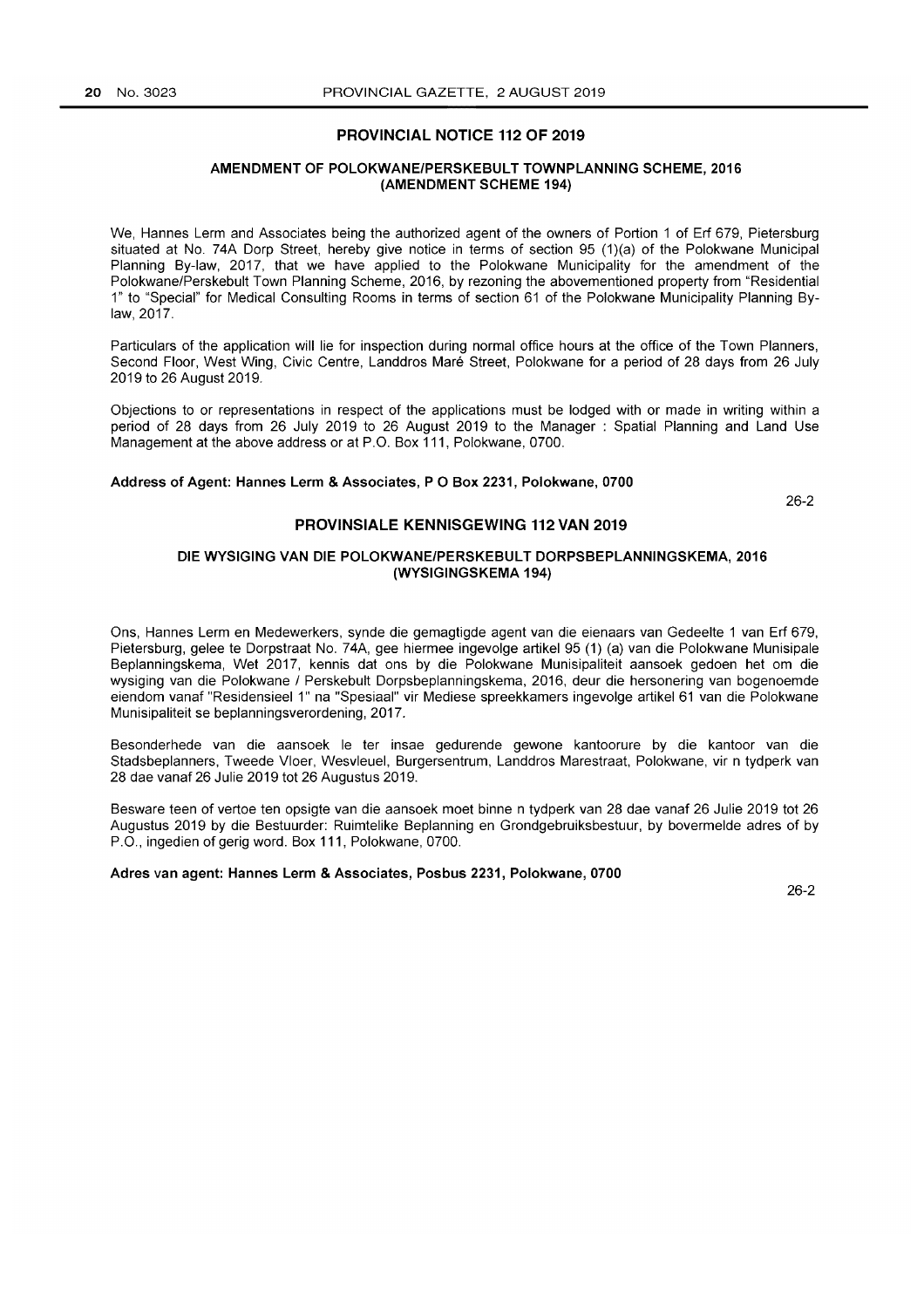### **PROVINCIAL NOTICE 114 OF 2019**

# **NOTICE**

# **LIMPOPO GAMBLING BOARD**

# **ACT 3 OF 2013**

# **APPLICATION FOR LPM SITE LICENCE**

Notice is hereby given that **BELL ANDREW MARTIN** trading as **KO KHONENG** intends submitting an application for LPM Site License in terms of Section 38 of the Limpopo Gambling Act 3 of2013, on the 08 August 2019

The purpose of the application is to obtain a permission to operate the LPM Site License at **STAND NO 2906 UNIT B LEBOWAKGOMO, THABAMOOPO DISTRICT;** if successful the duration of the license is in perpetuity, subject to continuous suitability.

The application will be open for public inspections for 30 days at the offices of the Limpopo Gambling Board located at 08 Hans van Rensburg Street, Polokwane, and Limpopo Province from 13 August 2019

Attention is drawn to the provisions of section 26(6) of the Limpopo Gambling Act 3 of 2013 which makes provision for lodging of written representations and objections in respect of this application. A person lodging written representation should indicate whether or not they wish to make oral representations when the application is heard.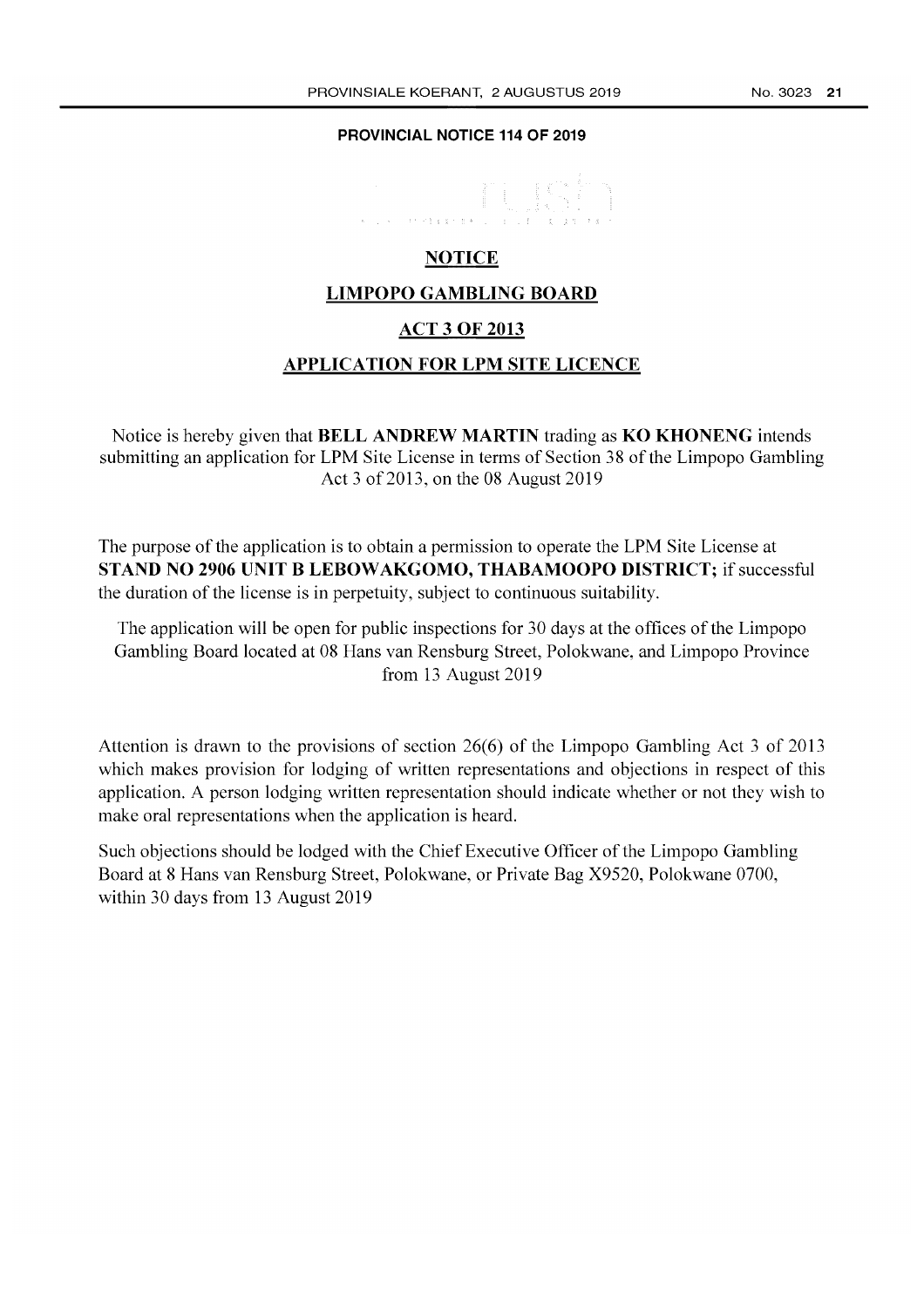#### PROVINCIAL NOTICE 115 OF 2019

### LIMPOPO GAMBLING BOARD

### ACT 3 OF 2013, AS AMENDED

### APPLICATION FOR A LPM SITE OPERATOR LICENCE

Notice is hereby given that:

- I. Ms. Sethololo Maria Lesabane *T/A* Bathokwa Liquor Restaurant
- 2. Bindzulani Pub & Grill (Pty) Ltd (Cornelius Johannes Van Niekerk) *T/A* Bindzulani Pub & Grill
- 3. Ms. Blessing Sibanda *T/A* Blessing Sports Bar & Restaurant
- 4. Mr. Willem Hermanus Rabe *T/A* Brass Bell
- 5. Diza Property (Pty) Ltd (Ms. Lunghisa Rose Mavasa) *T/A* Diza (Diza Star Bar Lounge)
- 6. Mr. Heleni Dorgen Ndove *T/A* Ekhaya Eating House
- 7. Mr. Mojakgomo Justice Kolo *T/A* Luckau Tab
- 8. Mogombane Security Services (Mr. Madimetja David Kekana) *T/A* Madimetja Eating House
- 9. Marageni Services (Nthuseni Ophelia Marageni) *T/A* Makete Liquor Restaurant
- 10. Malalekoti Trading Enterprises (Mr. Madome Koti Malale) *T/A* Malale Liquor Inn
- II. HVN Property Group (PTY) Ltd ( Mr. Terrence Mathebula) *T/A* Mokopane Hotel *(Orinoco Hotel)*
- 12. Mr. Chicco Joseph Thema T/A Molepve Family Restaurant
- 13. Jericho Hotel & Conference (PTY) Ltd (Mr. Thambatshi Thomas Munwana) *T/A* Nandoni Jerico Holiday Resort
- 14. Ngoato Family Trust (Mr. Josias Maphepha) Percy Entertainment Centre *(Las Vegas Tavern)*
- 15. Mudi & Brothers Family Trust (Muditambi Makhuvha) Waterfall Restaurant
- 16. Mr. Sekopo William Ramatabana *T/A* Rama by Night
- 17. Mr. Tshinanne Given Muswobi *T/A* Randima Liquor Restaurant
- 18. Vuwani Cooperative Properties (PTY) Ltd (Mr. Azwianewi Mulaudzi) Tshivhulana Eating House
- 19. Mr. Justice Shipalana *T/A* Vadanile Liquor Restaurant
- 20. Vbet Africa (PTY) Ltd *T/A* Vbetsa Limpopo (PTY) Ltd Marula Mile
- 21. Vbet Africa (PTY) Ltd *T/A* Vbetsa Limpopo (PTY) Ltd Mutale
- 22. Vbet Africa (PTY) Ltd *T/A* Vbetsa Limpopo (PTY) Ltd Seshego
- 23. Vbet Africa (PTY) Ltd *T/A* Vbetsa Limpopo (PTY) Ltd Shongoane
- 24. Vbet Africa (PTY) Ltd *T/A* Vbetsa Limpopo (PTY) Ltd Tzaneen

Intends submitting an application to the Limpopo Gambling Board for the LPM Site Operator Licence on 05 August 2019.

The purpose of the application is to obtain a LPM Site operator licence in the Province of Limpopo.

If successful the duration of the licence is in perpetuity subject to continuous suitability.

The application will be open for public inspections for 30 days at the office of the Limpopo

Gambling Board at 08 Hans van Rensburg Street, Polokwane, Limpopo Province, South Africa, from

### 05 August 2019.

The LPM Site operator licence will be operated at the proposed premises in the Limpopo province.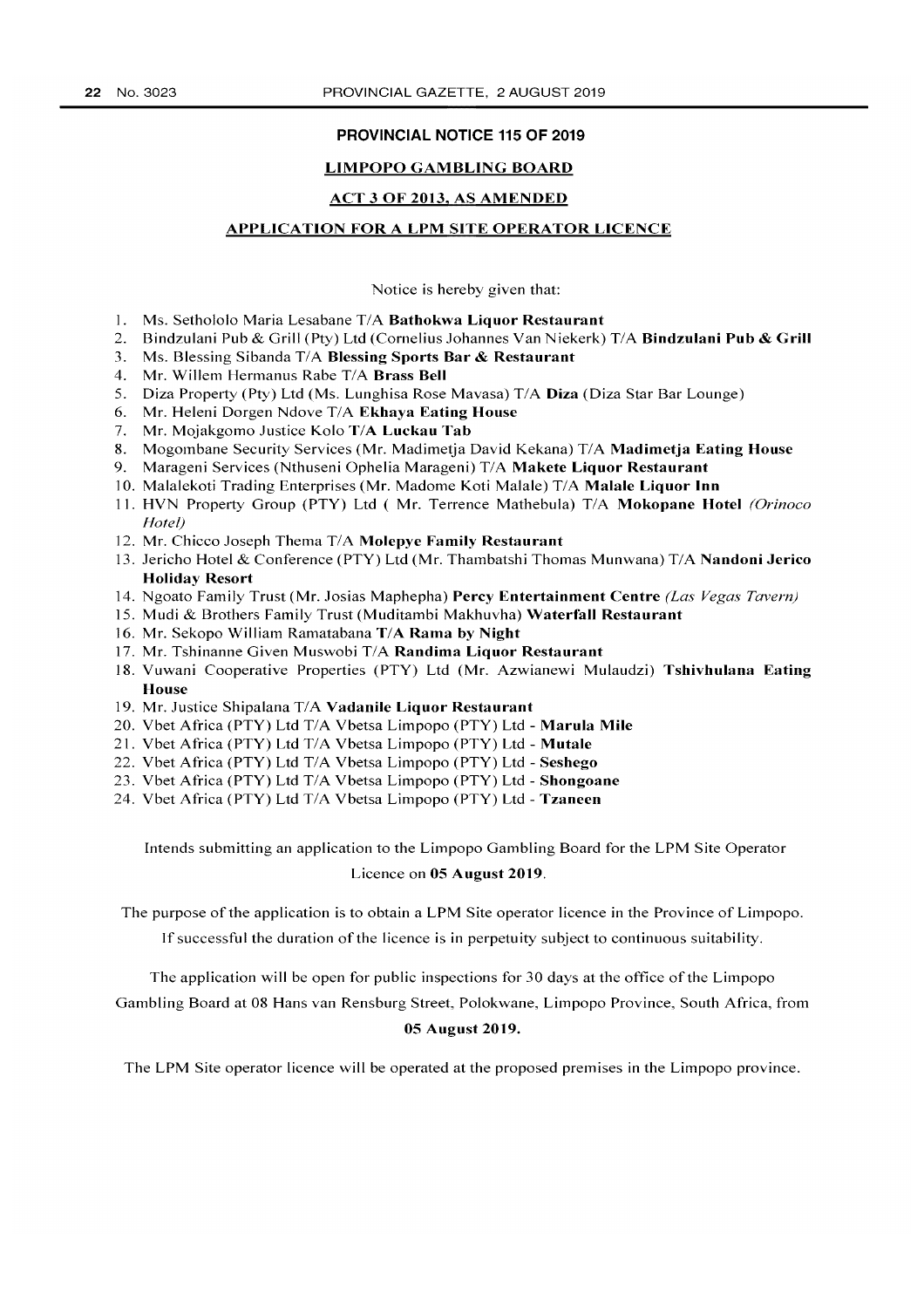The applicant's proposed premises is located at:

- I. Bathokwa Liquor Restaurant: Stand no 660 Moletjie Ga Manamela
- 2. Bindzulani Pub and Grill: I Bendzulani Shopping Complex, Nkowankowa, Ritavi
- 3. Blessing Sports Bar: Site No 12 Pirrow Street, Musina
- 4. Brass Bell: 22 Van Riebeeck Street, Groblersdal
- 5. Diza: Stand No 48, Shitachi Village, Bungeni Location, Hlanganani
- 6. Ekhaya Eating House: Stand No 352 Majosi Village Khomanani, Vhembe
- 7. Luckau Tab: Shop No 2, Luckau Caltex Shopping Centre, 127 JS Farm, Luckau Main Road
- 8. Madimetja Eating House: Premises situated at Macalaskop, district of Mokoreng 1-3
- 9. Makete Liquor Restaurant: Freddy's Shopping Complex Sibasa Shopping Mall, No 10 Miluwani Sibasa, Thohoyandou
- 10. Malale Liquor Inn: Stand no 14 Lorraine Village, Ga Sekororo Naphuno
- II. Mokopane Hotel *(Orinoco Hotel):* 66 Ruiterweg, Mokopane
- 12. Molepye Family Restaurant: Stand number 2072, Zone 3, Seshego Shopping Complex
- 13. Nandoni Jerico Holiday Resort: Stand 2013/32 Budeli Thohoyandou
- 14. Percy Entertainment Centre *(Las Vegas Tavern):* Stand no 626, Ga-Maselesele Village, Farm Ceres, No 28, Registration DlV, Seshego
- 15. Waterfall Restaurant: Stand no 1265 Phiphidi Thohoyandou
- 16. Rama by Night: Stand no 628A Senwamokgope Sekgosese
- 17. Randima Liquor Restaurant: Stand no 1099 Tshikhwani Sinthumune
- 18. Tshivhulana Eating House: Stand No 240,Tshivulana Village, Vuwani
- 19. Vadanile Liquor Restaurant: Stand No 526 Julisburg Hoveni Village, Naphuno 1-2, Tzaneen
- 20. Vbetsa Limpopo (PTY) Ltd Marula Mile: No 7 & 8 Marula Mile Shopping Centre, Erf 5088, Ellisras Ext 65, Lephalale
- 21. Vbetsa Limpopo (PTY) Ltd Mutale: 1023 Mutale Extension I, Mutale, Vhembe
- 22. Vbetsa Limpopo (PTY) Ltd Seshego: Portion 5 of Erf 8227, Seshego
- 23. Vbetsa Limpopo (PTY) Ltd Shongoane: No 20, Phahladira Town Centre, Erf I Ga Phahldira Township, Shongoane
- 24. Vbetsa Limpopo (PTY) Ltd Tzaneen: Shop 11, Tzaneng Mall, 26 Danie Joubert Street, Tzaneen.

Attention is drawn to the provisions of section  $26(6)$  of the Limpopo Gambling Act 3 of 2013 which

makes provision for lodging of written representations and objections in respect of this application. A

person lodging written representation should indicate whether or not they wish to make oral

representations when the application is heard.

Such objections should be lodged with the Chief Executive Officer of the Limpopo Gambling Board,

8 Hans van Rensburg Street, Polokwane, or Private Bag X9520, Polokwane 0700, within 30 days

# from 05 August 2019.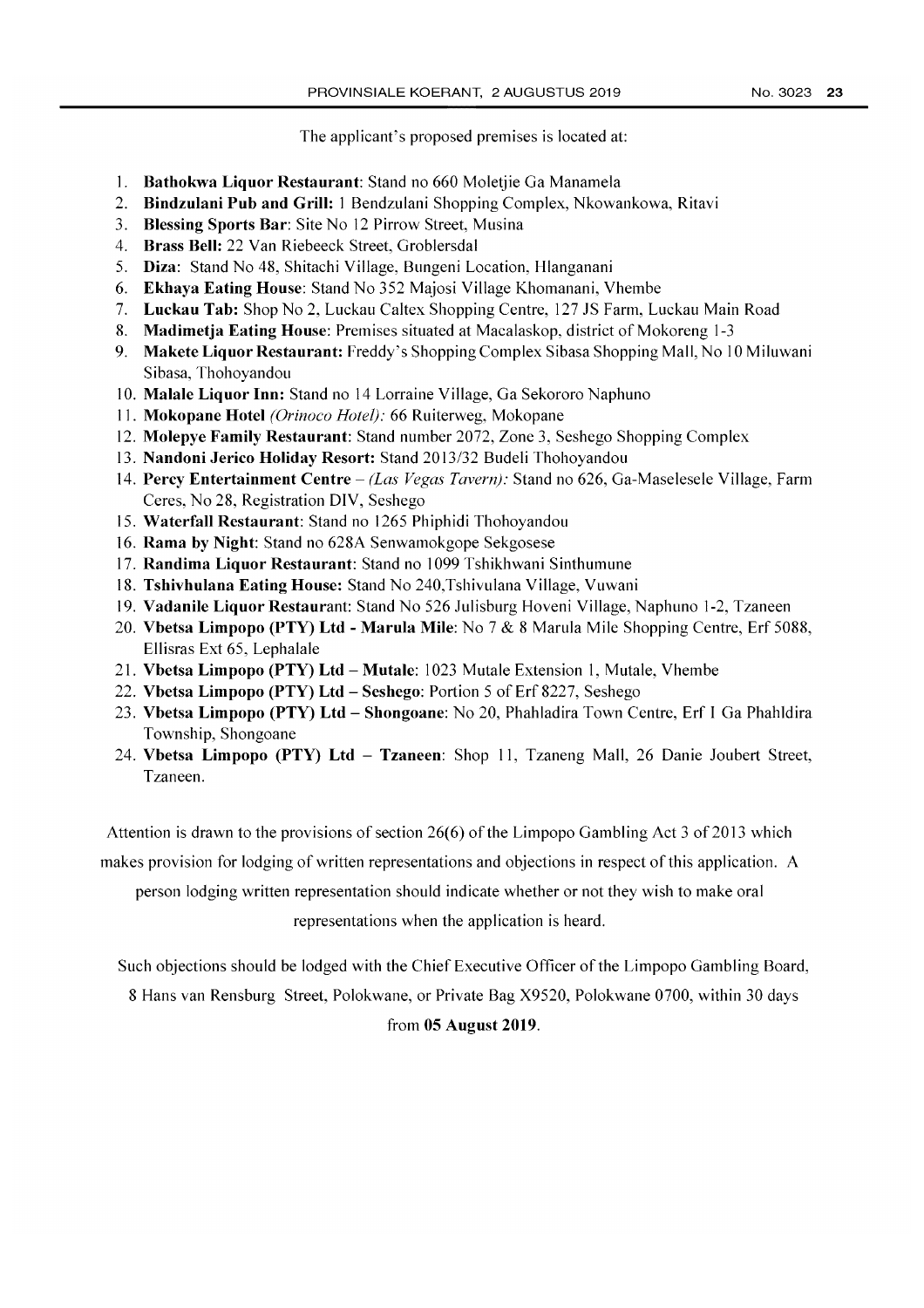### **PROVINCIAL NOTICE 116 OF 2019**



# **NOTICE**

### **LIMPOPO GAMBLING BOARD**

### **ACT 3 OF 2013**

# **APPLICATION FOR LPM SITE LICENCE**

Notice is hereby given that **MR KHUTA JOHANNES MATHATHO** trading as BASEL ONE TAVERN intends submitting an application for LPM Site License in terms of Section 38 of the Limpopo Gambling Act 3 of 2013, on the 08 August 2019

The purpose of the application is to obtain a permission to operate the LPM Site License at 1295 **ZONE 2 MAHWELERENG, MOKERONG;** if successful the duration of the license is in perpetuity, subject to continuous suitability.

The application will be open for public inspections for 30 days at the offices of the Limpopo Gambling Board located at 08 Hans van Rensburg Street, Polokwane, and Limpopo Province from 13 August 2019

Attention is drawn to the provisions of section 26(6) of the Limpopo Gambling Act 3 of 2013 which makes provision for lodging of written representations and objections in respect of this application. A person lodging written representation should indicate whether or not they wish to make oral representations when the application is heard.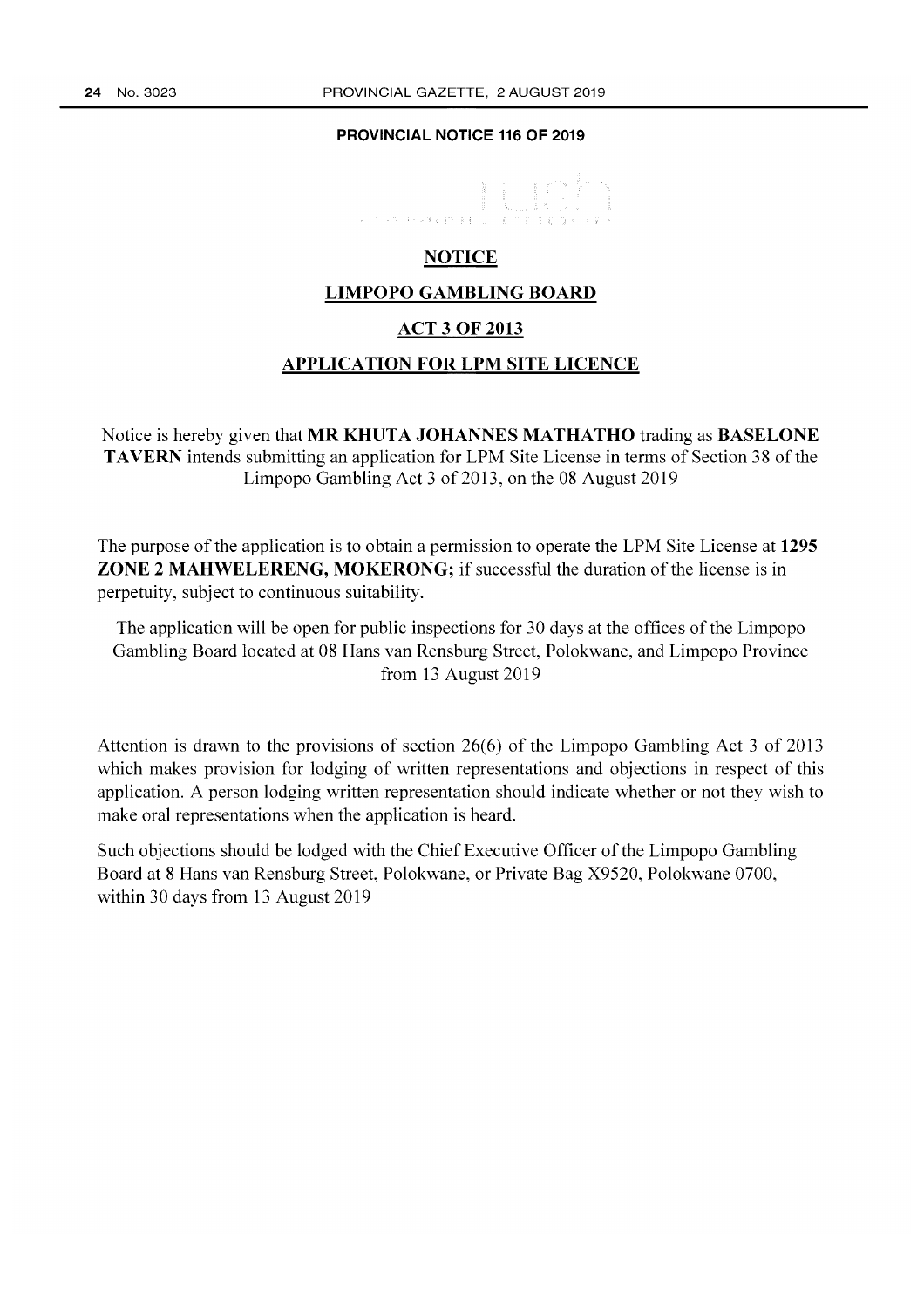### **PROVINCIAL NOTICE 117 OF 2019**

# **NOTICE**

# **LIMPOPO GAMBLING BOARD**

# **ACT 3 OF 2013**

# **APPLICATION FOR LPM SITE LICENCE**

Notice is hereby given that **BETTAGAMING LIMPOPO (Pty) Ltd** trading as **BETTAGAMING - MANKWENG** intends submitting an application for LPM Site License in terms of Section 38 of the Limpopo Gambling Act 3 of 2013, on the 08 August 2019

The purpose of the application is to obtain a permission to operate the LPM Site License at **SHOP lA, TURFLOOP PLAZA, CORNER UNIVERSITY AND HOUTBOSDORP ROAD, MANKWENG, LIMPOPO;** if successful the duration of the license is in perpetuity, subject to continuous suitability.

The application will be open for public inspections for 30 days at the offices of the Limpopo Gambling Board located at 08 Hans van Rensburg Street, Polokwane, and Limpopo Province from 13 August 2019

Attention is drawn to the provisions of section 26(6) of the Limpopo Gambling Act 3 of 2013 which makes provision for lodging of written representations and objections in respect of this application. A person lodging written representation should indicate whether or not they wish to make oral representations when the application is heard.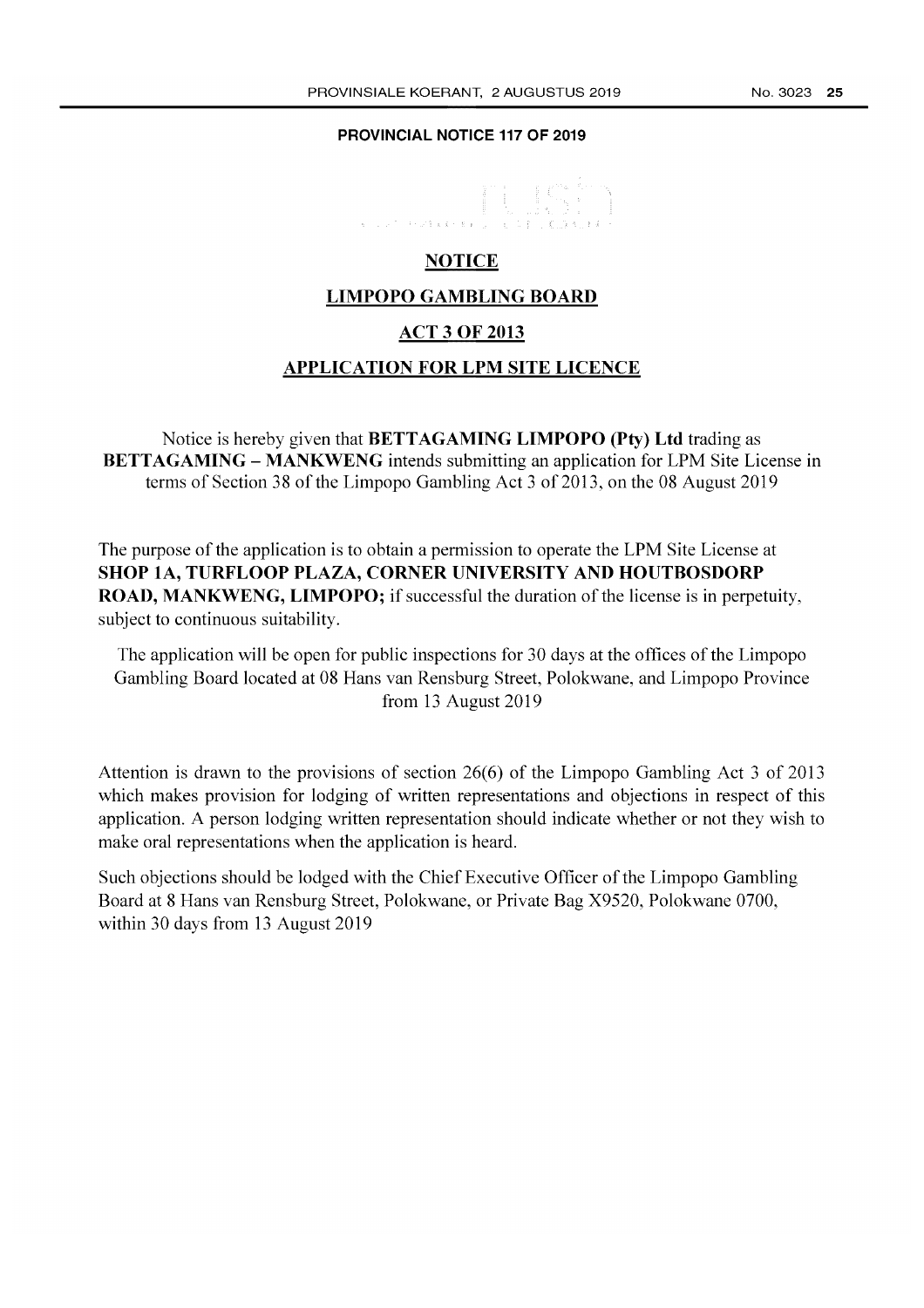### **PROVINCIAL NOTICE 118 OF 2019**



# **NOTICE LIMPOPO GAMBLING BOARD ACT 3 OF 2013 APPLICATION FOR LPM SITE LICENCE**

Notice is hereby given that **WENG QINGQUANG** trading as **FUYUAN** intends submitting an application for LPM Site License in terms of Section 38 of the Limpopo Gambling Act 3 of 2013, on the 08 August 2019

The purpose of the application is to obtain a permission to operate the LPM Site License at **SPAR PLAZA AT 32 RETIEF STREET MOKOPANE TOWN;** if successful the duration of the license is in perpetuity, subject to continuous suitability.

The application will be open for public inspections for 30 days at the offices of the Limpopo Gambling Board located at 08 Hans van Rensburg Street, Polokwane, and Limpopo Province from 13 August 2019

Attention is drawn to the provisions of section 26(6) of the Limpopo Gambling Act 3 of 2013 which makes provision for lodging of written representations and objections in respect of this application. A person lodging written representation should indicate whether or not they wish to make oral representations when the application is heard.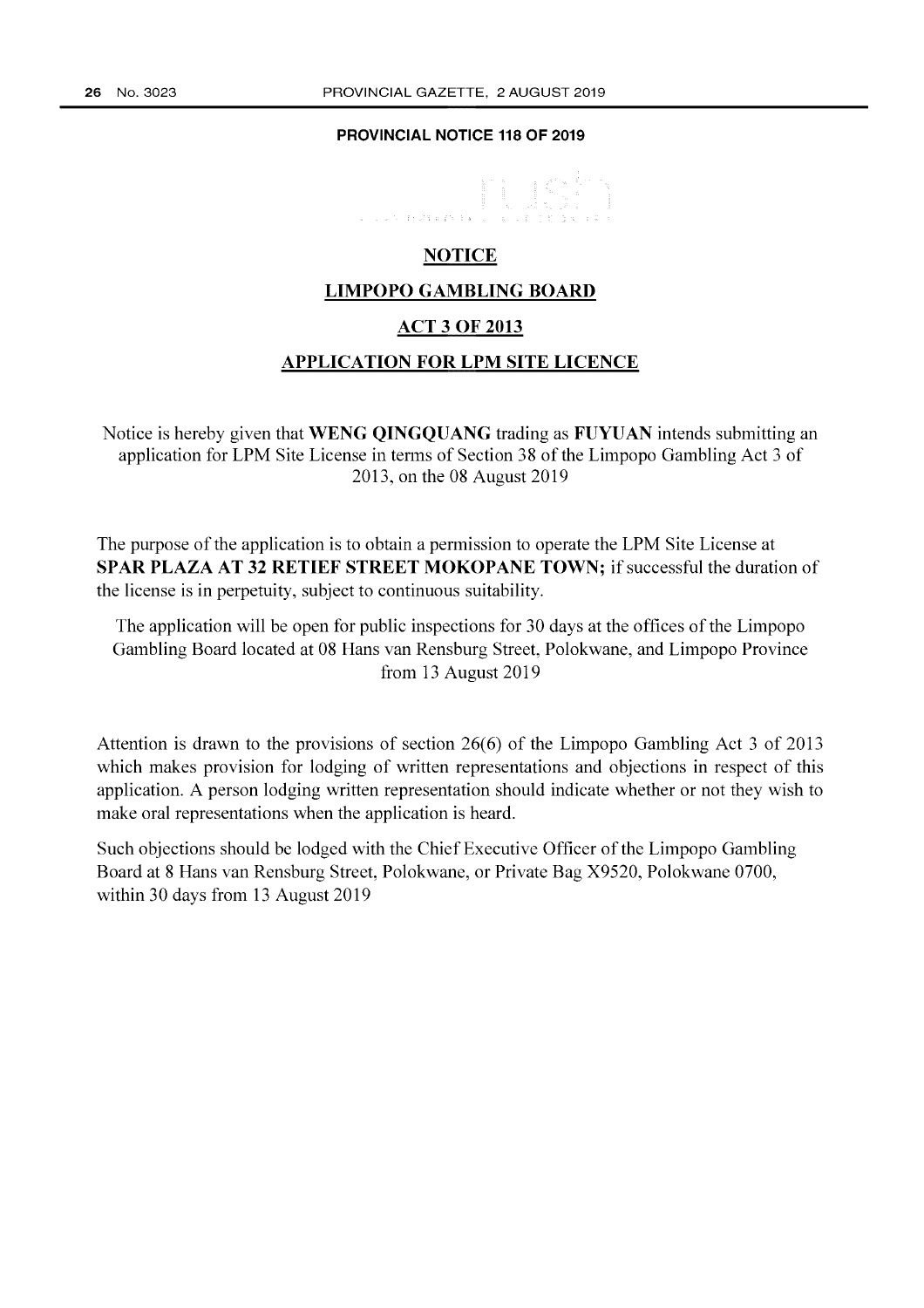### **PROVINCIAL NOTICE 119 OF 2019**

# **NOTICE**

# **LIMPOPO GAMBLING BOARD**

# **ACT 3 OF 2013**

# **APPLICATION FOR LPM SITE LICENCE**

Notice is hereby given that **LIMBETS (Pty)Ltd** trading as **LIMBETS MOHLABANENG RESTAURANT** intends submitting an application for LPM Site License in terms of Section 38 of the Limpopo Gambling Act 3 of 2013, on the 08 August 2019

The purpose of the application is to obtain a permission to operate the LPM Site License at **STAND NO 012 BLOCK 8 MOHLABANENG VILLAGE MODJADJI BOLOBEDU;** if successful the duration of the license is in perpetuity, subject to continuous suitability.

The application will be open for public inspections for 30 days at the offices of the Limpopo Gambling Board located at 08 Hans van Rensburg Street, Polokwane, and Limpopo Province from 13 August 2019

Attention is drawn to the provisions of section 26(6) of the Limpopo Gambling Act 3 of 2013 which makes provision for lodging of written representations and objections in respect of this application. A person lodging written representation should indicate whether or not they wish to make oral representations when the application is heard.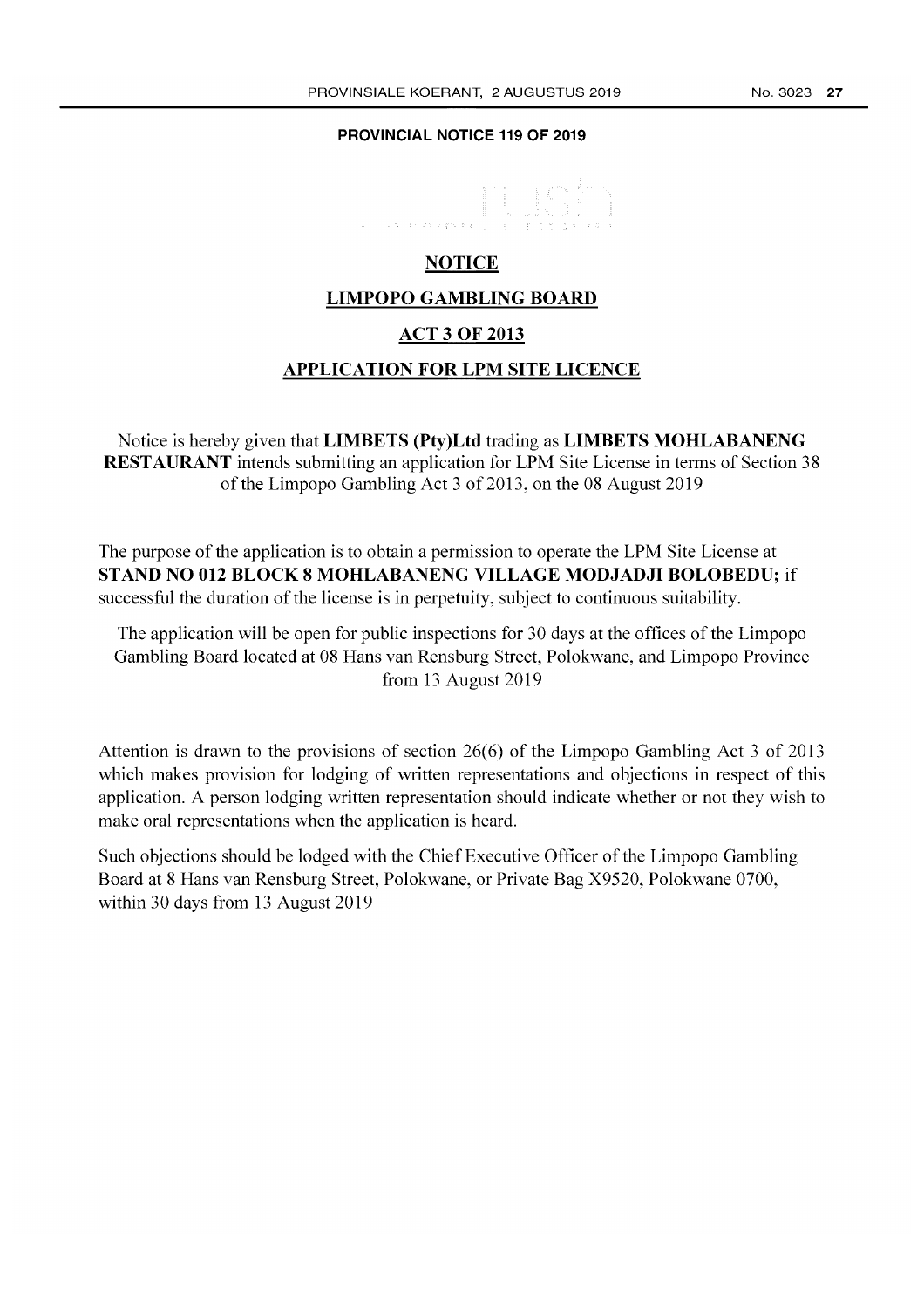### **PROVINCIAL NOTICE 120 OF 2019**



# **NOTICE**

# **LIMPOPO GAMBLING BOARD**

# **ACT 3 OF 2013**

# **APPLICATION FOR LPM SITE LICENCE**

Notice is hereby given that **SEWELA FLORINA MAITJA** trading as **MAPATENG LIQUOR RESTAURANT** intends submitting an application for LPM Site License in terms of Section 38 of the Limpopo Gambling Act 3 of 2013, on the 08 August 2019

The purpose of the application is to obtain a permission to operate the LPM Site License at **SITE NUMBER AD4A &AD4B GA-PHOOKO SEKGOSESE FARM NO 137LT SEKGOSESE DISTRICT;** if successful the duration of the license is in perpetuity, subject to continuous suitability.

The application will be open for public inspections for 30 days at the offices of the Limpopo Gambling Board located at 08 Hans van Rensburg Street, Polokwane, and Limpopo Province from 13 August 2019

Attention is drawn to the provisions of section 26(6) of the Limpopo Gambling Act 3 of 2013 which makes provision for lodging of written representations and objections in respect of this application. A person lodging written representation should indicate whether or not they wish to make oral representations when the application is heard.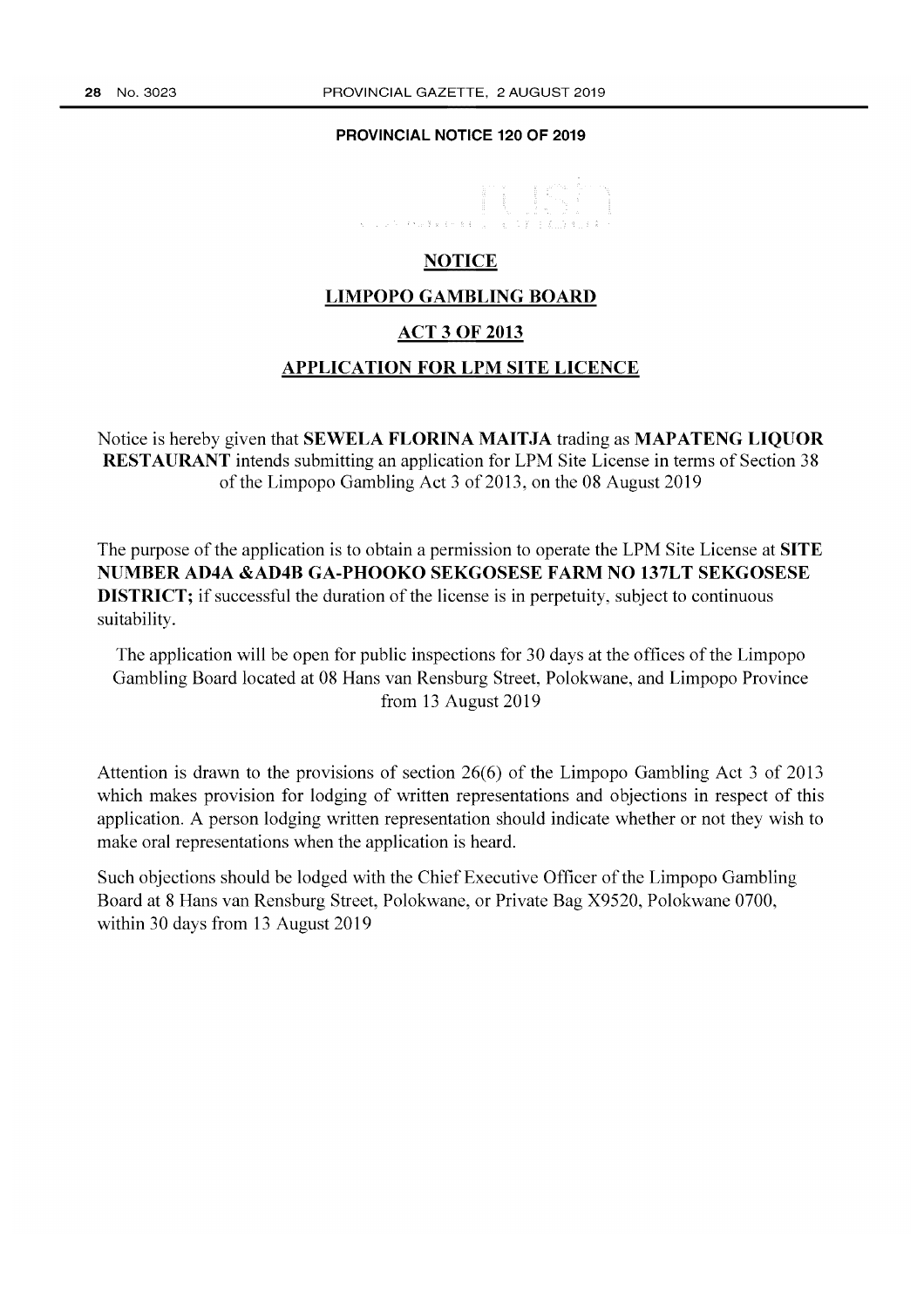### **PROVINCIAL NOTICE 121 OF 2019**



# **NOTICE**

# **LIMPOPO GAMBLING BOARD**

# **ACT 3 OF 2013**

# **APPLICATION FOR LPM SITE LICENCE**

Notice is hereby given that **MMAMORE LIQUOR RESTAURANT cc** trading as **MMAMORE LIQUOR RESTAURANT** intends submitting an application for LPM Site License in terms of Section 38 of the Limpopo Gambling Act 3 of 2013, on the 08 August 2019

The purpose of the application is to obtain a permission to operate the LPM Site License at **SITE NO 667, GA- KGAPANE LOCATION, GA- KGAPANE, BOLOBEDU;** if successful the duration of the license is in perpetuity, subject to continuous suitability.

The application will be open for public inspections for 30 days at the offices of the Limpopo Gambling Board located at 08 Hans van Rensburg Street, Polokwane, and Limpopo Province from 13 August 2019

Attention is drawn to the provisions of section 26(6) of the Limpopo Gambling Act 3 of 2013 which makes provision for lodging of written representations and objections in respect of this application. A person lodging written representation should indicate whether or not they wish to make oral representations when the application is heard.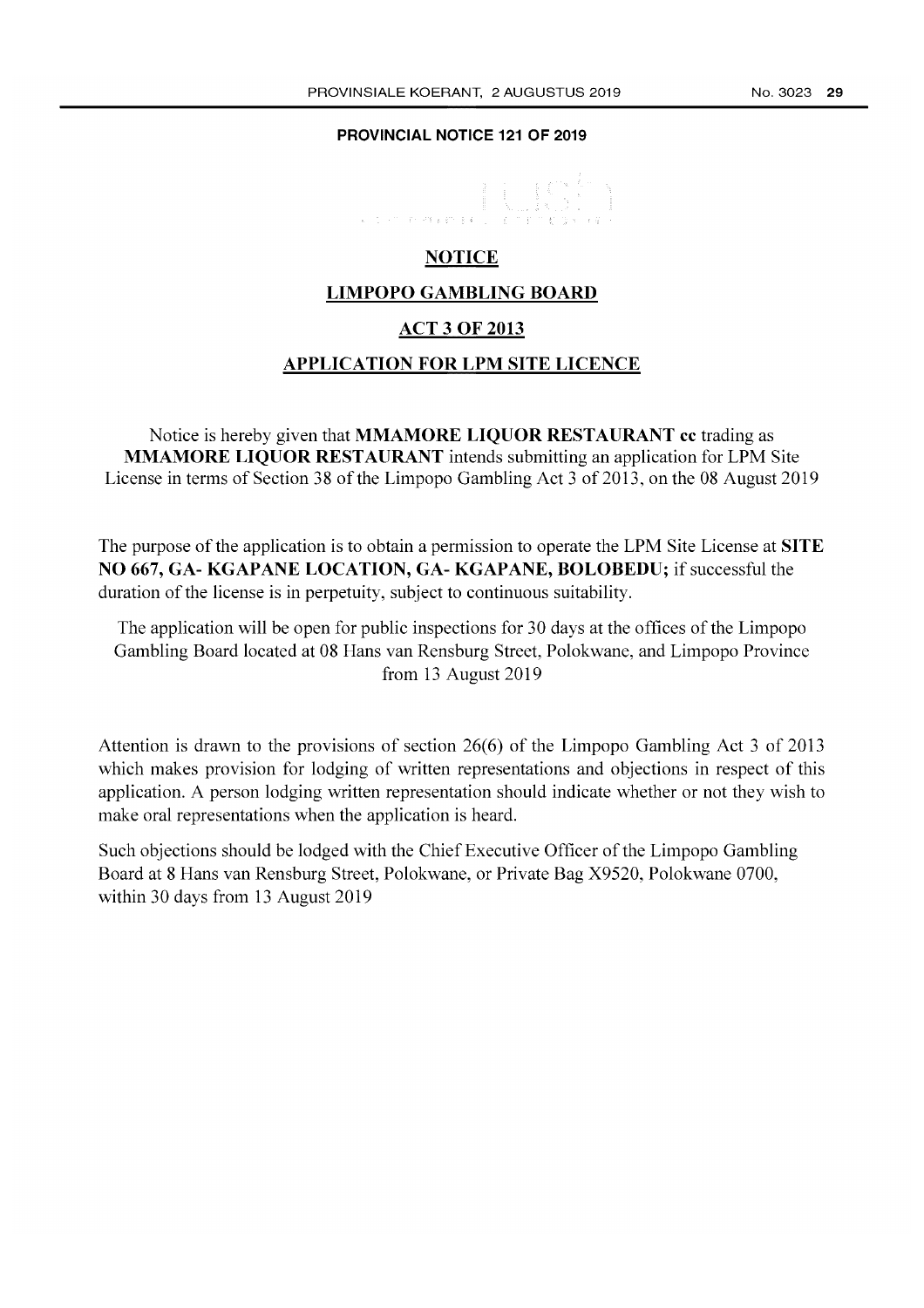### **PROVINCIAL NOTICE 122 OF 2019**

# **NOTICE**

### **LIMPOPO GAMBLING BOARD**

# **ACT 3 OF 2013**

# **APPLICATION FOR LPM SITE LICENCE**

Notice is hereby given that **MATLOU AGLIVIA MOREMELA** trading as **YELLOWS PUB AND RESTAURANT** intends submitting an application for LPM Site License in terms of Section 38 of the Limpopo Gambling Act 3 of 2013, on the 08 August 2019

The purpose of the application is to obtain a permission to operate the LPM Site License at **PREMISES A & B, WALGENBANCH BUSINESS BUILDING, ERF 179,76 PAUL KRUGER STREET, PIETERSBURG;** if successful the duration of the license is in perpetuity, subject to continuous suitability.

The application will be open for public inspections for 30 days at the offices of the Limpopo Gambling Board located at 08 Hans van Rensburg Street, Polokwane, and Limpopo Province from 13 August 2019

Attention is drawn to the provisions of section 26(6) of the Limpopo Gambling Act 3 of 2013 which makes provision for lodging of written representations and objections in respect of this application. A person lodging written representation should indicate whether or not they wish to make oral representations when the application is heard.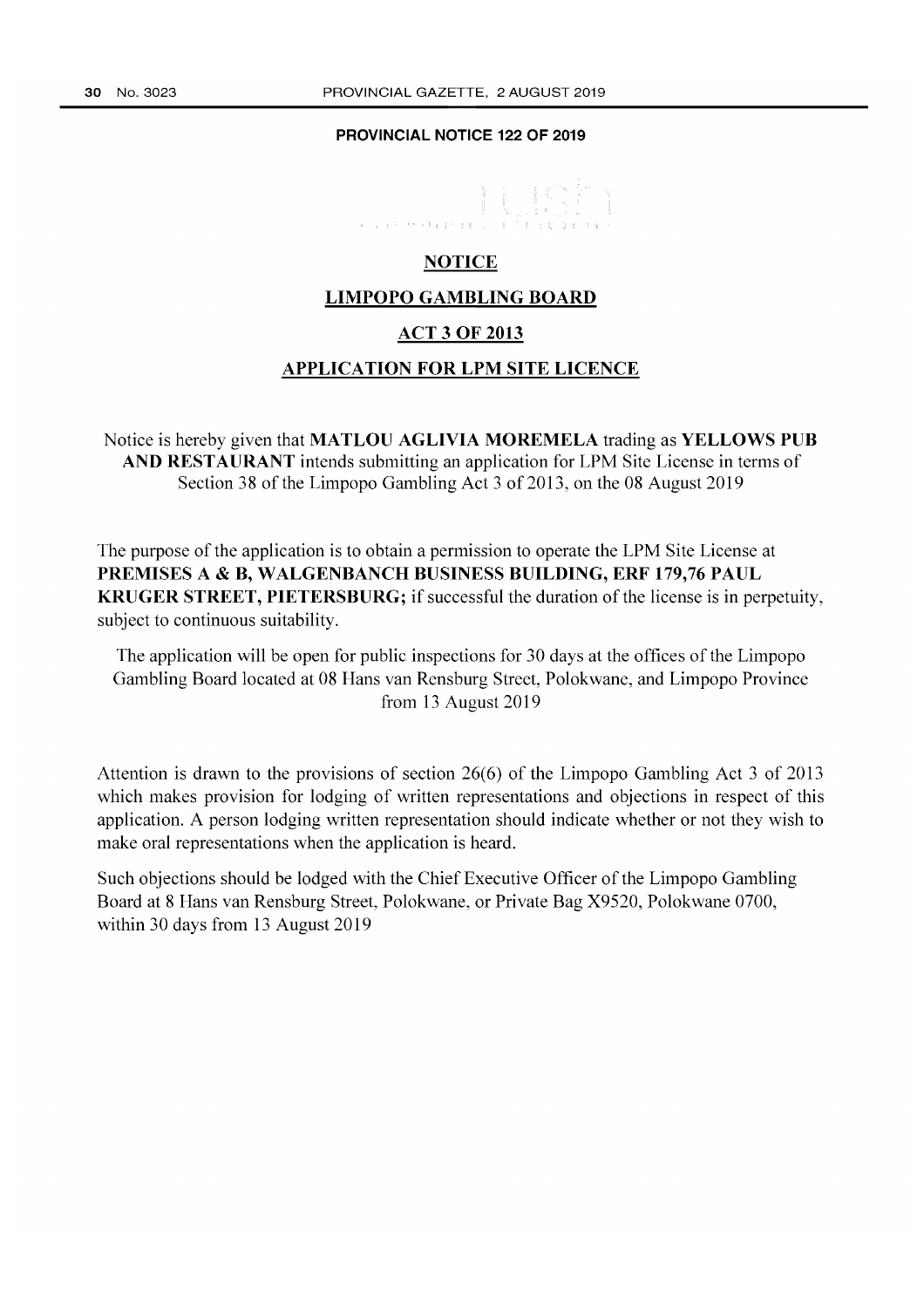### **PROVINCIAL NOTICE 123 OF 2019**

# **NOTICE**

# **LIMPOPO GAMBLING BOARD**

# **ACT 3 OF 2013**

# **APPLICATION FOR LPM SITE LICENCE**

Notice is hereby given that **LETSOALO MMAMOKGOLA** trading as **YOLANDA PUB AND GRILL** intends submitting an application for LPM Site License in terms of Section 38 of the Limpopo Gambling Act 3 of 2013, on the 08 August 2019

The purpose of the application is to obtain a permission to operate the LPM Site License at **STAND NO 2 BURGERSDORP VILLAGE, IN THE DISTICT OF NAPHUNO 1-2;** if successful the duration of the license is in perpetuity, subject to continuous suitability.

The application will be open for public inspections for 30 days at the offices of the Limpopo Gambling Board located at 08 Hans van Rensburg Street, Polokwane, and Limpopo Province from 13 August 2019

Attention is drawn to the provisions of section 26(6) of the Limpopo Gambling Act 3 of 2013 which makes provision for lodging of written representations and objections in respect of this application. A person lodging written representation should indicate whether or not they wish to make oral representations when the application is heard.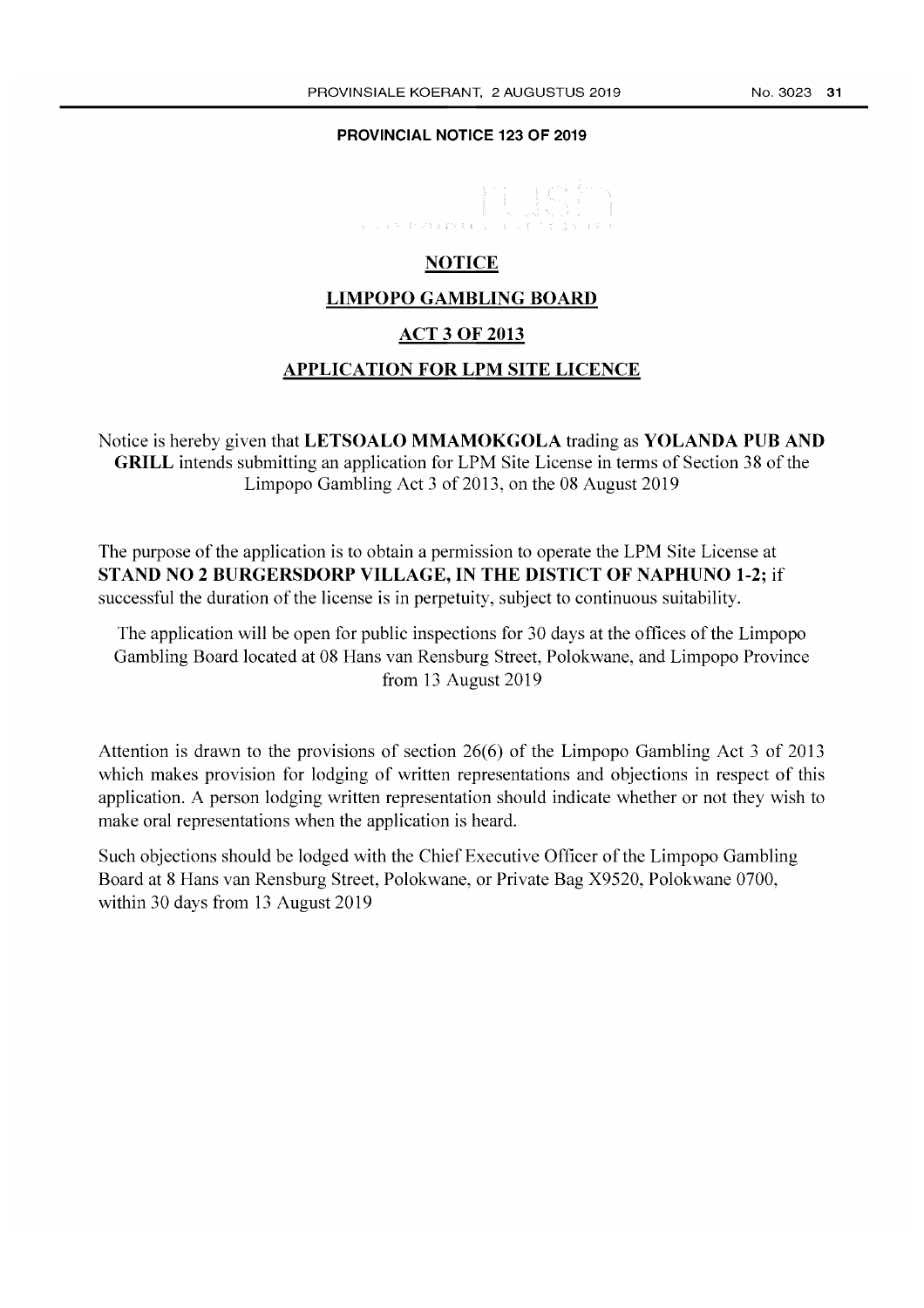### **PROVINCIAL NOTICE 124 OF 2019**



### **NOTICE**

### **LIMPOPO GAMBLING BOARD**

# **ACT 3 OF 2013**

### **APPLICATION FOR LPM SITE LICENCE**

Notice is hereby given that **MAHLODI ABIGAIL BAKER** trading as **BAKER'S SPORTS BAR** intends submitting an application for LPM Site License in terms of Section 38 of the Limpopo Gambling Act 3 of 2013, on the 08 August 2019

The purpose of the application is to obtain a permission to operate the LPM Site License at **ERF NO 343 ELANDSKRAAL TOWNSHIP MOKERONG DISTRICT;** if successful the duration of the license is in perpetuity, subject to continuous suitability.

The application will be open for public inspections for 30 days at the offices of the Limpopo Gambling Board located at 08 Hans van Rensburg Street, Polokwane, and Limpopo Province from 13 August 2019

Attention is drawn to the provisions of section 26(6) of the Limpopo Gambling Act 3 of 2013 which makes provision for lodging of written representations and objections in respect of this application. A person lodging written representation should indicate whether or not they wish to make oral representations when the application is heard.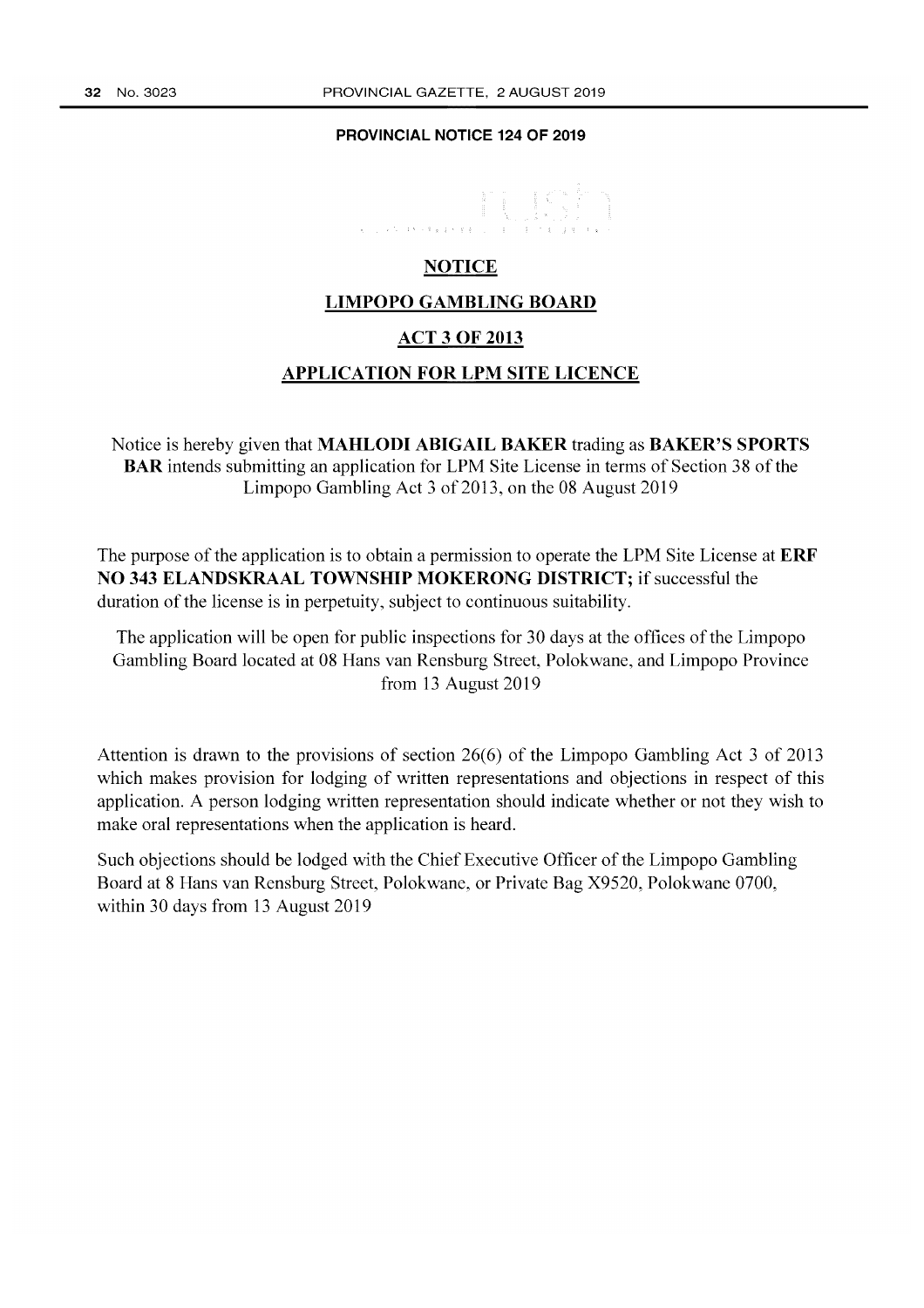### **PROVINCIAL NOTICE 125 OF 2019**

# **NOTICE**

# **LIMPOPO GAMBLING BOARD**

# **ACT 3 OF 2013**

# **APPLICATION FOR LPM SITE LICENCE**

Notice is hereby given that **JOHN SOLANI MATHEBULA** trading as **REAL PUB** intends submitting an application for LPM Site License in terms of Section 38 of the Limpopo Gambling Act 3 of 2013, on the 08 August 2019

The purpose of the application is to obtain a permission to operate the LPM Site License at **STAND NO 30003 BLOCK A KUBU SECTION SHONGOANE 1 PHALALA;** if successful the duration of the license is in perpetuity, subject to continuous suitability.

The application will be open for public inspections for 30 days at the offices of the Limpopo Gambling Board located at 08 Hans van Rensburg Street, Polokwane, and Limpopo Province from 13 August 2019

Attention is drawn to the provisions of section 26(6) of the Limpopo Gambling Act 3 of 2013 which makes provision for lodging of written representations and objections in respect of this application. A person lodging written representation should indicate whether or not they wish to make oral representations when the application is heard.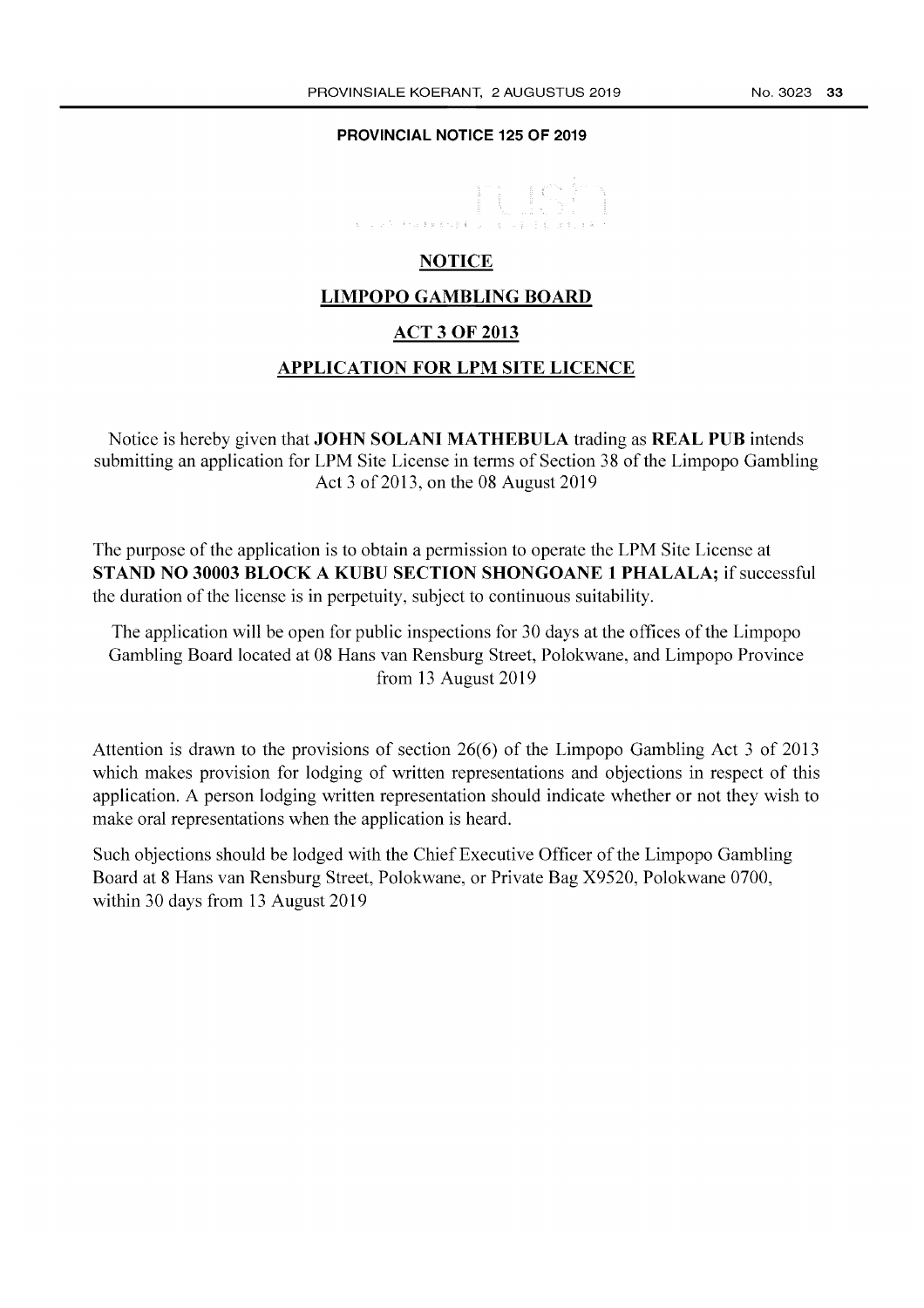### **PROVINCIAL NOTICE 126 OF 2019**



# **NOTICE**

# **LIMPOPO GAMBLING BOARD**

# **ACT 3 OF 2013**

# **APPLICATION FOR LPM SITE LICENCE**

Notice is hereby given that **BRIAN CROZIER** trading as **STEELOOP TAVERN** intends submitting an application for LPM Site License in terms of Section 38 of the Limpopo Gambling Act 3 of2013, on the 08 August 2019

The purpose of the application is to obtain a permission to operate the LPM Site License at **FARM STEILOOP, 403 LP, MOKERONG, WATERBERG;** if successful the duration of the license is in perpetuity, subject to continuous suitability.

The application will be open for public inspections for 30 days at the offices of the Limpopo Gambling Board located at 08 Hans van Rensburg Street, Polokwane, and Limpopo Province from 13 August 2019

Attention is drawn to the provisions of section 26(6) of the Limpopo Gambling Act 3 of 2013 which makes provision for lodging of written representations and objections in respect of this application. A person lodging written representation should indicate whether or not they wish to make oral representations when the application is heard.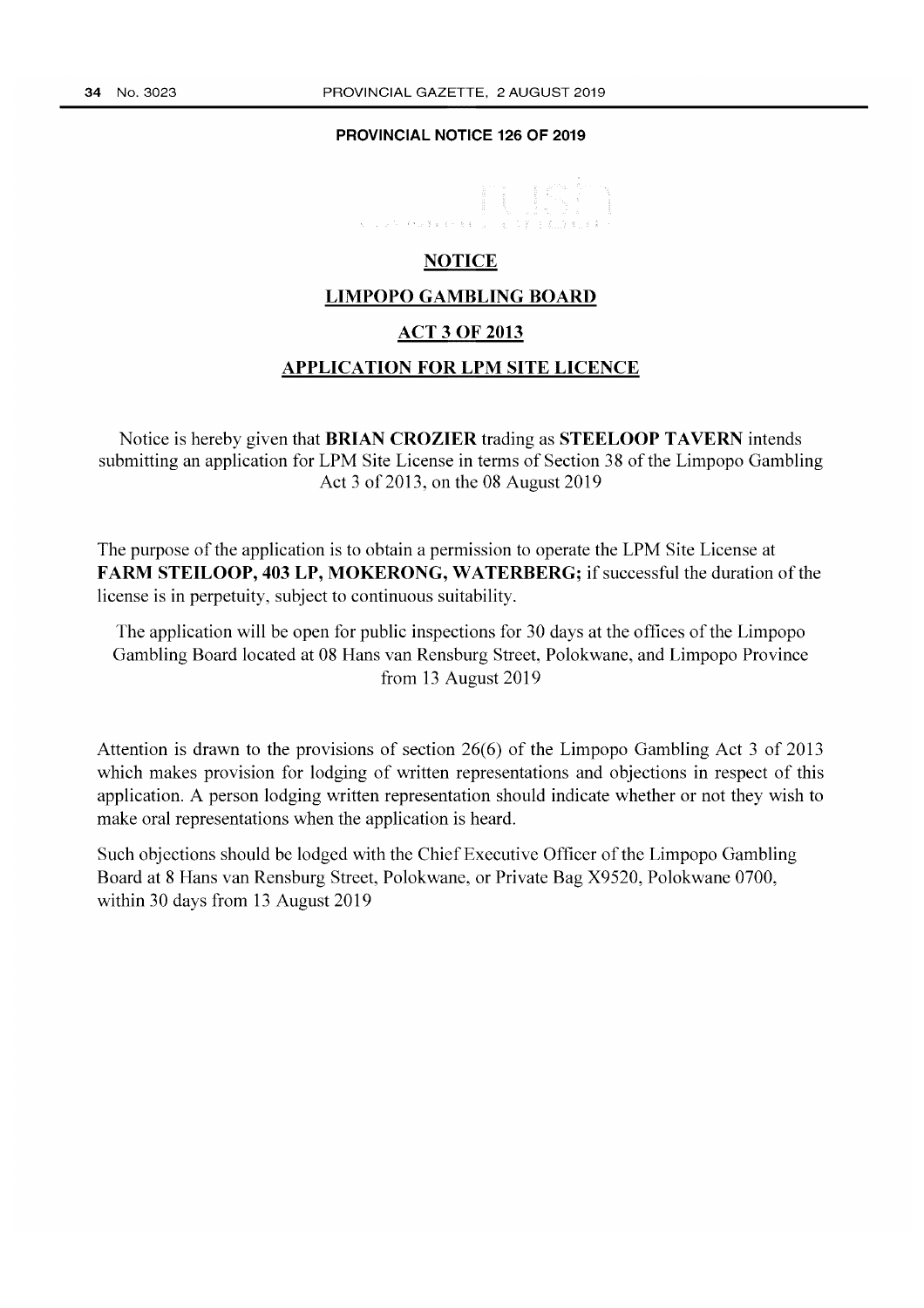### **PROVINCIAL NOTICE 127 OF 2019**



# **NOTICE**

# **LIMPOPO GAMBLING BOARD**

# **ACT 3 OF 2013**

# **APPLICATION FOR LPM SITE LICENCE**

Notice is hereby given that **BETTAGAMING LIMPOPO (Pty) Ltd** trading as **BETTAGAMING - GROBLERSDAL** intends submitting an application for LPM Site License in terms of Section 38 of the Limpopo Gambling Act 3 of 2013, on the 08 August 2019

The purpose of the application is to obtain a permission to operate the LPM Site License at **PORTION 1 OF FARM LOSKOP SOUTH, VAN RIEBECK STREET, SHOP NO SOA, GROBLERSDAL MALL;** if successful the duration of the license is in perpetuity, subject to continuous suitability.

The application will be open for public inspections for 30 days at the offices of the Limpopo Gambling Board located at 08 Hans van Rensburg Street, Polokwane, and Limpopo Province from 13 August 2019

Attention is drawn to the provisions of section 26(6) of the Limpopo Gambling Act 3 of 2013 which makes provision for lodging of written representations and objections in respect of this application. A person lodging written representation should indicate whether or not they wish to make oral representations when the application is heard.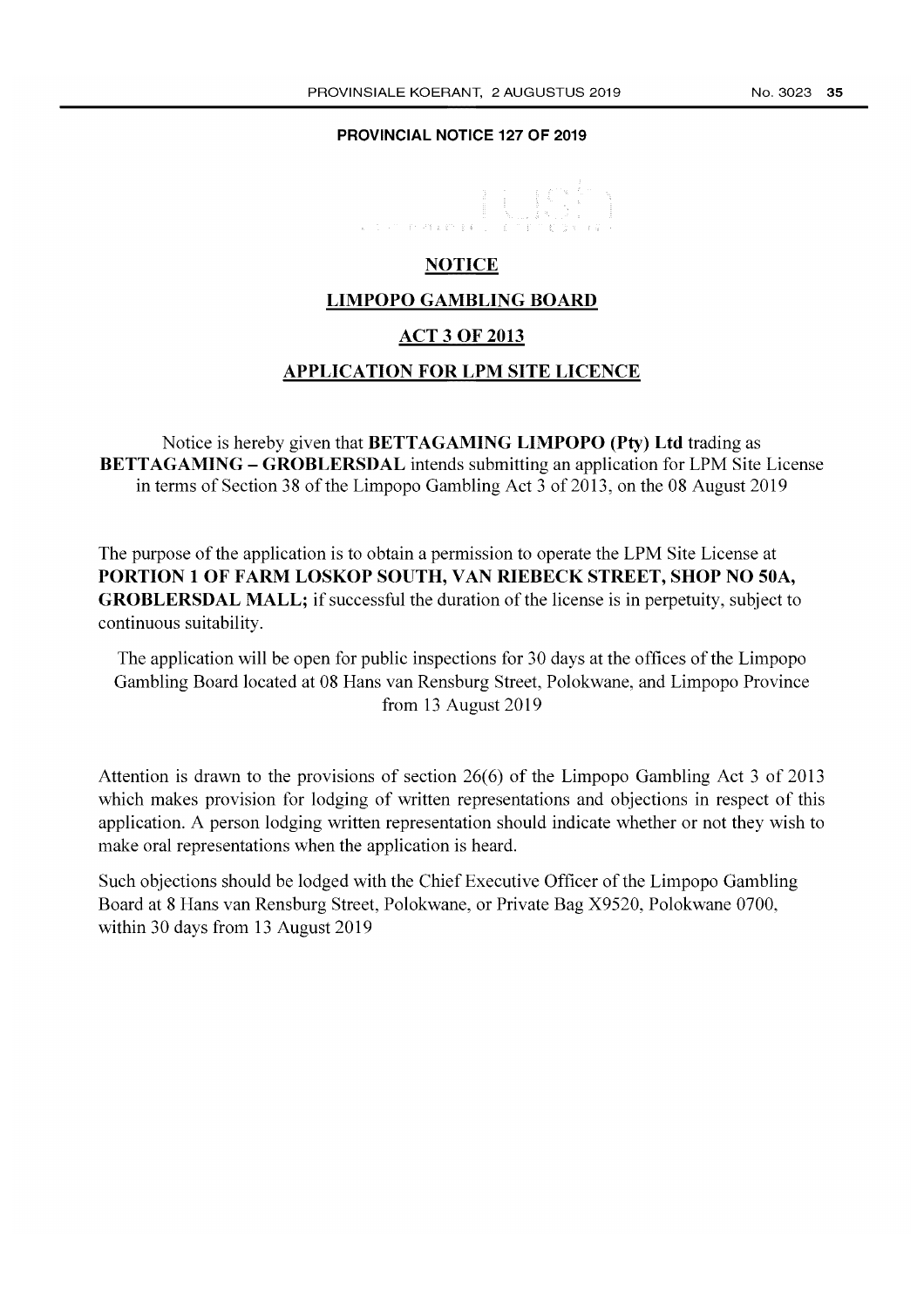#### **PROVINCIAL NOTICE 128 OF 2019**

### MESSINA LOCAL MUNICIPALITY NOTICE Amendment Scheme: 381 and 382

We, Ratshiita Development Specialist Pty Ltd, being the duly authorized agent of the owners of the below mentioned properties hereby give notice in tenns of the Provisions of Spatial Planning and Land Use management Act, 2013 (Act No.16 of 2013) read together with Section 36 (1) Musina Local Municipality Spatial planning and Land use Management By-Law, 2016 and in terms of Clause 20.1 of the Musina Land Use Management Scheme, 2010 that we have lodge the applications to the Musina Local Municipality in the following manner:

- 1. Rezoning of consolidated Erven 4972, 4973, 4974, 4984, 4985 and 4986 Messina Nacefield Extension 11 Township from "Residential I" to "Residential 3" for erecting dwelling units with the a simultaneous application to increase the pennitted density to more than 65 dwelling units/ha; and
- 2. Rezoning of Portion I of Erf 1687 Messina Extension 14 Township from "Residential I" to "Residential 3" for erecting dwelling units with the a simultaneous application to increase the pennitted density to more than 65 dwelling units/ha.

Particulars of the application will lie for inspection during normal office hours at the office of the Municipal Manager, Civic Centre Murphy Street for a period of 28 days from 2<sup>nd</sup> August 2019. Any objections to or representations in respect of the application must be lodges with or made in writing to the Municipal Manager at the above address or at Private Bag X611, Musina, 0900 within a period of 28 days from 2<sup>nd</sup> August 2019. Address of agent: Ratshiita development Specialists (Pty) Ltd, P.O Box 384 Tshidimbini, 0972 cell: 073 6578335

2-9

#### NDIVHADZO YA MASIPALA WA MESSINA

### Amendment Scheme: 381 and 382

Ratshiita Development Specialist Pty Ltd, vhaimeleli vho tendelwaho nga vhane vha zwitannde zwo bulwaho afuo fhasi ri khou fha ndivhadzo uya nga mulayo wa Spatial Planning and Land Use management Act, 2013 (Act No.16 of 2013) u tshi vhaliwa na tshipida tsha 36 (1) Musina Local Municipality Spatial planning and Land use Management By-Law, 2016 na nga of Clause 20.1 ya Musina Land Use Management Scheme, 2010 zwauri ro ita khumbelo kha Masipala wapo wa Messina malugana nga ndila J tevheleho:

- 1. U shandukisa mashumisele a zwitannde (zwo tanganyiswaho) 4972, 4973, 4974, 4984, 4985 and 4986 Musina Nacefield Extension 11 Township u bva kha kushumisela kwa "Residential 1" u ya kha "Residential 3" hu tshi itelwa u fhata dzi nndu dzau dzula na u engedza density uya kha ya ntha ha 65; na
- 2. U shandukisa mashumisele a tshipida tsha tshitannde 1687 Messina Extension 14 Township u bva kha kushumisela kwa "Residential I" u ya kha "Residential 3" hu tshi itelwa u fhata dzi nndu na u engedza density uya kha ya ntha ha 65.

Zwidodombedzwa zwa khumbelo iyi zwinga tolwa nga tshifhinga tsha mushumo ofisini ya Minidzhere wa Masipala, Civic Centre Murphy Street Iwa maduvha a fumbili malo (28) u bva nga duvha la vhuvhili la thangule Gidimbili fumitahe. Muthu munwe na munwe kana muimeleli ane avha na khanedzo anga ha khumbelo iyi anga tou nwalela Minidzhere wa Masipala kha adiresi yo bulwaho afho ntha kana kha Phuraivethe Bege X611, Musina, 0900 nga ngomu ha maduvha a fumbili malo ubva nga duvha la vhuvhili la thangule Gidimbili fumitahe Diresi ya dzhendedzi: Ratshiita Development Specialists (Pty) Ltd, P.O Box 384 Tshidimbini, 0972 cell: 073 6578335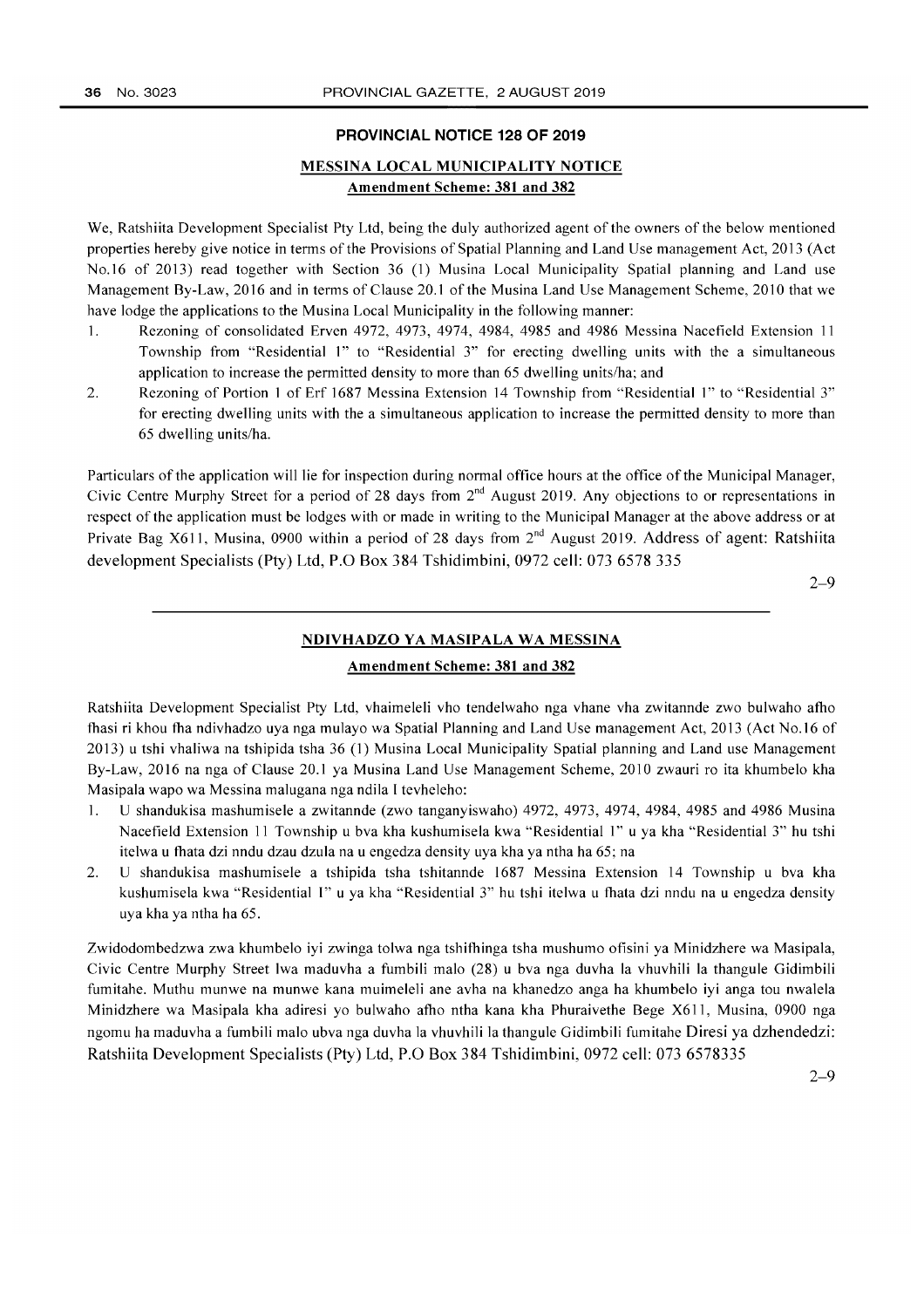### PROVINCIAL NOTICE 129 OF 2019

### NOTICE OF AN APPLICATION IN TERMS OF SECTION 63 OF THE BELA-BELA MUNICIPAL SPATIAL PLANNING AND LAND USE MANAGEMENT BY-LAW, 2017

I, Maria Cornelia Wentzel of M Wentzel Inc, being the attorney of the registered owner of Portion 1 of Erf 673 Warmbaths, Ext 1, do hereby give notice that I have applied to Bela-Bela Local Municipality for the removal of restrictive condition of Title of Portion 1 of Erf 376 Warmbaths Ext 1.

Particulars of the application is available for inspection du ring normal office hours at the office of the Municipal Manager, Municipal Offices, Chris Hani Drive, Bela Bela, limpopo from 2 August 2019 to 16 September 2019.

Contact person: Jeconitta Mulaudzi

Contact number: 014 736 8000

Objections and or representations in respect to the application must be lodged with or made in writing to the address mentioned below or to the offices of the Municipal Manager, Bela-Bela Local Municipality or Private Bag X1609, Bela-Bela 0480 from 2 August 2019 to 16 September 2019.

Any person who cannot read or write may consult with any staff member during office hours and assistance will be given to transcribe that person's objections or comments.

Address of Attorney:

M Wentzel Inc, 1 Konstabel street, P O Box 1088, Groblersdal 0470, Tel: 013 262 4388

Ref: Portion 1 of Erf 376 Warmbaths Ext 1

#### PROVINSIALE KENNISGEWING 129 VAN 2019

### KENNISGEWING VAN *'N* AANSOEK IN TERME VAN ARTIKEL63 VAN DIE BELA-BELA PLAASlIKE MUNISIPALITEIT VAN RUIMTELIKE BEPLANNING EN GRONDGEBRUIK BESTUURSWET, 2017

Ek, Maria Cornelia Wentzel, van M Wentzel lng, synde die prokureur van die geregistreerde eienaar van Gedeelte 1 van Erf 673, Warm baths, Uitbreiding 1, gee kennis dat ek by die Bela-Bela Plaaslike Munisipaliteit aansoek doen vir die opheffing van beperkende titel voorwaarde van Gedeelte 1 van Erf 673, Warmbaths, Uitbreiding 1.

Besonderhede van die aansoek is beskikbaar vir inspeksie gedurende die gewone kantoor ure by die kantoor van die munisipale bestuurder: Bela-Bela Plaaslike Munisipaliteit, Chris Hani Rylaan, Bela-Bela, limpopo vanaf 2 Augustus 2019 tot 16 September 2019.

Kontak persoon: Jeconitta Mulaudzi

Kontak nommer: 014 736 8000

Besware teen of vertoë ten opsigte van die aansoek moet skriftelik by of tot die Munisipale Bestuurder: Bela-Bela Plaaslike Munisipaliteit of Privaatsak X1609 Bela-Bela, 0480 ingedien word vanaf 2 Augustus 2019 tot en met 16 September 2019.

Enige persoon wat nie kan lees of skryf nie, mag enige personeellid raadpleeg gedurende kantoor ure en bystand verleen word aan besware of kommentaar wat persoon op skrif stel.

#### Adres van Prokureur:

M Wentzel lng, Konstabel straat 1, Posbus 1088, Groblersdal 0470, Tel No: 013 2624388

Verw: Gedeelte 1 van Erf 376 Warmbaths Uitbreiding 1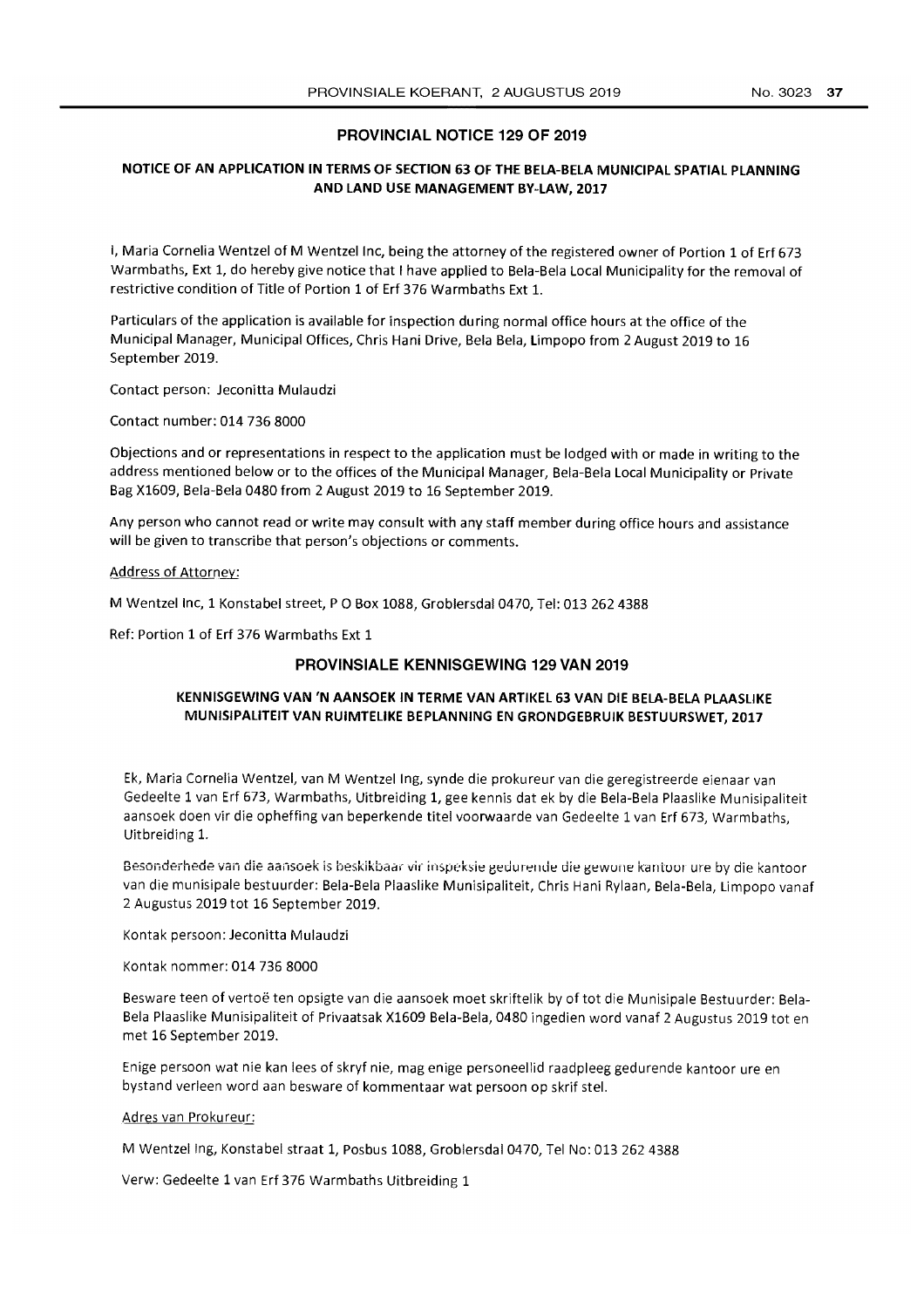# LOCAL AUTHORITY NOTICES • PLAASLIKE OWERHEIDS KENNISGEWINGS

### LOCAL AUTHORITY NOTICE 106 OF 2019

### POLOKWANE LOCAL MUNICIPALITY

NOTICE OF AMENDMENT OF A TOWNSHIP ESTABLISHMENT APPLICATION POLOKWANE EXTENSION 119

The Polokwane Local Municipality hereby gives notice in terms of Section 95(1)(a) of the Polokwane Municipal Planning By-law, 2017, notice that an application for the amendment of an approved township in terms of Section 54 (7) of the Polokwane Municipal Planning By-law, 2017 referred to in the Annexure attached hereto, has been received by it. Particulars of the application will lie for inspection during normal office hours at the offices of the Manager Planning: Directorate Planning and Development, First Floor, West Wing, Civic Centre, Landdros Mare Street, Polokwane for a period of 28 days from 26 July 2019. Objections to or representations in respect of the application must be lodged with or made in writing to the underneath address or to the offices of the Manager Planning: Directorate Planning and Development, First Floor, Civic Centre, Landdros Mare Street, or Box 111, Polokwane, 0700, within a period of 28 days from 26 July 2019.

#### ANNEXURE A

#### Name of township: Polokwane Extension 119

Full name of applicant: Sonja Meissner-Roloff of SMR Town and Environmental Planning on behalf of The Joseph Brenner Family Trust

Number of erven in proposed township'

| <b>Proposed Zoning</b>                                             | <b>Erf No</b> | Extent (ha) | No of units |
|--------------------------------------------------------------------|---------------|-------------|-------------|
| "Residential 1"                                                    | 1 to 251      | 6,5000      | 251         |
| "Residential 3"                                                    | 252 to 287    | 7,5710      | 530         |
| "Residential 3"                                                    | 288 to 348    | 16,1885     | 1 2 7 8     |
| "Educational"                                                      | 349 to 353    | 12,0427     |             |
| "Business 3", excluding public garage                              | 354           | 2,4341      |             |
| "Special" for industrial uses and tertiary<br>educational facility | 355           | 1,1617      |             |
| "Industrial 1", excluding public garage                            | 356 to 365    | 0,6052      |             |
| "Public open space"                                                | 366 to 368    | 2,7068      |             |
| Existing public roads                                              |               | 18,1849     |             |
| <b>TOTAL</b>                                                       | 368           | 67,3949     | 2059        |

Description of land on which township is to be established: Part  $(\pm 67 \text{ ha})$  of the farm Middelpunt 676-LS Locality of proposed township: The proposed township is situated south of Seshego-A and Seshego-H and to the north east of the municipal reservoir. The development will gain access off New Era Drive in Seshego.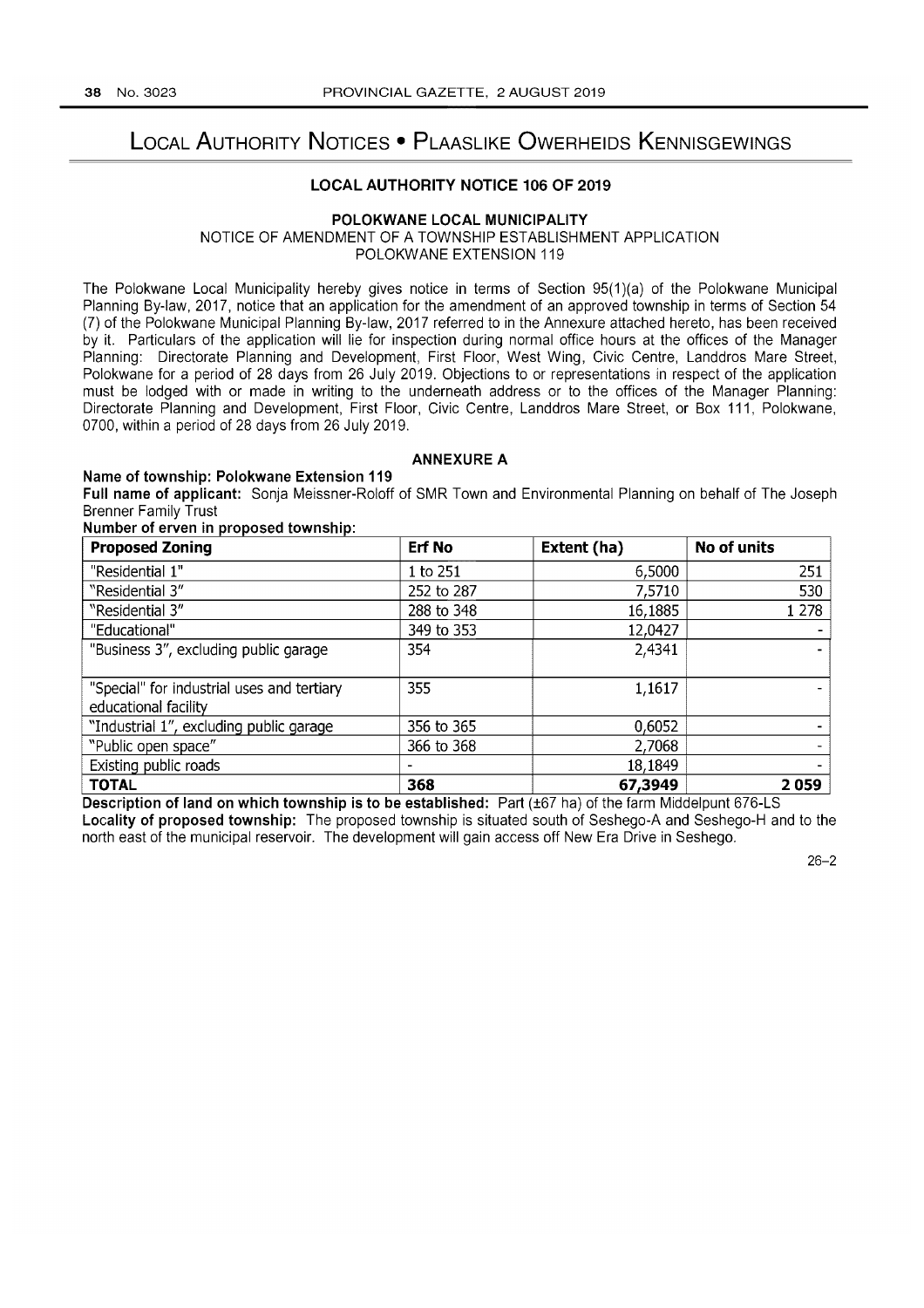### **PLAASLIKE OWERHEID KENNISGEWING 106 VAN 2019**

### **POLOKWANE PLAASLIKE MUNISIPALITEIT**

KENNISGEWING OM WYSIGING VAN AANSOEK OM DORPSTIGTING POLOKWANE UITBREIDING 119

Die Polokwane Plaaslike Munisipaliteit gee hiermee ingevolge Artikel 95(1 )(a) van die Polokwane Municipal Planning By-law, 2017, kennis dat 'n aansoek vir die wysiging van 'n goedgekeurde dorp in terme van Artikel 54 (7) van die Polokwane Municipal Planning By-law, 2017, deur hom ontvang is. Besonderhede van die aansoek lê ter insae gedurende gewone kantoorure by die kantoor van die Bestuurder: Beplanning, Direktoraat Beplanning en Ontwikkeling, Eerste Vloer, Burgersentrum, Landdros Marestraat, Polokwane, vir 'n tydperk van 28 dae vanaf 26 Julie 2019. Besware teen of vertoe ten opsigte van die aansoek moet binne 'n tydperk van 28 dae vanaf 26 Julie 2019 skriftelik by of tot die Bestuurder: Beplanning, Direktoraat Beplanning en Ontwikkeling by onderstaande adres of by Posbus 111, Polokwane, 0700, ingedien of gerig word.

# **BYLAE A**

### **Naam van dorp: Polokwane Uitbreiding 119**

**Volle naam van aansoeker:** Sonja Meissner-Roloff van SMR Town and Environmental Planning namens The Joseph **Brenner Family Trust**<br>**Aantal erwe in voorgestelde dorn: Naam van dorp: Polokwane Uitbr<br>Volle naam van aansoeker:** Sonja la<br>Brenner Family Trust<br>Aantal erwe in voorgestelde dorp:<br>Voorgestelde Sonering

| <b>Voorgestelde Sonering</b>              | <b>Erf No</b> | Oppervlakte (ha) | Aantal eenhede |
|-------------------------------------------|---------------|------------------|----------------|
| "Residensieël 1"                          | 1 to 251      | 6,5000           | 251            |
| "Residensieël 3"                          | 252 to 287    | 7,5710           | 530            |
| "Residensieël 3"                          | 288 to 348    | 16,1885          | 1 278          |
| "Opvoedkundig"                            | 349 to 353    | 12,0427          |                |
| "Besigheid 3", openbare garage uitgesluit | 354           | 2,4341           |                |
| "Spesiaal" vir nywerheidsgebruike en vir  | 355           | 1,1617           |                |
| tersiêre opvoedkundige fasiliteit         |               |                  |                |
| "Nywerheid 1", openbare garage uitgesluit | 356 to 365    | 0,6052           |                |
| "Openbare Oop Ruimte"                     | 366 to 368    | 2,7068           |                |
| Bestaande Openbare Paaie                  |               | 18,1849          |                |
| <b>TOTAAL</b>                             | 368           | 67,3949          | 2059           |

**Beskrywing van grond waarop dorp gestig staan te word:** Deel (±67 ha) van die plaas Middelpunt 676-LS **Ligging van die voorgestelde dorp:** Die voorgestelde dorp is gelee ten suide van Seshego-A en Seshego-H en ten noord oos van die munisipale reservoir. Toegang na die ontwikkeling sal verkry word vanaf New Erarylaan.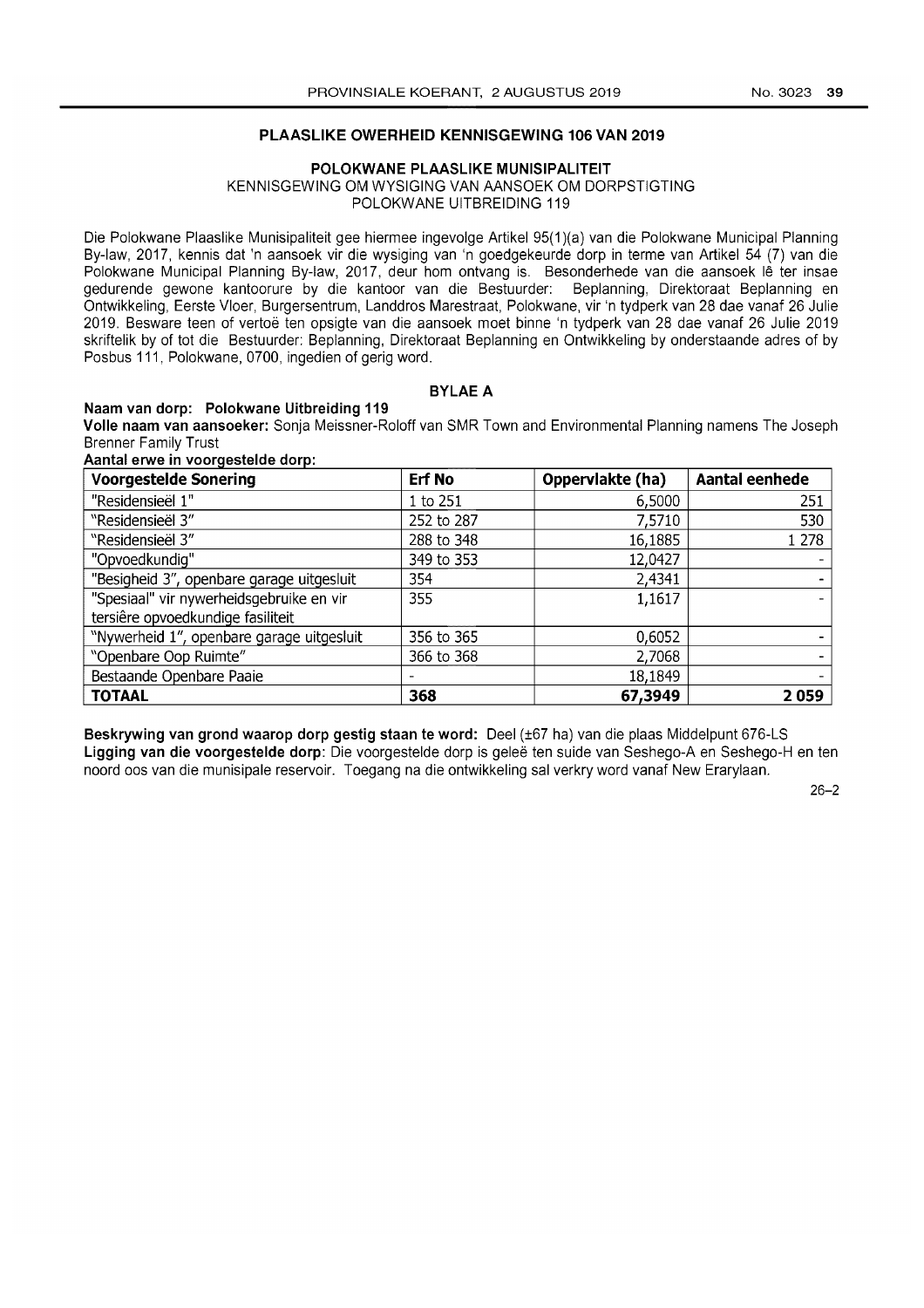### **LOCAL AUTHORITY NOTICE 107 OF 2019**

### **POLOKWANE LOCAL MUNICIPALITY NOTICE OF A PARK CLOSURE APPLICATION IN TERMS OF SECTION** 72 **OF THE POLOKWANE MUNICIPAL PLANNING BY-LAW, 2017**

I, Thomas Pieterse of the firm Natura Professional Planners (Pty) Ltd, being the applicant of the property, Erf 1339 Pietersburg Extension 4 hereby give notice in terms of Section 95(1 )(a) of the Polokwane Municipal Planning By-Law, 2017, that I have applied to the Polokwane Municipality for the closure of Erf 1339 Pietersburg Extension 4 in terms of Section 72 of the Polokwane Municipal Planning By-Law, 2017. The application property is situated on the corners of Johnson Street, Oost Street and Grobler Street.

The intension of the applicant in this matter is to close Erf 1339 Pietersburg Extension 4 for a new development that will include shops, offices, hotel/apartments, conference facility, institutional uses, gymnasium, restaurants, as well as related uses.

Any objection(s) and/or comment(s), including the grounds for such objection(s) and/or comment(s) with full contact details, without which the Municipality cannot correspond with the person or body submitting the objection(s) and/or comment(s), shall be lodged with, or made in writing to: Manager: City Planning and Property Management, POBox 111, Polokwane, 0700 from 26 July 2019 until 26 August 2019.

Full particulars and plans may be inspected during normal office hours at the Municipal offices as set out below, for a period of at least 28 days from the date of first publication of the notice in the Provincial Gazette / Observer newspaper.

Address of Municipal offices: Cnr. Landdros Mare & Bodenstein Streets, Polokwane

Closing date for any objections and/or comments: 26 August 2019

Address of applicant: Verloren Estate, Stand 52, Modimolle, Limpopo / P O Box 3501, Modimolle, 0510.

Telephone No: 0824467338/015-2974970

Dates on which notice will be published: 26 July 2019 & 2 August 2019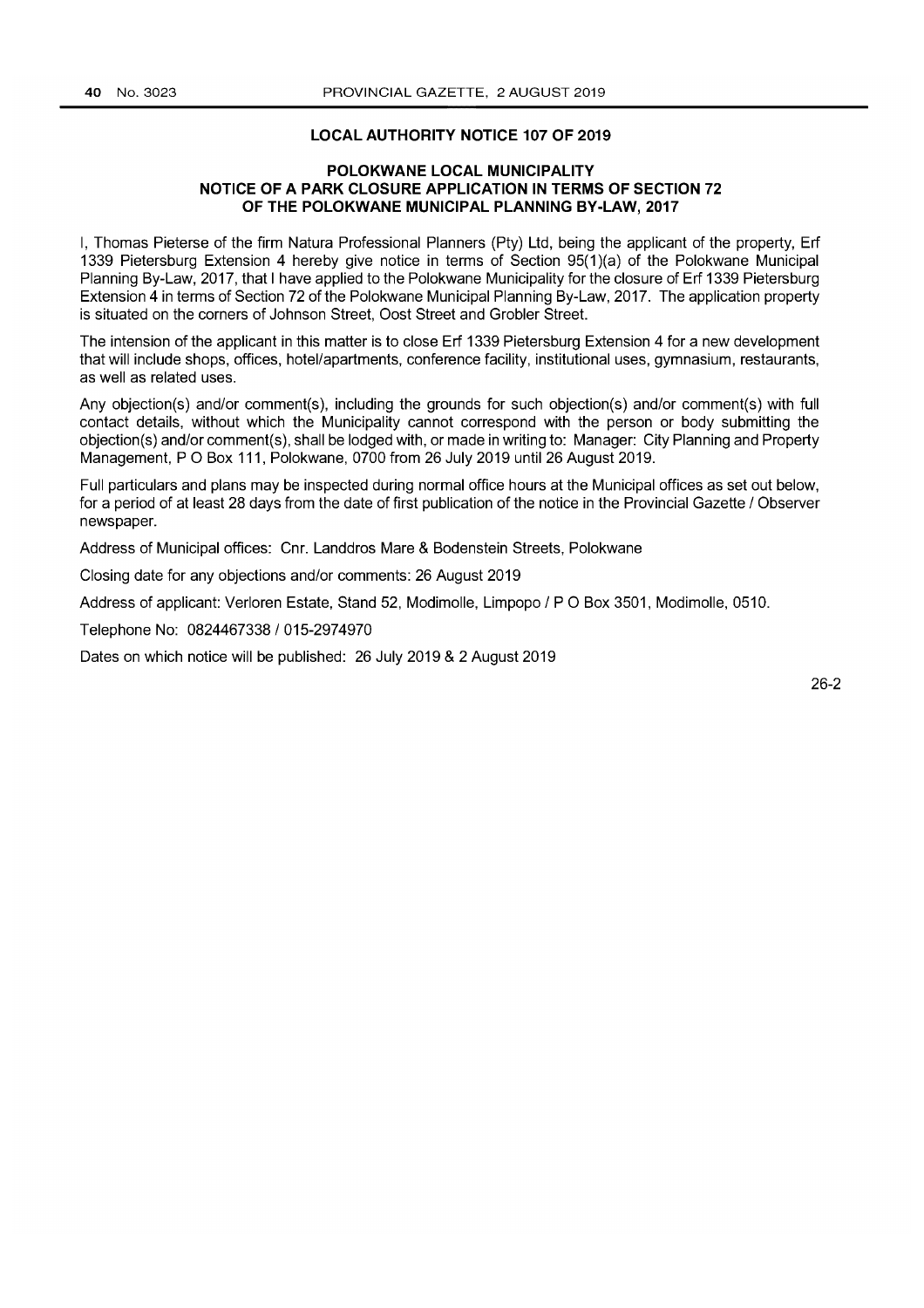### **PLAASLIKE OWERHEID KENNISGEWING 107 VAN 2019**

### **POLOKWANE PLAASLIKE BESTUUR KENNISGEWING VIR PARKSLUITING IN TERME VAN ARTIKEL 72 VAN DIE POLOKWANE MUNISIPALE BEPLANNING BY-WET, 2017**

Ek, Thomas Pieterse van the firma Natura Professional Planners (Pty) Ltd, die applikant vir die eiendom, Erf 1339 Pietersburg Uitbreiding 4, gee hiermee kennis in terme van Artikel 95(1 )(a) van die Polokwane Munisipale Beplanning By-Wet, 2017, dat ek aansoek gedoen het by Polokwane Munisipaliteit vir die sluiting van Erf 1339 Pietersburg Uitbreiding 4 in terme van Artikel 72 van die Polokwane Munisipale Beplanning By-Wet, 2017. Die aansoek eiendom is gelee op die hoeke van Johnsonstraat, Ooststraat en Groblerstraat.

Die oogmerk van die applikant met hierdie aansoek is die sluiting van Erf 1339 Pietersburg Uitbreiding 4 vir n nuwe ontwikkeling wat winkels, kantore, hotel/residensiele eenhede, konferensie fasiliteit, institusionele gebruike, gimnasium, restaurante en aanverwante gebruike insluit.

Aile besware en/of kommentare, met insluiting van die redes vir sodanige besware en/of kommentare, moet ingedien word met volledige kontak besonderhede, waarsonder die Munisipaliteit nie met die persoon of instansie kan korrespondeer wat die besware en/of kommentare ingedien het nie. Aile besware en/of kommentare moet ingedien word by, of skriftelik gerig word aan die Bestuurder: Stedelike Beplanning en Eiendomsbestuur, Posbus 111, Polokwane, 0700 vanaf 26 Julie 2019 tot en met 26 Augustus 2019. Enige persoon wat nie kan skryf nie sal tydens kantoor-ure deur 'n amptenaar by die Kantoor van die Munisipale Bestuurder bygestaan word om kommentaar in te dien.

Volledige aansoek besonderhede en planne vir die aansoek kan nagegaan word gedurende normale kantoor ure by die Munisipale kantore soos hieronder uiteengesit, vir n periode van ten minste 28 dae, vanaf datum van eerste publikasie van die kennisgewing in die Provinsiale koerant en Observer plaaslike koerant.

Adres van die Munisipale kantore: H/v Landdros Mare & Bodenstein Strate, Polokwane.

Sluitings datum vir aile besware en/of kommentare: 26 Augustus 2019

Adres van applikant: Verloren Estate, Gedeelte 52, Modimolle, Limpopo / Posbus 3501, Modimolle, 0510.

Telefoon nom mer: 0824467338/015-2974970, Epos: theo@profplanners.co.za

Datums waarop die kennisgewing gepubliseer word: 26 Julie 2019 & 2 Augustus 2019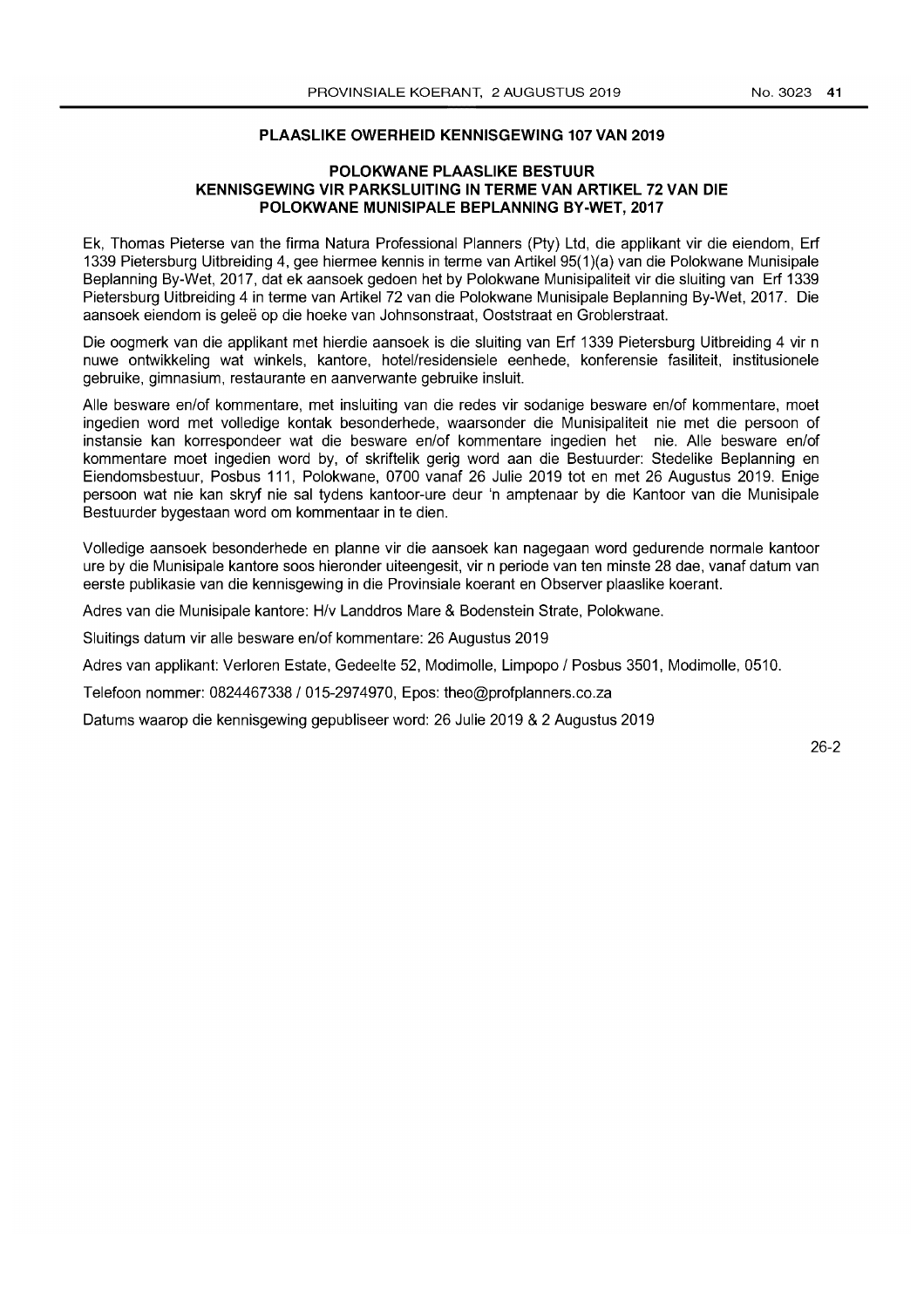### **LOCAL AUTHORITY NOTICE 108 OF 2019**

#### **POLOKWANE LOCAL MUNICIPALITY NOTICE OF A PARK CLOSURE APPLICATION IN TERMS OF SECTION 72 OF THE POLOKWANE MUNICIPAL PLANNING BY-LAW, 2017**

I, Thomas Pieterse of the firm Natura Professional Planners (Pty) Ltd, being the applicant of the property, Erf 1340 Pietersburg Extension 4 hereby give notice in terms of Section 95(1 )(a) of the Polokwane Municipal Planning By-Law, 2017, that I have applied to the Polokwane Municipality for the closure of Erf 1340 Pietersburg Extension 4 in terms of Section 72 of the Polokwane Municipal Planning By-Law, 2017. The application property is situated on the corners of Brown Avenue, Thabo Mbeki Street, Oost Street and Grobler Street.

The intension of the applicant in this matter is to close Erf 1340 Pietersburg Extension 4 for a new development that will include shops, offices, hotel/apartments, conference facility, institutional uses, gymnasium, restaurants, as well as related uses.

Any objection(s) and/or comment(s), including the grounds for such objection(s) and/or comment(s) with full contact details, without which the Municipality cannot correspond with the person or body submitting the objection(s) and/or comment(s), shall be lodged with, or made in writing to: Manager: City Planning and Property Management, POBox 111, Polokwane, 0700 from 26 July 2019 until 26 August 2019.

Full particulars and plans may be inspected during normal office hours at the Municipal offices as set out below, for a period of at least 28 days from the date of first publication of the notice in the Provincial Gazette / Observer newspaper.

Address of Municipal offices: Cnr. Landdros Mare & Bodenstein Streets, Polokwane

Closing date for any objections and/or comments: 26 August 2019

Address of applicant: Verloren Estate, Stand 52, Modimolle, Limpopo / P O Box 3501, Modimolle, 0510.

Telephone No: 0824467338/015-2974970

Dates on which notice will be published: 26 July 2019 & 2 August 2019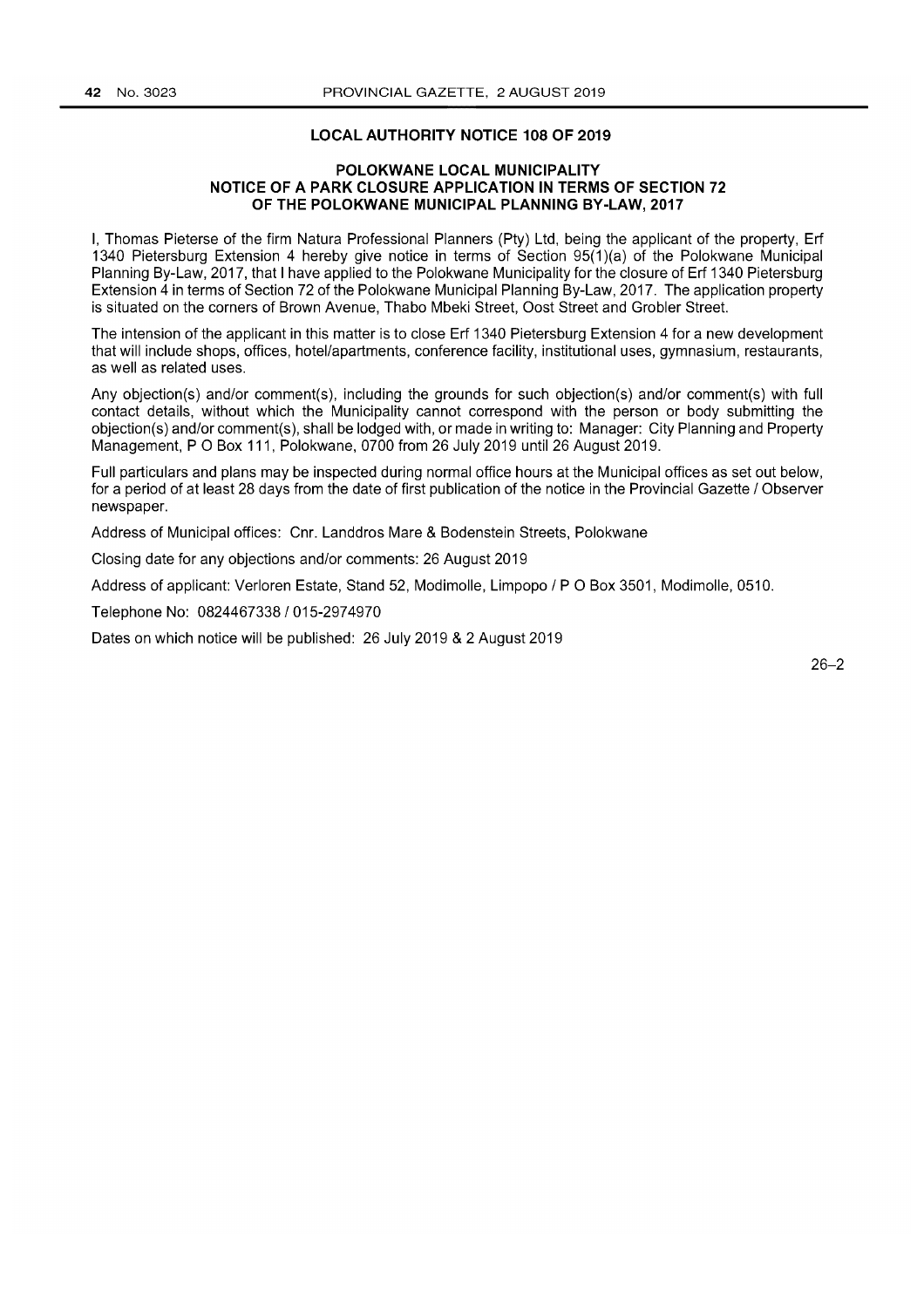### **PLAASLIKE OWERHEID KENNISGEWING 108 VAN 2019**

#### **POLOKWANE PLAASLIKE BESTUUR KENNISGEWING VIR PARKSLUITING IN TERME VAN ARTIKEL 72 VAN DIE POLOKWANE MUNISIPALE BEPLANNING BY-WET, 2017**

Ek, Thomas Pieterse van the firma Natura Professional Planners (Pty) Ltd, die applikant vir die eiendom, Erf 1340 Pietersburg Uitbreiding 4, gee hiermee kennis in terme van Artikel 95(1 )(a) van die Polokwane Munisipale Beplanning By-Wet, 2017, dat ek aansoek gedoen het by Polokwane Munisipaliteit vir die sluiting van Erf 1340 Pietersburg Uitbreiding 4 in terme van Artikel 72 van die Polokwane Munisipale Beplanning By-Wet, 2017. Die aansoek eiendom is gelee op die hoeke van Brown Laan, Thabo Mbekistraat, Ooststraat en Groblerstraat.

Die oogmerk van die applikant met hierdie aansoek is die sluiting van Erf 1340 Pietersburg Uitbreiding 4 vir n nuwe ontwikkeling wat winkels, kantore, hotel/residensiele eenhede, konferensie fasiliteit, institusionele gebruike, gimnasium, restaurante en aanverwante gebruike insluit.

Aile besware en/of kommentare, met insluiting van die redes vir sodanige besware en/of kommentare, moet ingedien word met volledige kontak besonderhede, waarsonder die Munisipaliteit nie met die persoon of instansie kan korrespondeer wat die besware en/of kommentare ingedien het nie. Aile besware en/of kommentare moet ingedien word by, of skriftelik gerig word aan die Bestuurder: Stedelike Beplanning en Eiendomsbestuur, Posbus 111, Polokwane, 0700 vanaf 26 Julie 2019 tot en met 26 Augustus 2019. Enige persoon wat nie kan skryf nie sal tydens kantoor-ure deur 'n amptenaar by die Kantoor van die Munisipale Bestuurder bygestaan word om kommentaar in te dien.

Volledige aansoek besonderhede en planne vir die aansoek kan nagegaan word gedurende normale kantoor ure by die Munisipale kantore soos hieronder uiteengesit, vir n periode van ten minste 28 dae, vanaf datum van eerste publikasie van die kennisgewing in die Provinsiale koerant en Observer plaaslike koerant.

Adres van die Munisipale kantore: H/v Landdros Mare & Bodenstein Strate, Polokwane.

Sluitings datum vir aile besware en/of kommentare: 26 Augustus 2019

Adres van applikant: Verloren Estate, Gedeelte 52, Modimolle, Limpopo / Posbus 3501, Modimolle, 0510.

Telefoon nommer: 0824467338/015-2974970, Epos: theo@profplanners.co.za

Datums waarop die kennisgewing gepubliseer word: 26 Julie 2019 & 2 Augustus 2019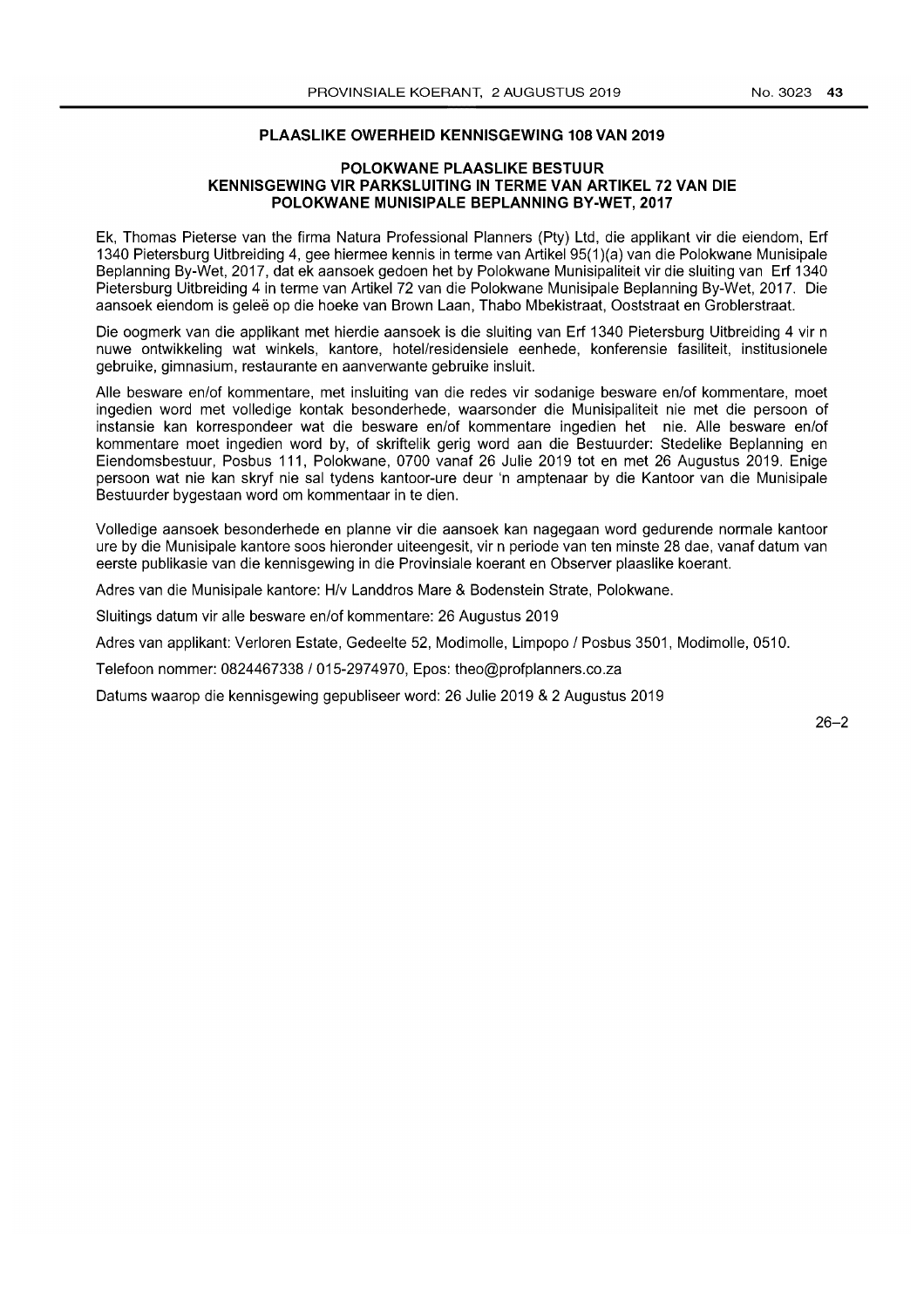### LOCAL AUTHORITY NOTICE 109 OF 2019

#### NOTICE OF APPLICATION FOR THE ESTABLISHMENT OF A TOWNSHIP IN TERMS OF SECTION 54 OF THE POLOKWANE MUNICIPAL PLANNING BY-LAW, 2017 POLOKWANE EXTENSION 138

I, Thomas Pieterse of the firm Natura Professional Planners (Pty) Ltd, being the applicant hereby give notice in terms of section 95(1)(a) of the Polokwane Municipal Planning By-Law, 2017, that I/we have applied to the Polokwane Municipality for the establishment of the township, Polokwane Extension 138 in terms of Section 54 of Polokwane Municipal Planning By-law, 2017 referred to in Annexure hereto.

Any objections and/or comments, including the grounds for such objections and/or comments, as required by the Bylaw, with full contact details, without which the Municipality cannot correspond with the person or body submitting the objections and/or comments, shall be lodged with, or made in writing to: Manager: City Planning and Property Management, P O Box 111, Polokwane, 0700 from 26 July 2019, until 26 August 2019. Any person who cannot write may during office hours attend the Office of the Municipal Manager, where an official will assist that person to lodge comment.

Full particulars and plans may be inspected during normal office hours at the Municipal offices as set out below, for a period of at least 28 days from the date of first publication of the notice in the Limpopo Provincial Gazette and Observer local newspaper.

Address of Municipal offices: Cnr Landdros Mare & Bodenstein Streets, Polokwane

Closing date for any objections and/or comments: 26 August 2019

Address of applicant: Verloren Estate, Stand 52, Modimolle, Limpopo / P O Box 3501, Modimolle, 0510.

Telephone No: 0824467338/015-2974970 and Email: theo@profplanners.co.za.

Dates on which notice will be published: 26 July 2019 and 2 August 2019

#### ANNEXURE

Name of township: Polokwane Extension 138

Full name of applicant: Thomas Pieterse of the firm Natura Professional Planners (Pty) Ltd [Agent] on behalf of Polokwane Municipality as owner of the land.

Property description: A Portion of the Remaining Extent of the farm Krugersburg 993 LS, 147,102ha in extent.

Current Zoning of the property is: "Agricultural".

Number of erven, proposed zoning and development control measures:

"Residential 1": 81 Erven with an average erf size of  $\pm 1,100$ m<sup>2</sup> (8,946ha in extent);

"Residential  $2$ ": 13 Erven with an average erf size of  $\pm 1,300$  m<sup>2</sup> (1,690 ha in extent);

"Residential 3": 13 Erven with an average erf size of ±1 ,89ha (24,586ha in extent) with Coverage - 60%, FAR - 1.2 & Height - 4 Storeys;

"Institution": 4 Erven with an average erf size of  $\pm 3,8$ ha (15,342ha in extent) with Coverage - 60%, FAR - 0.6 & Height - 5 Storeys;

"Special": 6 Erven for Shops, Offices, Big box, Value centre, Restaurant/Places of refreshment, Hotel as well as related uses approved with the written consent of the Municipality. Average erf size of ±2,5ha  $(15,222)$ ha in extent) with Coverage - 60%, FAR  $-$  0.4 & Height - 3 Storeys;

"Private Road": 1 Erf (3,681ha in extent) with an Administrative office to the Botanical Reserve; "Special": 2 Erven for a Vehicle Sales Lot (motor dealership) and/or Motor industry related businesses and/or Big Box /Value Centre and/or Parking/Storage area. (1,871ha in extent) with Coverage - 40%,  $FAR - 0.4$  & Height - 2 Storeys;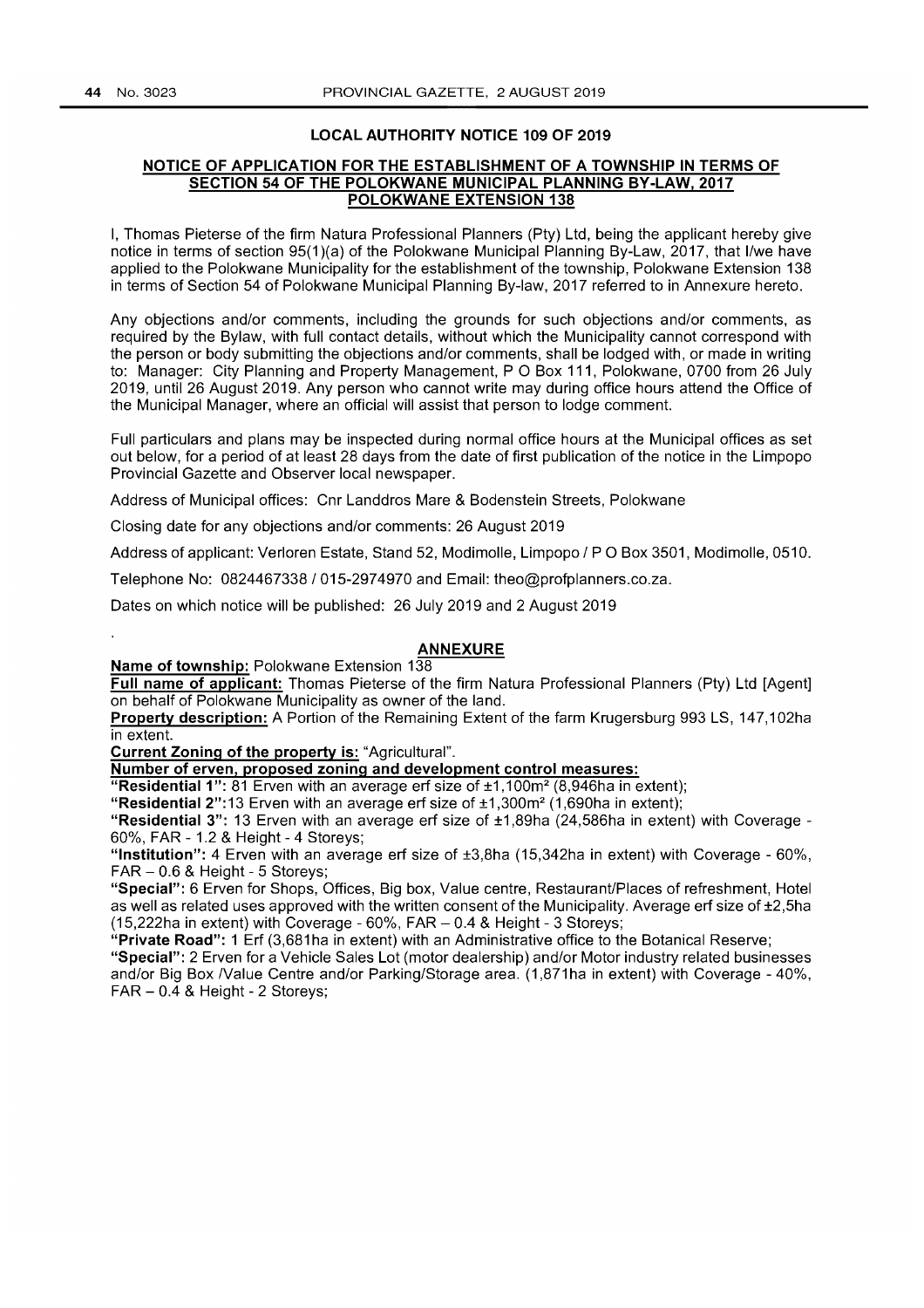"Special": 2 Erven for a service road, only for deliveries to Erven to be notarial tied to erven in Polokwane X124 & Erf 103 Polokwane X138;

"Municipal": 3 Erven (10,223ha in extent) primarily for bulk water supply facilities and electrical infrastructure;

"Private Open Space": 4 Erven (1.545ha in extent) and include 1:100 year flood area;

"Private Open Space": 1 Erf (53,994ha) for a Botanical Reserve and a Place of refreshment and Open Air Arena, as well as related uses approved with the written consent of the Municipality; and "Existing Public Road": In Total 9,232ha.

Location: The proposed township Polokwane X138 is located, adjacent and to the south of Polokwane X124 (Baobab Gardens), adjacent and east of De Wet Avenue and north of Grobler Street/R71 Road and west of the N1 National Road.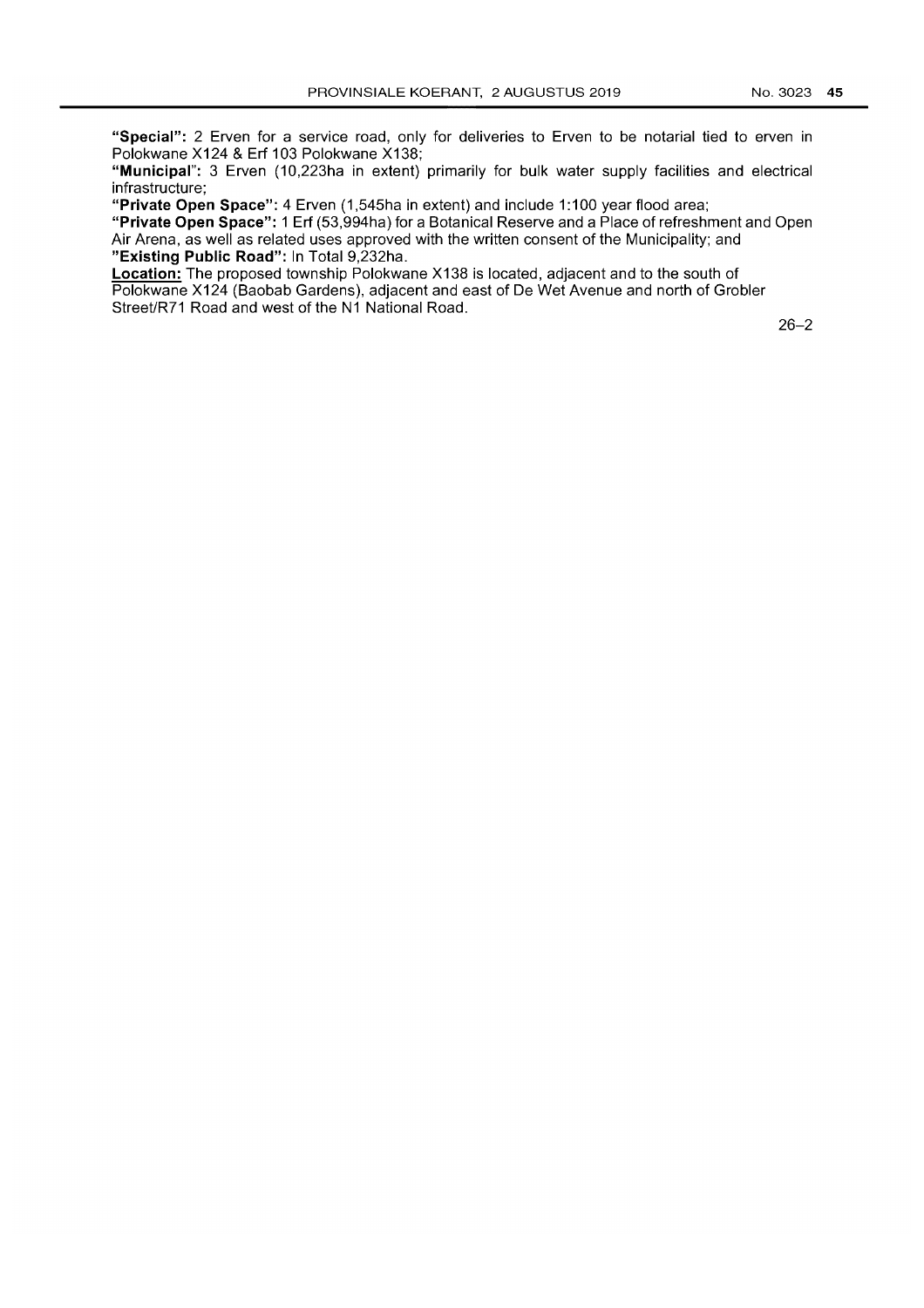### PLAASLIKE OWERHEID KENNISGEWING 109 VAN 2019

#### KENNISGEWING VAN AANSOEK VIR DIE STIGTING VAN N DORP IN TERME VAN ARTIKEL 54 VAN DIE POLOKWANE MUNISIPALE BEPLANNING BY-WET, 2017 POLOKWANE UITBREIDING 138

Ek, Thomas Pieterse van the firma Natura Professional Planners (Pty) Ltd, as die applikant gee hiermee kennis in terme van Artikel 95(1)(a) van die Polokwane Munisipale Beplanning By-Wet, 2017, dat ek/ons aansoek gedoen het by Polokwane Munisipaliteit vir die stigting van n dorp, Polokwane Uitbreiding 138 in terme van Artikel 54 van die Polokwane Munisipale Beplanning By-Wet, 2017, soos in die Bylae hieronder uiteengesit.

Aile besware en/of kommentare, met insluiting van die redes vir sodanige besware en/of kommentare moet ingedien word met volledige kontak besonderhede soos vereis word deur die Bywet, waarsonder die Munisipaliteit nie met die persoon of instansie kan korrespondeer wat die besware en/of kommentare ingedien het nie. Aile besware en/of kommentare moet ingedien word by, of skriftelik gerig word aan die Bestuurder: Stedelike Beplanning en Eiendomsbestuur, Posbus 111, Polokwane, 0700 vanaf 26 Julie 2019 tot en met 26 Augustus 2019. Enige persoon wat nie kan skryf nie sal tydens kantoor-ure deur 'n amptenaar by die Kantoor van die Munisipale Bestuurder bygestaan word om kommentaar in te dien.

Volledige aansoek besonderhede en planne vir die aansoek kan nagegaan word gedurende normale kantoor ure by die Munisipale kantore soos hieronder uiteengesit, vir n periode van 28 dae, vanaf datum van eerste publikasie van die kennisgewing in die Limpopo Provinsiale koerant en Observer plaaslike koerant.

Adres van die Munisipale kantore: H/v Landdros Mare & Bodenstein Strate, Polokwane.

Sluitings datum vir aile besware en/of kommentare: 26 Augustus 2019.

Adres van applikant: Verloren Estate, Gedeelte 52, Modimolle, Limpopo / Posbus 3501, Modimolle, 0510.

Telefoon nommer: 0824467338/015-2974970, Epos: theo@profplanners.co.za

Datums waarop die kennisgewing gepubliseer word: 26 Julie 2019 & 2 Augustus 2019.

### BYLAE

Naam van dorp: Polokwane Uitbreiding 138

Volle naam van aansoeker: Thomas Pieterse van die firma Natura Professional Planners (Pty) Ltd [Agent], namens Polokwane Munisipaliteit as grond eienaar.

Eiendomsbeskrywing: 'n Gedeelte van die Resterende Gedeelte van die plaas Krugersburg 993 LS, 147, 102ha in totaal.

Huidige sonering van die eiendom: "Landbou"

Aantal erwe, voorgestelde sonering en ontwikkelingsbeheermaatreëls:

"ResidensieeI1" 81 Erwe met n gemiddelde grootte van ±1,100m2 (8,946ha in totaal);

"Residensieël 2" 13 Erwe met n gemiddelde grootte van  $\pm 1.300$ m<sup>2</sup> (1,690ha in totaal);

"Residensieel 3" 13 Erwe met n gemiddelde grootte van ±1 ,89ha (24,586ha in totaal) met dekking -  $60\%$ , VOV -1.2 en hoogte  $-4$  verdiepings;

"Inrigting" 4 Erwe met n gemiddelde grootte van  $\pm 3,8$ ha (15,342ha in totaal) met dekking – 60%, VOV  $-0.6$  en hoogte  $-5$  verdiepings:

"Spesiaal" 6 Erwe vir winkels, kantore, "Big Box" winkel / "Value" sentrum, restaurant/plek vir verversings, hotel asook aanverwante gebruike met die skriftelike toestemming van die plaaslike bestuur. Gemiddelde erf grootte is  $\pm 2,5$ ha (15,222ha in totaal) met dekking  $-60\%$ , VOV  $-0.4$  en hoogte - 3 verdiepings;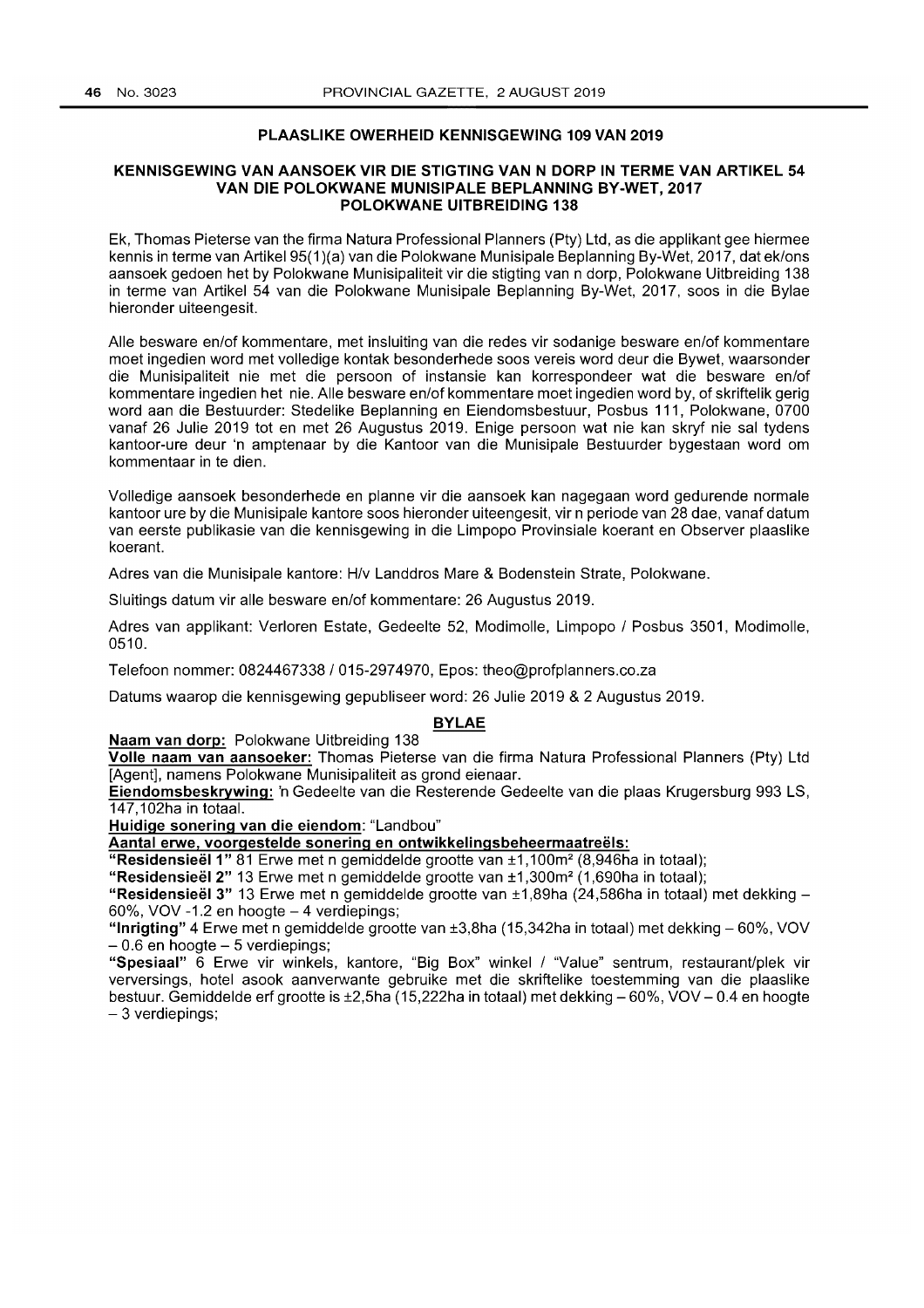"Privaat pad" 1 Erf (3,681 ha in totaal) met n administratiewe kantoor by die toegang tot die Botaniese Tuine;

"Spesiaal" 2 Erwe vir 'n Motor verkoop perseel (motor handelaar) en/of Motor industrie verwante besighede en/of "Big Box" winkel / Value" sentrum en/of parkeer/stoor area. (1,871 ha in totaal) met dekking  $-40\%$ , VOV  $-0.4$  en hoogte  $-2$  verdiepings;

"Spesiaal" 2 Erwe vir 'n dienspad, slegs vir aflewering na Erwe wat notarieel verbind moet word met bestaande erwe in Polokwane X124, asook Erf 103 in Polokwane X138.

"Munisipaal" 3 Erwe (10,223ha in totaal) hoofsaaklik vir grootmaat watervoorsiening asook elektriese infrastruktuur;

"Privaat Oop Ruimte" 4 Erwe (1,545ha in totaal) en sluit die 1:100 jaar vloedlyn area in;

"Privaat Oop Ruimte" 1 Erf (53,994ha in totaal) vir Botaniese Tuine, n plek vir Verversings en Opelig arena, asook verwante gebruike met die skriftelike toestemming van die plaaslike bestuur; en

"Bestaande Openbare Pad": In totaal 9,232ha.

Ligging: Die voorgestelde dorp Polokwane X138 is aanliggend en direk suid van Polokwane X124 (Baobab Gardens), aanliggend en ten weste van De Wet Rylaan en ten noorde van Grobler straaUR71 Pad, asook ten weste van die N1 Nasionale Pad, geleë.